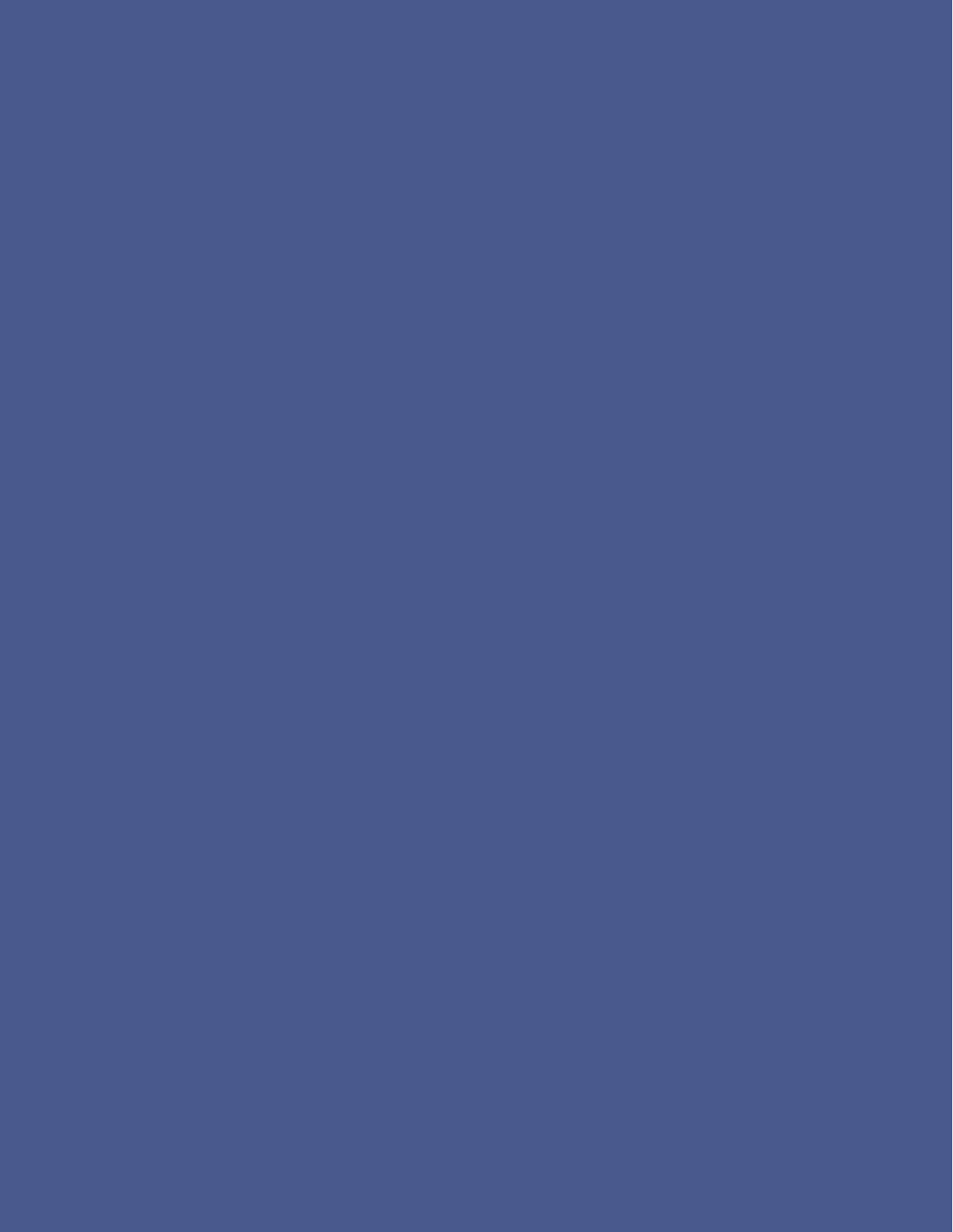# **Government Management of Information Mega-Technology:**

Lessons from the Internal Revenue Service's Tax Systems Modernization

# **Barry Bozeman**

Regents' Professor of Public Policy School of Public Policy Georgia Institute of Technology

March 2002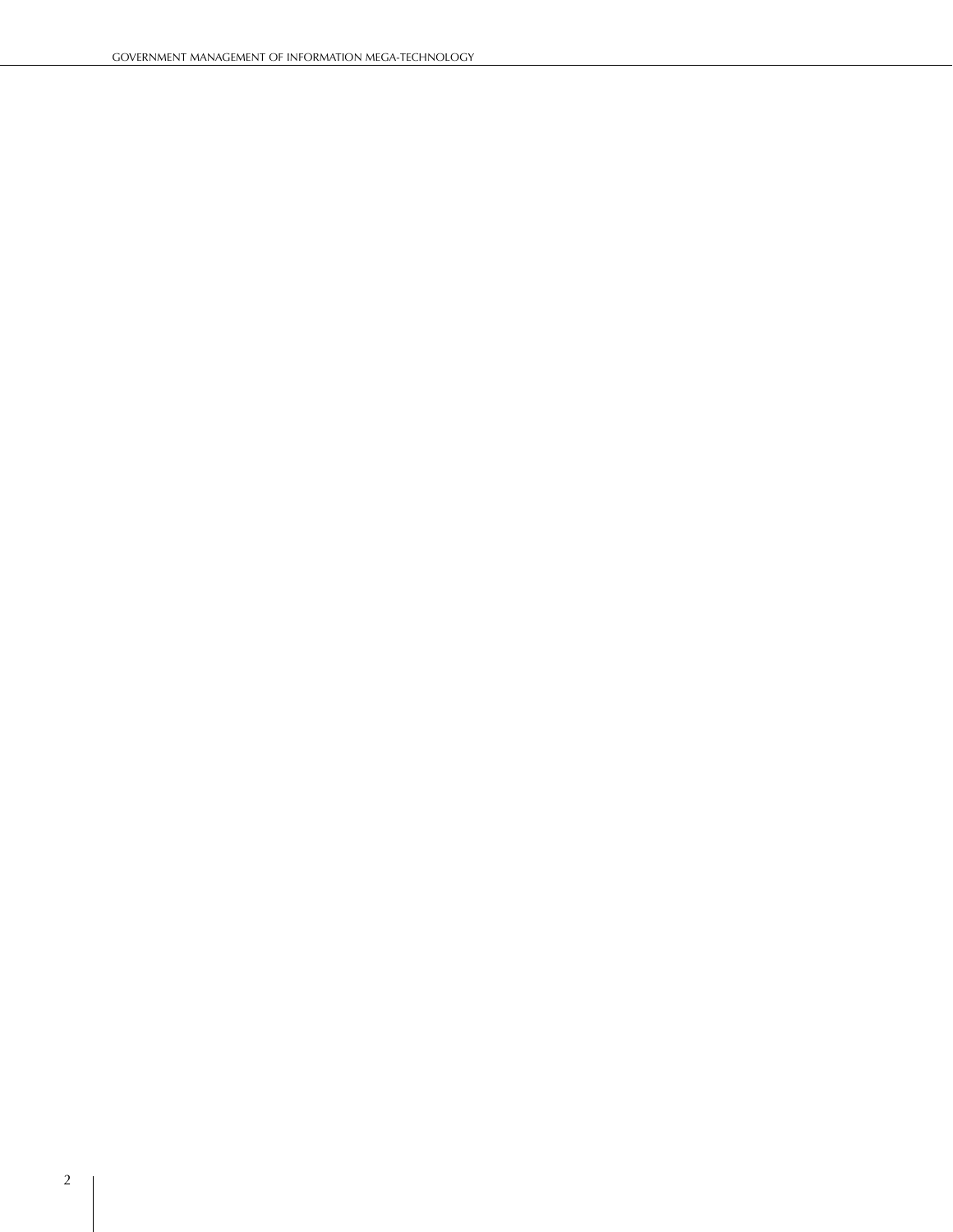# TABLE OF CONTENTS

| Information Technology at IRS: From "Pre-History" to TSM 15      |
|------------------------------------------------------------------|
|                                                                  |
|                                                                  |
|                                                                  |
|                                                                  |
| "Modernization," Blueprints, and Statutory Change 22             |
|                                                                  |
| Understanding IT Management Failure: Alternative Explanations28  |
| Explanation 1: Task Complexity and Difficulty 28                 |
| Explanation 2: Insufficient Technical Knowledge Resources 29     |
| Explanation 3: Inadequate Contracting and Outsourcing31          |
| Explanation 4: Flawed Organizational Culture 32                  |
| Explanation 5: Failures of Internal Management and Leadership 35 |
|                                                                  |
|                                                                  |
|                                                                  |
|                                                                  |
|                                                                  |
| The Public Sector and Political Context Lessons 47               |
|                                                                  |
|                                                                  |
|                                                                  |
|                                                                  |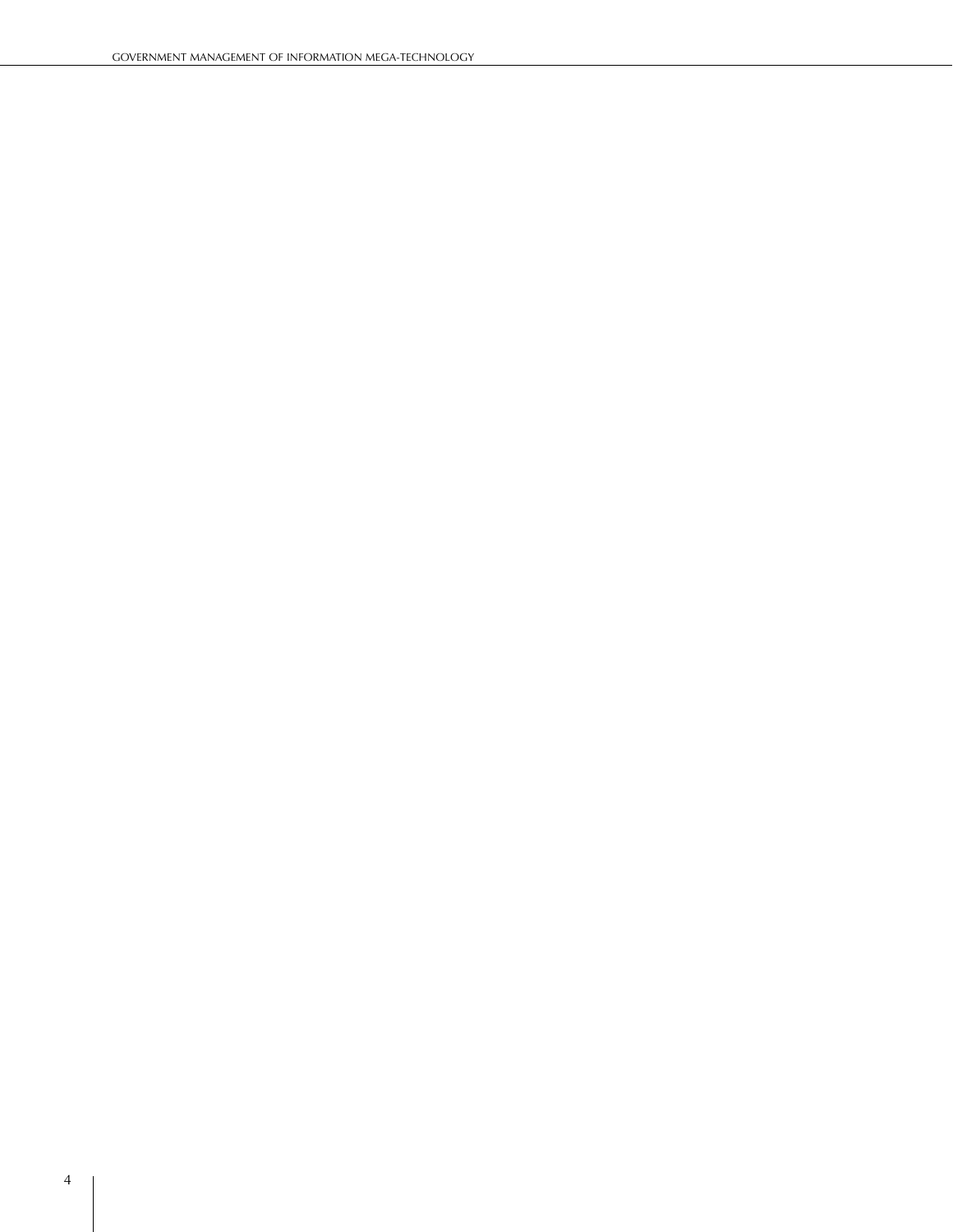**The PricewaterhouseCoopers Endowment for The Business of Government**

## FOREWORD

#### March 2002

On behalf of The PricewaterhouseCoopers Endowment for The Business of Government, we are pleased to present this report by Barry Bozeman, "Government Management of Information Mega-Technology: Lessons from the Internal Revenue Service's Tax Systems Modernization."

There is no doubt that the Tax Systems Modernization (TSM) program undertaken by the Internal Revenue Service (IRS) in the late 1980s and early 1990s encountered many problems. While stories about government problems are common and appear frequently, Professor Bozeman's study is unique in that his emphasis is on what IRS learned from the problems it encountered during the TSM program. While many organizations aspire to be "learning organizations," Professor Bozeman chronicles how IRS truly learned from its problems. Based on the TSM experience, he describes how IRS dramatically changed the way it now undertakes large information technology projects.

While IRS clearly learned much from its TSM experience, Professor Bozeman's report is intended to share this knowledge with other organizations throughout government. Professor Bozeman sets forth a series of insightful lessons learned that can clearly be applied by public sector organizations across the nation at the federal, state, and local levels. This report is also unique in that Professor Bozeman attempts to understand and explain why the TSM program encountered the problems it faced. His analysis provides a fascinating roadmap for government agencies to follow in improving their capacity to undertake large-scale technology programs and projects.

We trust that this report will be helpful and enlightening to both government executives and students of government. There is much to be learned from this case study about the challenge of successfully implementing large-scale information technology programs.

Paul Lawrence **Ian Littman** Partner, PricewaterhouseCoopers Partner, PricewaterhouseCoopers paul.lawrence@us.pwcglobal.com ian.littman@us.pwcglobal.com

Co-Chair, Endowment Advisory Board Co-Chair, Endowment Advisory Board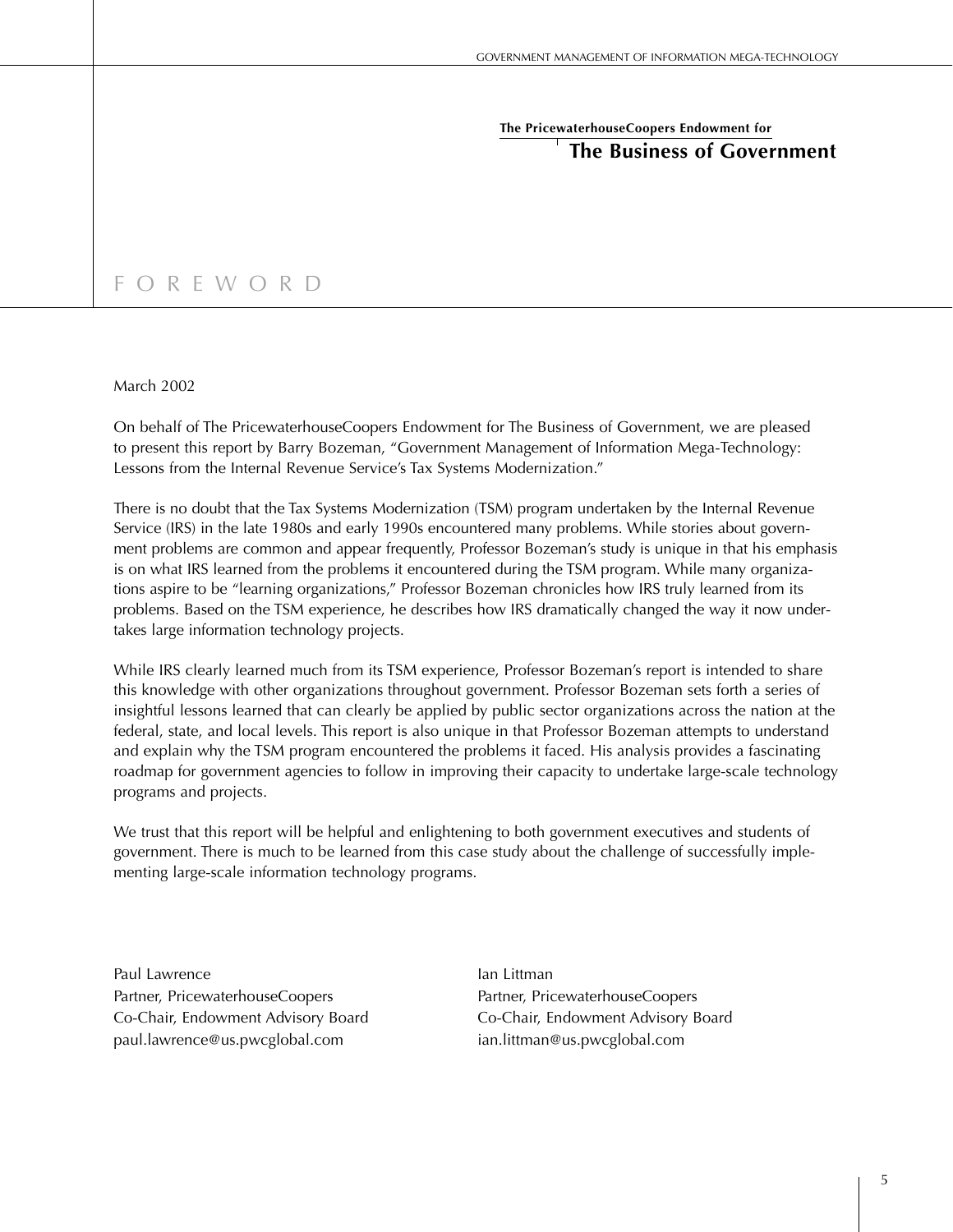## EXECUTIVE SUMMARY

The Internal Revenue Service (IRS) information technology renewal effort known as Tax Systems Modernization (TSM) is by some accounts one of the most striking failures in the public management of information technology (IT). Among the many interesting features of this case is that so little success was apparently achieved, despite the expenditure of billions of dollars and with a small army of talented people, both in the IRS and in private sector partner organizations, and despite consensus about the critical nature of the project. In analyzing just how this happened, the aim of this project is to identify lessons from the TSM experience that might apply to any federal agency undergoing a massive technological change. (The term used here is "mega-technology.")

After reviewing the history of TSM (as well as the earlier and later experiences of IRS with implementing IT projects), a number of alternative explanations of TSM shortcomings are examined, including:

- 1. **Task complexity and difficulty.** Is the task itself one in which any organization is doomed to fail? Is the concept of the task a problem?
- 2. **Insufficient technical knowledge resources.** The IRS is not primarily a technology agency. To what extent is the lack of technical knowledge, inside or outside the organization, a mitigating factor?
- 3. **Inadequate contracting and outsourcing.** At each point in the life of IRS IT renewal, contracting and outsourcing has been a major component, differing only in the degree to

which it was part of the development strategy. Have there been contractor failures or IRS failures in contract management?

- 4. **Flawed organizational culture.** The culture of the IRS is distinctive, as nearly everyone acknowledges. To what extent is the organizational culture an explanation for IT failures?
- 5. **Failures of internal management and leadership.** To what extent are problems the result of management missteps? Are there failures in leadership, communication, or strategic vision?
- 6. **Public sector constraints.** Unlike most private firms, IRS has multiple superiors, each powerful and with differing expectations. To what extent do the problems experienced by IRS flow from the fact that IRS is a *public* agency, subject to federal personnel regulations, purchasing and bidding regulations, and federal budgeting and accounting procedures?

Evidence for these alternative explanations of the TSM experience is drawn from a number of sources. In addition to the review of hundreds of documents and reports, the study is based on interviews with more than 100 key people, including, among others, current IRS employees, former IRS employees, as well as consultants and officials of oversight agencies. The interviewing approach employed is best described as "tailored semi-structured." While a few themes were common to all interviewees, particular care was given to identifying the particular role, perspective, and historical vantage of the interviewee and tailoring questions to the individual.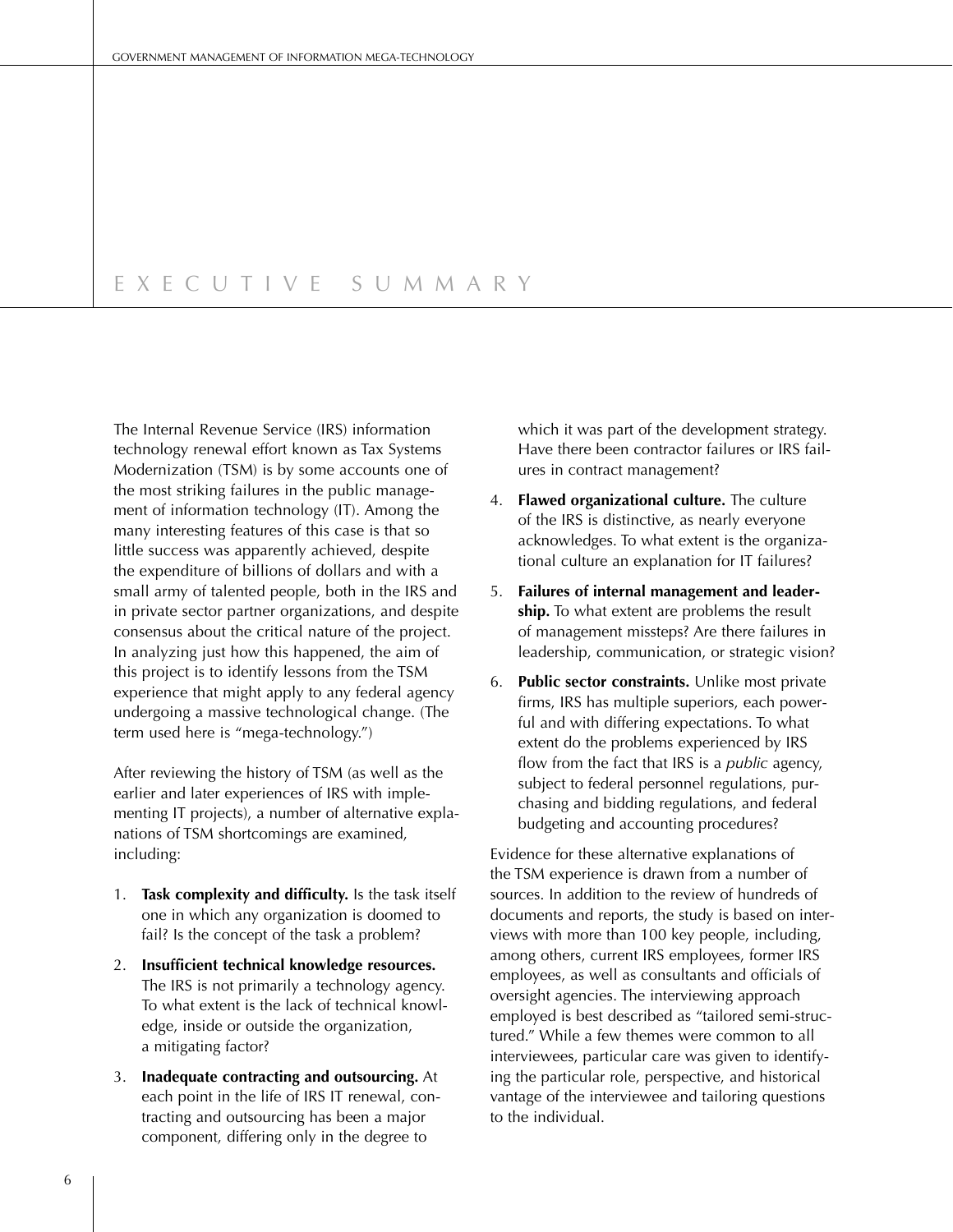The study provides some support for five of the six explanations provided above. One is rejected: the idea that the task was simply too daunting for anyone to possibly succeed. This is belied in part by subsequent successes the IRS has experienced. But there is some merit to each of the other explanations. After reviewing these explanations in detail, including many quotations from the interviews, a model is presented depicting the relationship among these determinants of TSM failure, a model that may pertain more generally to the public management of IT.

The concluding section seeks to distill lessons learned from TSM. One lesson is that it certainly was not a complete failure. Some of the benefits from TSM included:

- 1. **Organizational learning.** Knowledge developed under TSM did not evaporate even if the IRS did experience a high level of turnover and executive succession.
- 2. **Training.** The organization learned about how to develop mega-technology—and particular individuals learned, often seat of the pants, about program and project management, technology's impacts on organization, and about how the IRS's organizational strengths and weaknesses matched up against the demands of a technologically dependent era. TSM was an important instrument for developing human capital, especially knowledge about project management.
- 3. **Infrastructure.** It is tempting for political opponents to characterize the money spent on TSM as a waste, but, in fact, much of the TSM funding went to purchase hardware and software still in use at the IRS, and several buildings were renovated under TSM. While telecommunications was not, strictly speaking, part of TSM, it is nonetheless the case that TSM funding helped support telecommunications systems and infrastructure now being used effectively.

The "lessons learned" from the study are considered in terms of whether they relate most closely to unique features of IRS, especially its organizational culture; to any large organization; or to the distinctive nature of public management and public sector constraints. Most of the "lessons learned"

seem to apply to any large organization seeking to develop and manage IT mega-technology. These lessons include:

- *Multi-organization management and interdependence requires "soft boundaries."* The inability to deal with persons perceived to be at the boundary made it nearly impossible for TSM leaders to quickly integrate needed technical talent, even talent hired by the IRS.
- *IRS must become a "technology culture."* Information technology not only is not the same sort of technology as IRS has experienced in the past, it may require a different culture than other technologies or technical functions. Information technology rewards specialization, adaptability, renewal, and project management skills.
- *If project management is a major determinant of success, do not try to learn it "on the fly."* Any organization launching mega-projects while failing to assess—or improve—the project management skills of the persons in charge would have a low probability of success.
- *A new technological regime requires a "culture check."* The very attributes that may have in the past been enabling often turn out to be, with technologically altered realities, liabilities.
- *Beware of the windfall, or at least be ready for it.* Vast technological projects, as compared to more routine and incremental changes in agencies' activities and functions, require that the vision and goals be taken several steps below the level where most executive and strategic managers work. Developing operational plans at a rapid pace, while at the same time learning about technology and assessing needs, is simply too complicated and demanding when one is dealing with IT mega-technology.
- *The bigger the opportunity, the greater the need to evaluate.* When the resources are flowing and there are plans to be made and projects to be put in place, it is always tempting to put evaluation aside. Generally, this is when rigorous evaluation is most important, when the pace of resources, plans, and projects is escalating beyond the ability of managers to be systematic and reflective.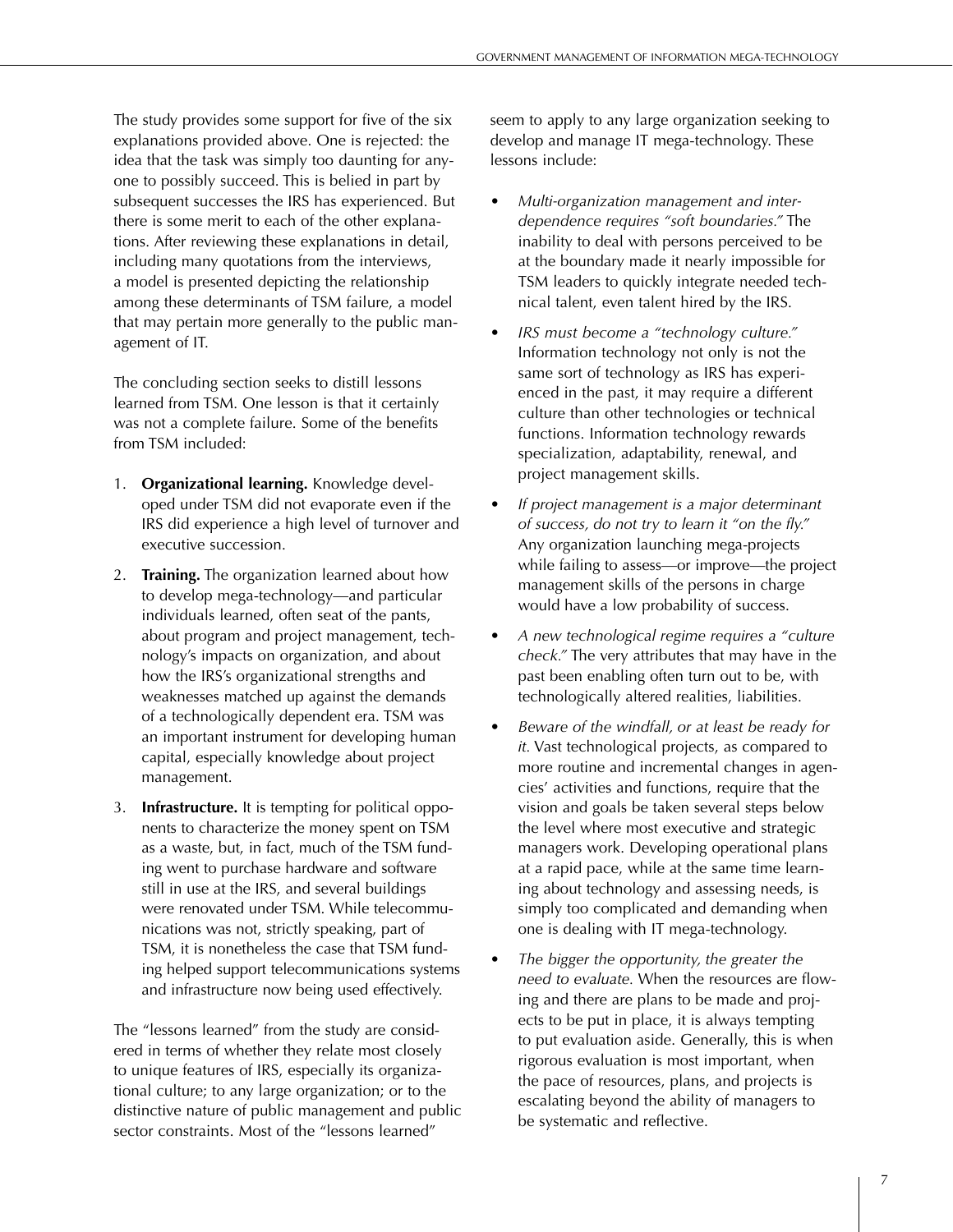- *Public managers are expert at dealing with public constraints.* Public sector context always provides some "cover," but it is difficult for public managers, even very talented ones, to re-invent themselves as information technology managers.
- *Contracting out requires management within.* Perhaps this is the lesson most generalizable to public agencies. Contracting out does not succeed as a substitute for good public management; rather, it succeeds when it provides external resources to supplement good public management.

The study closes with brief considerations as to whether IRS is now, post-TSM, on the right track to achieve its IT and management goals. At this point, any conclusion is speculative—in IT management summative evaluations should be avoided until the technology is in place. But if we consider the "lessons learned" given above, it seems the IRS has learned well. While interviewees still point to some problems, the IRS has made great strides in contractor management and partnership. The technical and technology management experience credentials of the persons now in charge of IRS technology management are impressive.

Changing an organization's culture is, of course, a daunting task, but there are positive signs there as well. The recent changes in mission and in organization structure certainly send the signals for organizational renewal and culture change. Yet many challenges remain. The IRS still seems to have some difficulty "opening up" to outsiders; turnover of skilled personnel continues to be a problem; and there are mixed reports on how well the IRS and its prime contractor are doing. But even in cases where the IRS is not where it wants to be, it seems to be taking steps along the right path.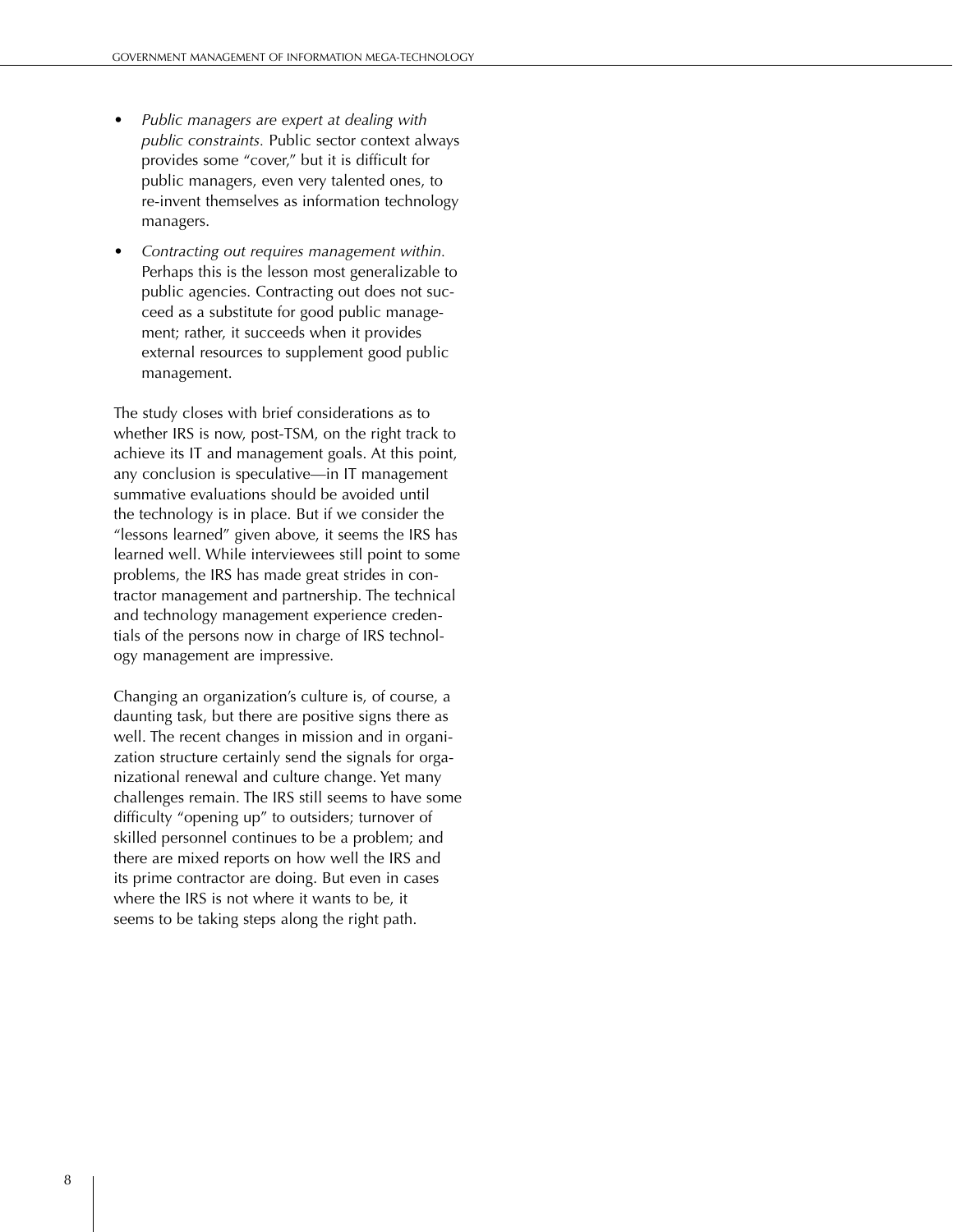# **Introduction1**

*"It is important to understand the kind of process needed to modernize IRS' systems. This process has sometimes been compared to designing and building a new airliner or a huge office building.… A better metaphor would be a project to redesign and rebuild a large, densely populated city, such as New York City, complete with rebuilding all the subways, utility lines, surface transportation and tall buildings, all without delaying or injuring any residents or businesses while accommodating ongoing growth and changes in the daily pattern of living and working."*

> Internal Revenue Service, *IRS Organization Blueprint 2000* (Washington, D.C.: Internal Revenue Service, document 11052 [Rev.4-2000], p. 1).

### **The IRS Today**

New millennium tax preparation is in some ways not much different than 1950s tax preparation—you still need the receipts, you still have a deadline to meet, and, of course, you still feel the motivating sense of anxiety. But in other ways, the 2002 taxpayer has a very different experience than the 1952 taxpayer. One of the most revolutionary changes is that the whole experience can be "cool," in the cyberpunk, shooting-the-Internet-tube sense of cool. What technological visionary would have ever believed that the IRS website would be the place to be for the latest in high-tech multimedia? Sure, electronic filing was entirely predictable several years before it became a reality. A web presence for the IRS was, likewise, predictable. But who would have predicted cool? (See "A Visit to the IRS Digital Diary" on page 10).

The prize-winning website is, perhaps, the most obvious portal into the many computer and information technology advances the IRS has made recently, but it is neither the most challenging nor the most impressive one. While perhaps not the favorite of taxpayers, taxpayer efficiency has been abetted by the ability to speak to millions of databases, including banks and pensions, match Social Security numbers, and automatically determine mismatches between interest earned and interest reported. The ability to get real-time, online tax assistance is valuable, and even if the enabling technology is nearly invisible to the user, it is nonetheless functional and sophisticated. For the taxpayer interested in reducing the revenues *spent* by the IRS, the agency's Automated Underreporter Program has permitted the re-deployment of thousands of IRS employees who formerly had the tedious job of hand-checking tax returns.

IRS circa 2002 has succeeded in automating a great many tasks. Some of the noteworthy information technology (IT) accomplishments to its credit include not only those discussed above but electronic filing (a huge challenge, initially botched, now more and more successful), sophisticated security protection, and effective management of some potentially catastrophic Y2K problems. The IRS is making great strides in improving IT because it has a number of important assets it has employed well, including:

• A commissioner, Charles Rossotti, with a strong commitment to IT and a great deal of private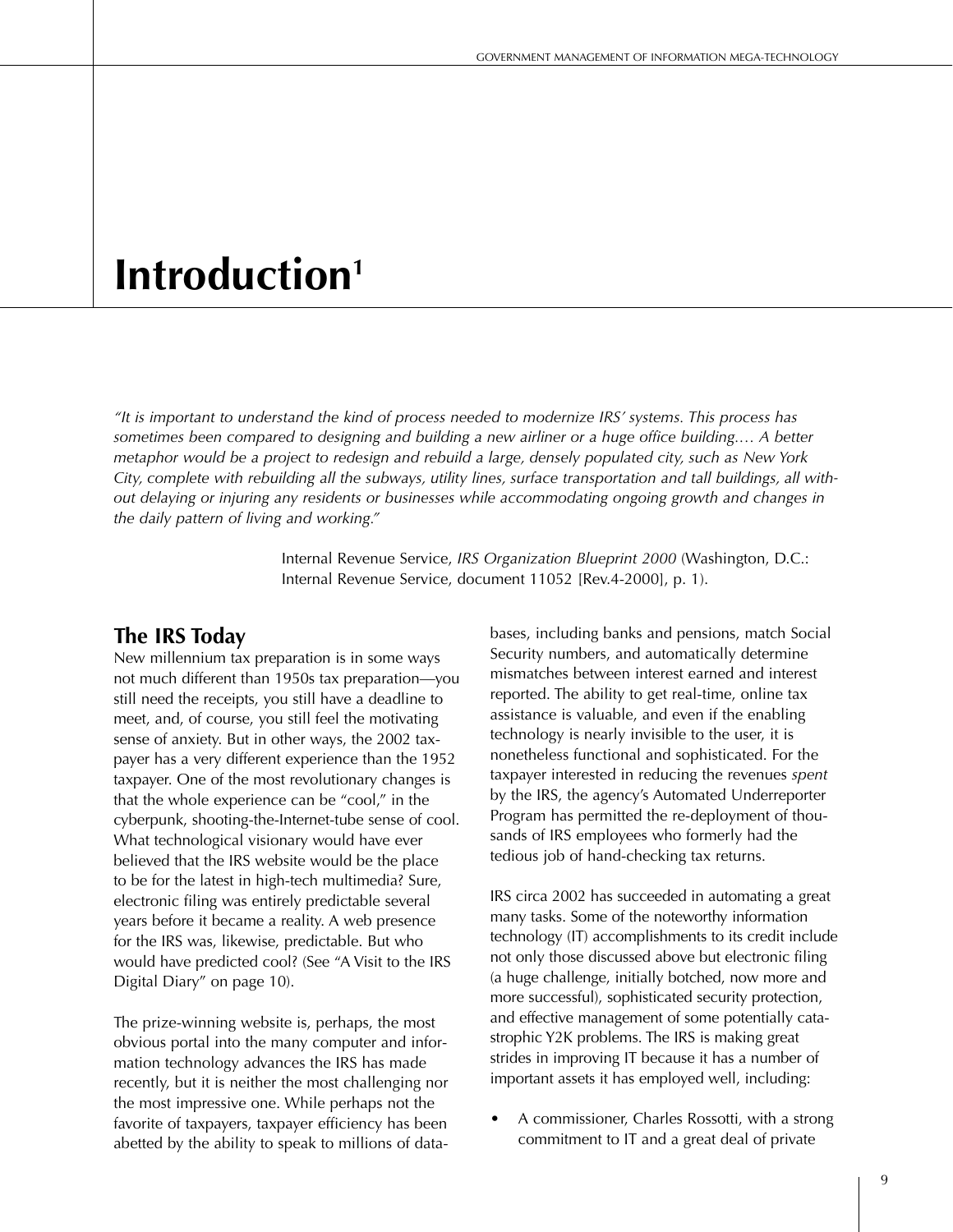sector information management expertise (most previous commissioners were tax attorneys with little knowledge of computers). Commissioner Rossotti also realized the critical role that the business perspective plays in driving an information technology initiative.

- A chief information officer (CIO) with strong private sector technology management credentials.
- An information technology "blueprint" that, according to most observers, is more complete than past IT plans.
- Several General Schedule (GS)-exempt personnel, brought in on a limited-term appointment (no more than four years), at salaries above the Senior Executive Service (SES), to provide expertise that would not otherwise be available.
- A multi-million-dollar prime consulting contract that brings together some of the best private sector talent to help IRS envision, develop, and implement new technology.
- A new approach to managing technology and new technology management processes (e.g., "enterprise life cycle management").

Taking a snapshot of the 2002 IRS information technology, one sees an agency that has made a great deal of headway and is deploying technology with considerable success. This is an especially formidable accomplishment, especially if one considers the depths from which the IRS has risen in just five or six years. In 1996, the IRS information technology effort was a widely recognized disaster.

What were the causes of the IRS information technology disasters of earlier years? How has the IRS coped with these disasters, made progress toward much more effective IT, and improved its approaches to IT management? The purpose of this study is to sort out these issues, focusing particularly on the 1990-1996 period of IT development known as Tax Systems Modernization (TSM). Are there lessons in the IRS's progress? What does the IRS's recent history in IT development and management suggest for public management generally and for federal "megatechnology" management? This study is not a "how to" project or even a true evaluation. Rather, it is an exercise in promoting organizational learning and the diffusion of hard-won knowledge. We begin by trying to understand just how far the IRS has come in rising from the depths of 1996.

## **A Cautionary Tale**

By virtually every account, whether press, advisory panel, government oversight entity, or Internal Revenue Service personnel themselves, the IRS Tax

### **A Visit to the IRS Digital Diary: A Hypothetical Case in Point**

Let's call our hypothetical 2002 taxpayer John No-Doe. Seeking to minimize pain from tax year 2001 liabilities, seeking information, and seeking to procrastinate a bit, John No-Doe decides to check out the IRS website at *www.irs.gov***.** The home page, "Digital Diary," has a newspaper-like façade and, surprise, some tax collector humor (e.g., describing the website as "faster than a speeding 1040 E-Z" and "printed daily and you don't even have to recycle!"), along with an entirely humorless reminder "31 days until April 15." The website is visually interesting and more what he would expect from *Salon* than from a stodgy government agency. A glance at the sidebar shows something that looks like an advertisement similar to ones appearing on Yahoo: "Order your 2001 Tax Products CD ROM Today!" John clicks, takes a look, and a web page opens with a nice graphic and more corny humor, "stay in shape with your taxes [barbell icon] and maybe fatten your refund [money icon]." John notes that the humor is not so great, but, after all, it is the IRS, not the

Onion. But the CD looks pretty good, offering current year tax forms, instructions, prior year forms, prior year publications, electronic forms, IRS bulletins and web page updates. It costs \$21, but is "discounted." John clicks to order and finds an order form that would do credit to Amazon.com. And, speaking of credit, they will take any major credit card.

John's next move is the IRS "e-file" button. On the ensuing web page, he finds a set of online streaming videos. He clicks on "Making Filing Taxes Less Taxing for Individuals," and before he knows it, his Windows Media Player has loaded and he is listening to Mark Hamill (yes, Luke Skywalker himself) explaining e-filing. After checking out other IRS web tools, including a powerful search engine, links for personalized help, and up-to-date information on everything from employment opportunities to a disaster relief Q and A, John intones the ultimate cybersurfer accolade: "Cool!"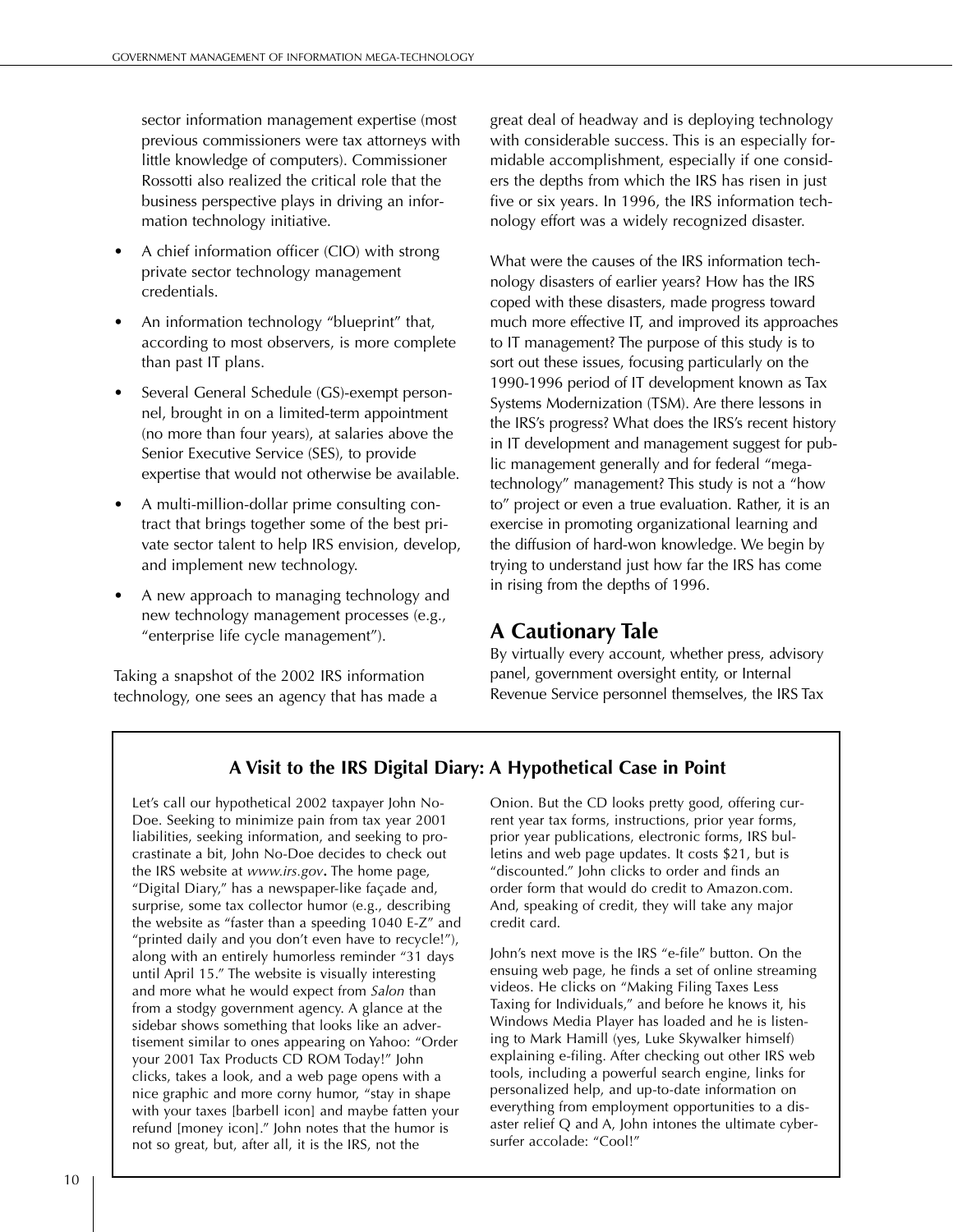Systems Modernization effort of 1990-1996, the largest program of information technology development and renewal ever undertaken by a U.S. federal agency, was a signal failure. Critics of TSM differ only in the degree of severity of their criticism.

- In 1996, Representative Jim Lightfoot, the Iowa Republican who was then chairman of the House appropriations subcommittee overseeing the IRS, characterized Tax Systems Modernization as "a \$4 billion fiasco."2
- Then-Deputy Secretary of the Treasury Lawrence Summers, to whom the IRS commissioner reported, told a congressional oversight committee: "Let me put it plainly. TSM went off track. They tried to build the Taj Mahal."3
- Senator Bob Kerrey, co-chair of the National Commission on Restructuring the IRS, observed that "while the world has moved into the wireless age with home banking, ATMs on every corner, and stock investing over the Internet, IRS technology has remained stagnant."4
- A National Research Council study committee on Tax Systems Modernization (established at the behest of the IRS) concluded its five-year study saying, "technical lapses appear symptomatic of a fundamental management problem plaguing TSM."5 (The National Research Council is the principal operating agency of the National Academy of Sciences in undertaking studies for government and the scientific and engineering communities.)
- Perhaps most damning, a long string of General Accounting Office (GAO) reports, ground out year after year, specified scores of technical and managerial shortcomings of the IRS modernization effort.

The IRS information technology renewal effort stands out as one of the most striking and well-publicized failures—apparently, at least—of public management. With so many talented people, both in the IRS and in private sector partner organizations, using so many resources, for so long a time, on so vital a project, how could this happen? Is it the enormity of the task? Is this level of technology renewal simply beyond human ability to manage? Is it the nature of *public* management? Is IT inherently more difficult in a government setting? Or is it something about

the IRS? Do the unique history, culture, and mix of assets and liabilities combine in some way to diminish the likelihood of success? Most important, are the IRS information technology management shortcomings a unique historical artifact—a convergence of time, place, people, and circumstance so unusual as to bear no resemblance to any other institutional challenge—or are there lessons to be learned, lessons that may be useful not only for the IRS but also for other government agencies?

If there was a sort of starry-eyed optimism in the funding zenith at the beginning of Tax Systems Modernization in the early 1990s, any hope for quick victories gave way long ago to a sober appreciation of the dimensions of the task. In interviews with IRS personnel, interviews that are central to this analysis, one theme that cut across the heterogeneity of experience is "we are humbled." This is not a surprising change given that criticism has been sharp and steady. Despite the contributions of distinctive aspects of the IRS to the problems encountered in TSM, the IRS case is not unique. Most of the problems encountered by the IRS in its IT renewal efforts are ones that most agencies face when confronting enormous changes in management and technology.

Were the IRS case essentially sui generis, it would be of little theoretical interest, but would still be of great practical import. Were the IRS case unique because the IRS is a uniquely mismanaged agency, then we would simply expect that well-managed agencies would not repeat the same mistakes. But the IRS is *not* uniquely mismanaged; in many respects, the IRS is quite well managed, having (now and in the past) competent top leaders, strong career public management traditions, solid training programs, and the respect of many of the people who work most closely with IRS—vendors, contractors, and other government agencies. Indeed, in the 1960s and early 1970s, the Internal Revenue Service was often cited as a bastion of quality public management and only after a series of crises beginning in the late 1980s did the managerial reputation of the IRS begin (in many ways unfairly) to decline.

The IRS failures with IT modernization are of great interest *because* the IRS has talented managers and, in many respects, excellent resources. If the IRS IT modernization failures comprise a morality tale, its name should be "How Good Managers, Confronting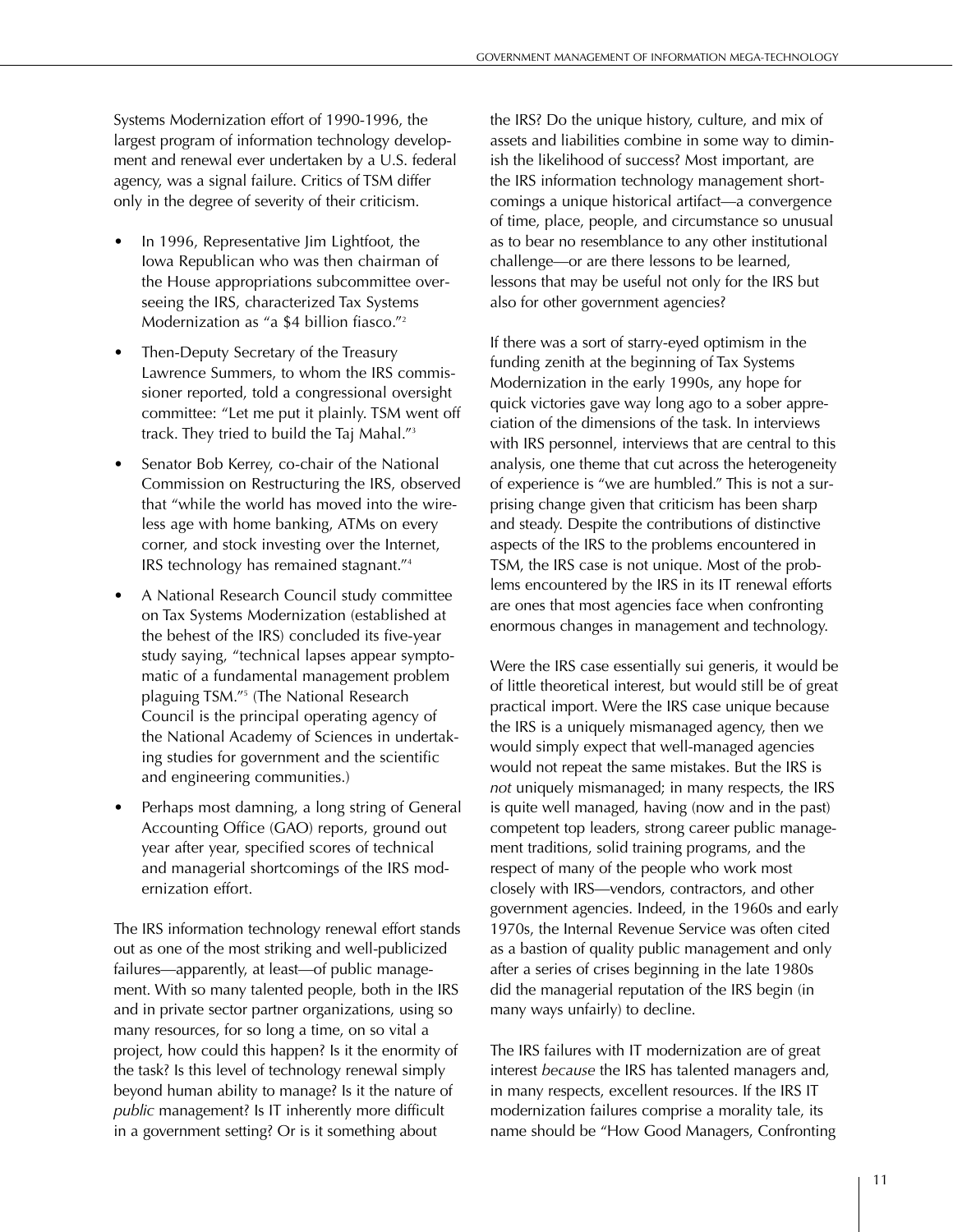a Critical Mission, with Great Dedication and Billions of Dollars, Can Nonetheless Fail." It might be subtitled "How They Have Begun to Recover."

## **Objectives and Approach**

After reviewing more than 100 IRS reports and working documents, and an even larger number of reports produced by oversight agencies and critics, and after interviewing a great many IRS employees, consultants, government overseers, and other knowledgeable people—*and* after serving two terms on the National Research Council committee to advise the IRS on Tax Systems Modernization—the author has naturally formed opinions about the steps that are most likely to enhance the success of the IRS IT modernization efforts. But making recommendations for IRS is *not* the primary objective of this study. The IRS suffers no dearth of suggestions. Despite the fact that this research focuses intensively on IRS IT modernization efforts, the purpose is to develop "lessons learned" rather than prescriptions for IRS action.

The focus here is on lessons that seem important for any government agency undertaking implementation of large-scale IT projects (referred to here as "information mega-technology projects"). Naturally some of the IRS experience is not readily generalizable. A part of this story is about unique features of the IRS—its unique culture and peculiar mix of organizational and managerial strengths and weaknesses. But much of the story of IT modernization at IRS is quite relevant to most any federal agency and, perhaps, to state and local agencies and even to large private firms. Much of the story is political, but the political tensions are familiar ones. Much of the story pertains to organizational processes that are part of any government agency—issues related to hiring, contracting and contractor management, and purchasing and acquisition.

The chief focus of this study is the period 1990- 1996 and the initiative known as Tax Systems Modernization. But periods before and after that era are examined as well, albeit in less detail. A historical and chronological perspective is necessary because it is not possible to appreciate fully the IRS IT modernization effort as a snapshot frozen in time. An understanding of TSM and the ways in which IRS rose from its ashes requires working knowledge of the beginnings of computerization in the 1960s, the proliferation of systems during the next decade

or so, the earliest IRS plans for IT renewal and modernization in the late 1970s, and the earliest forms of Tax Systems Modernization circa the late 1980s. Similarly, the steps taken after TSM must be understood, and thus there is some attention to highlights of IRS IT management from the TSM period to the present. But the chief focus is on the TSM period and understanding just what went wrong.

Any study of IT management and implementation that divorces technology and management does so at its peril. But the emphasis here is on management. Most of the failures IRS has suffered are not primarily technology failures. Indeed, even at this late date, relatively little technology has been put in place under the IT modernization label. Smallscale problem-solving technology has been continually created and has evolved as the IRS solves operations problems.

In addition to reviewing documents and reports, the study is based on interviews with more than 100 key people, including, among others, current IRS employees, former IRS employees, consultants, and officials of oversight agencies. The names of the individuals interviewed for the study are not given. While no promises of confidentiality and anonymity were made, it seems that little is gained by identifying interviewees. Thus, while the report includes ample quotations and paraphrases, they are not attributed. In the few cases where quotations are attributed to individuals, the source is not the author's transcripts but quotations from public domain resources.

The interviewing approach employed is best described as "tailored semi-structured." While a few themes were common to all interviewees, particular care was given to identifying the particular role, perspective, and historical vantage of the interviewee and tailoring questions to the individual.

The organization of this report is as follows: the ensuing section provides a sketch of the IRS, focusing particularly on its IT needs. Then the core case of TSM is considered, along with a brief pre-TSM history. This is followed by a discussion of post-TSM activities. Then alternative explanations for TSM problems are explored, using the interviews as a primary source of data. Finally, a conclusions section focuses chiefly on "lessons learned."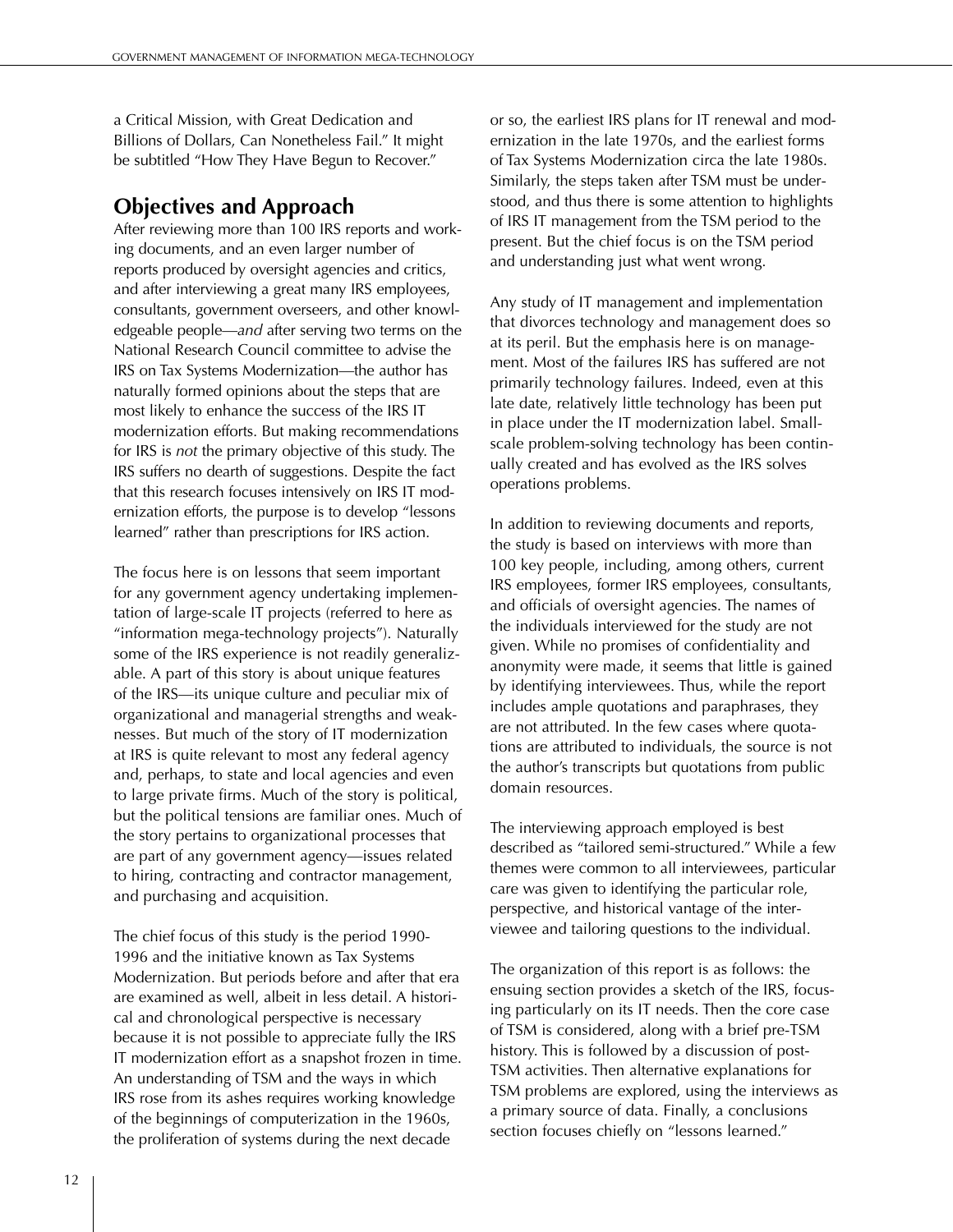# **The IRS and Its IT Challenge**

The Bureau of Revenue, as the IRS was known before 1953, was not in its early years an organizational behemoth, not even by the standards of the day. Before 1800, the United States relied chiefly on customs duty for its revenue. In 1850, customs duties yielded \$25.6 million, whereas internal revenue produced less than \$50,000. This changed dramatically as an income tax helped finance the Civil War. In 1862, the Office of the Commissioner of Internal Revenue included only three clerks in the Treasury Building, but after the passage of the Revenue Act of 1862 their number was closer to 4,000. This was about the size of the Bureau of Revenue for the next 50 years, with growth spurts occurring predictably during World War I and World War II. Even as late as fiscal year 1939, the 6.5 million citizens who paid income tax provided only \$1 billion in revenue, about the same amount as excise taxes yielded. But by the peak war year of 1945, 48 million taxpayers were paying \$19 billion in income tax revenue. Unlike previous wartime spikes, the income tax did not recede after World War II.<sup>6</sup> In 1952, the Bureau of Revenue underwent a massive reorganization, creating the modern IRS as a geographically distributed organization that was to change relatively little in its structure until the IRS Restructuring and Reform Act of 1998, an act that not only fundamentally changed the organizational structure of the IRS but its mission as well.7

An event that did not make much of a news ripple in 1961 is, in retrospect, a crucial element of IRS history. It was in 1961 that the IRS took its first giant step into the computer age, opening its National Computer Center in Martinsburg, West

Virginia, the county seat of Berkeley County, West Virginia. The Martinsburg center is the home of the IRS Masterfile on taxpayers, a system vital to the functioning of the IRS, which includes information on virtually every taxpayer. In 1961, the computers and software of the Martinsburg center were near state-of-the-art. In 2002, they are antiquated and would be more at home in the Smithsonian than in one of the most complex information-processing organizations in the world. For years, a major challenge to the IRS has been to find ways to improve the Masterfile while at the same time ensuring that the most vital part of the system does not come crashing down. The IRS has succeeded in a large number of IT modernization tasks, but Martinsburg Masterfile renewal is not yet one of them.

There is a prodigious gap between today's IRS operational requirements and its information technology resources. Few organizations, public or private, have a more daunting operational mission than the IRS. The agency's activities are the lifeblood of the federal government. The IRS is responsible for collecting more than \$2 trillion in gross revenue each year, more than 95 percent of the federal government's total revenue. The IRS employs more than 100,000 people to accomplish its mission.

Perhaps not surprising for an agency employing so many accountants and statisticians, the IRS provides a wealth of statistical information about itself. In reviewing the statistical reports issued by the IRS, one cannot help but be impressed by the magnitude of IRS operations. One study projects that more than 232.5 million tax returns (of all types)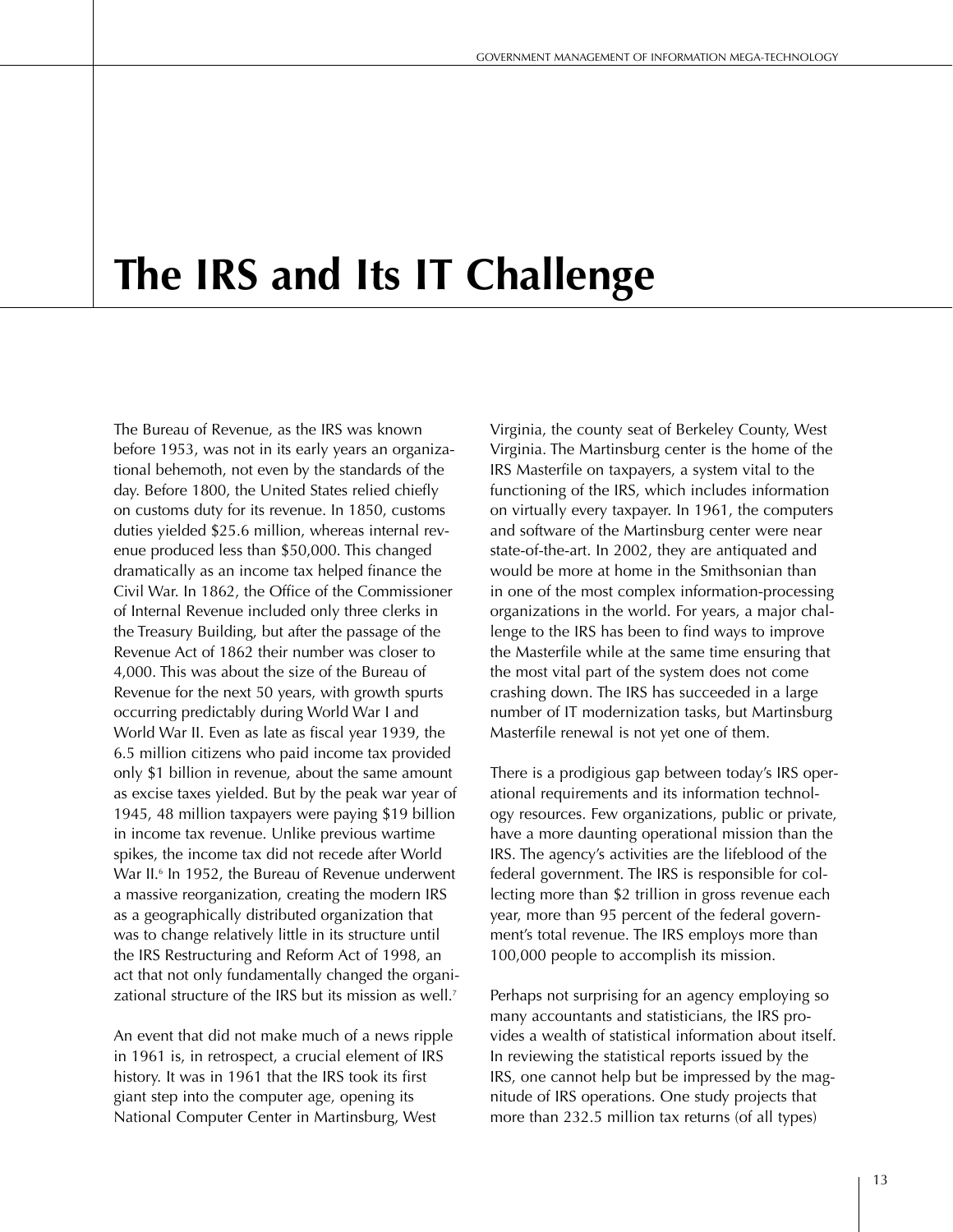were filed in calendar year 2001 and estimates that by 2007 the figure should reach 258 million.<sup>8</sup> The individual income tax form (1040, 1040A, 1040EZ, 1040PC) constitutes the bulk of returns— 130 million in 2001—but not necessarily the bulk of content (since single corporate income tax forms 1120 and 1120S can run to book length).

In 2001, the estimated number of electronic filings was 42.3 million, with the expectation that this number should grow by an average rate of about 12 percent per year to the year  $2007$ .<sup>9</sup> This means that among the 143 million individual tax returns expected to be filed in 2007, 73 million (51 percent) are expected to be filed electronically. Some of the most important statistics about IRS tax operations do not relate to time series projections but to big policy changes that render each filing season unique (and thus limit the "programmed" aspects of IRS work). For example, just in the 1999 tax season alone, new changes in the tax code changed the expected yield by tens of billions as relatively minor changes were made in the deductibility of student loans, child tax credits, earned income tax credits and capital gains taxes.10 Similarly, the 2001 Bush administration tax cut and its tax rebate of \$500-\$600 for most taxpayers required a prodigious and not entirely predictable commitment of human and information resources. IRS operations are anything but static.

Excepting military information technology users, IRS is perhaps the single largest organizational information technology user in the world. Among the more than 100,000 full-time and seasonal IRS employees, over 70,000 use computers to deliver services to taxpayers. The IRS installed base (IRS officials no longer use the out-of-favor term "legacy systems") includes a network of 40 mainframe computers, 871 mid-range computers, over 100,000 personal computers (desktop, laptop, and Personal Digital Assistant [PDA]), 2,779 vendorsupplied software products, and over 50 million lines of IRS-maintained computer code.<sup>11</sup>

Several aspects of the IRS IT operation are the envy of other nations' tax agencies. Many of the IRS IT capabilities are unique among tax agencies and others are, if not unique, state-of-the-art. Yet, despite the important IT progress the IRS has made in the past decade or so, progress often overlooked amidst the storm of modernization criticism, the IRS still has not achieved many of its most important IT goals. Even today the IRS continues to have relatively limited interoperability, insufficient integration, and relatively few modernization project successes. Most important, the IRS remains (as we all do) at the mercy of the Martinsburg Masterfile, its computer tapes, and its near-retirement (or postretirement) Assembly Language Code (ALC) programmers. So we return to the question advanced at the beginning: "How could something so important go so wrong for so long?" Much of the answer to this question requires an understanding of not only recent modernization efforts but also pre-1990 failures.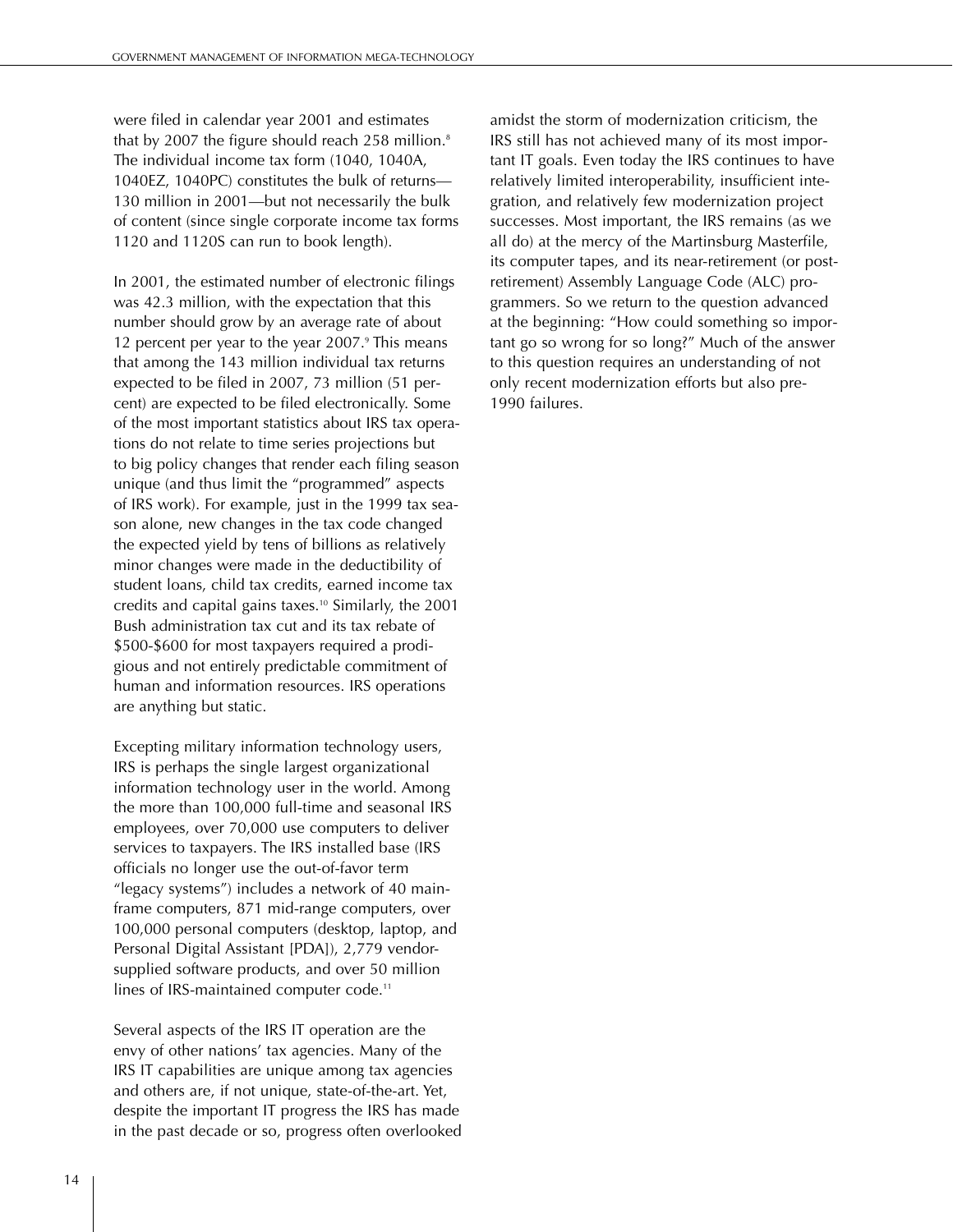# **Information Technology at IRS: From "Pre-history" to TSM**

### **Early History**

The automation of tax-return processing has long been a dream of IRS officials. In 1918, IRS Commissioner Dan Roper, using Frederick Taylorstyle task measurement and design, found that the name, address, and amount of tax from each taxpayer needed to be recorded at seven different points in the processing procedures. He set out to acquire the latest efficiency-promoting technology: mechanical stencils. Similarly, in 1927, David Blair, IRS commissioner during Calvin Coolidge's administration, purchased 16 automated foldingand-sorting machines. One of a long line of IRS technophiles, Blair bragged that his new machines were capable of doing the work of three human processors.<sup>12</sup>

The ultimate technology great leap forward, though, was in 1961 with the beginning of the Martinsburg-based National Computer Center. This was the dawning of the IRS computer age and carried with it a new managerial verity, one affecting every technology-based organization: the need for periodic technological and managerial renewal.

The technological renewal imperative was not lost on the IRS, but the efforts to renew have been highly variable in their scope and effects. In some cases, IRS successes or failures in its renewal efforts have been very much due to the efforts of IRS officials, but in other cases the key has been congressional satisfaction or dissatisfaction and its largesse or tightfistedness. In every case, IRS renewal efforts can be understood as a complex mixture of external political happenstance, IRS leadership, organizational culture, bureaucratic change, changing demographics, and tax law.

The mini-history presented here considers three periods of IT renewal: the first focusing on efforts prior to the 1989-90 launch of the ambitious Tax Systems Modernization, the second during the TSM period, and the third since the 1996 criticism and dismantling of TSM and the subsequent effort to bring IT renewal to life with a different, smaller scale, more incremental approach. The TSM period is given greatest attention here because it is the most instructive. TSM is in many respects a cautionary tale for what can go wrong with public sector mega-technology programs.

### **Pre-TSM IT Renewal Efforts**<sup>13</sup>

The most important thing to know about IRS early modernization efforts is that they largely fell on deaf ears. Computer-based processing went nationwide in 1967, and the IRS computer system was widely viewed as leading the world in the automation of tax collection. IT renewal plans were developing at the same time as the system was being brought online throughout the nation. The "System of the Seventies" was developed in 1969 and, since the chronology-based title was not so exciting once the 1970s arrived, was soon renamed the Tax Administration System (TAS). This system, the IRS's first major renewal effort, was also the first to fail.

Interestingly, IRS early modernization efforts were to some extent a casualty of Watergate. The Tax Administration System was projected to cost \$649 million and to be rolled out in the early 1980s.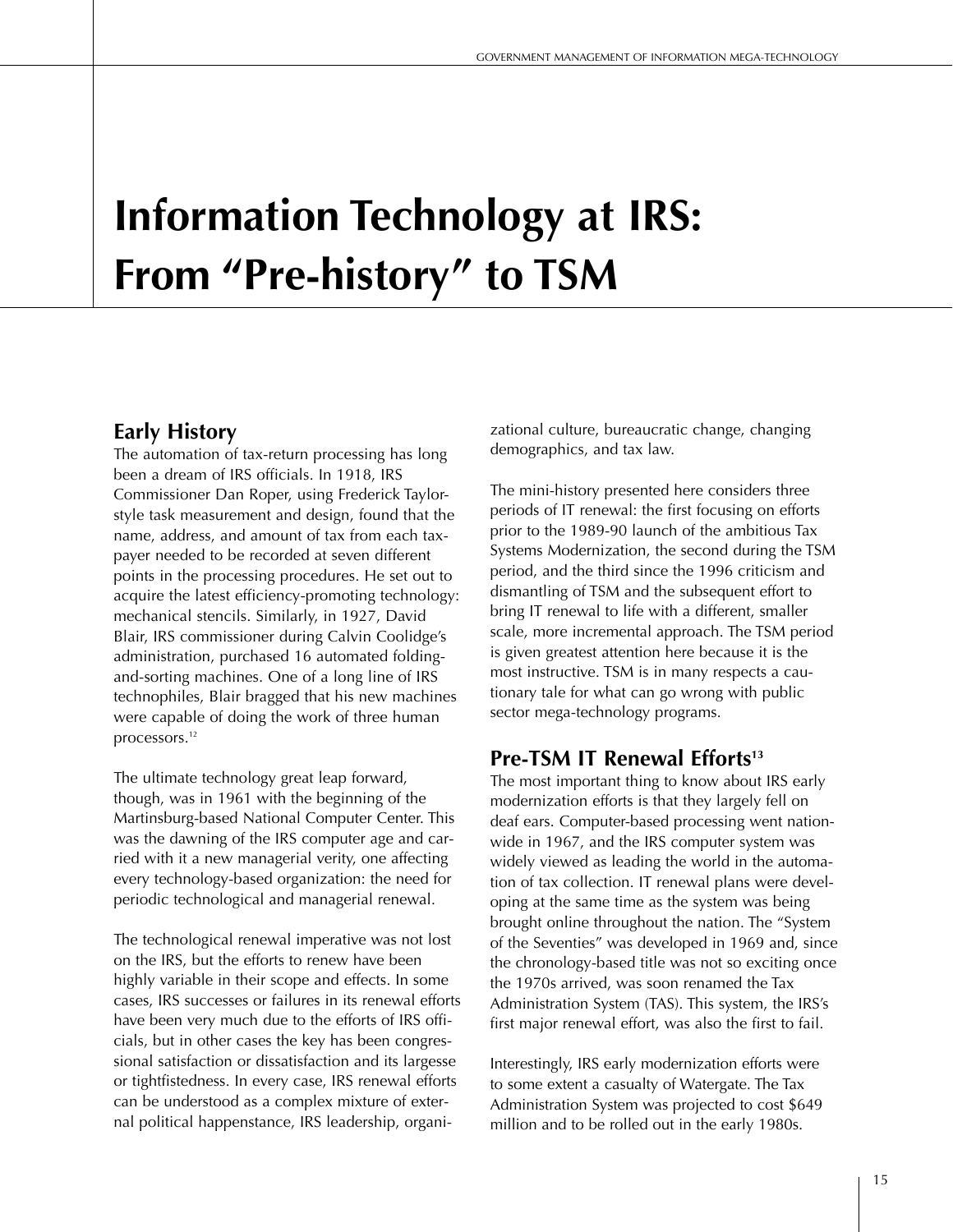The proposal went to Congress in September 1976. The timing could hardly have been worse. With Congress still reeling from Watergate, including President Nixon's political use of the IRS to snoop for information about those on his infamous enemies' list, Congress was not eager to enhance the ability of the IRS to gather and manage information on taxpayers. When in 1977 the Office of Technology Assessment provided a report raising many questions about the privacy and security protections under TAS, the initiative was essentially dead.14 Congress simply advised the IRS to replace wornout computers, nothing more.

The next IRS attempt to develop a sweeping IT renewal was the innocuously titled Equipment Replacement and Enhancement Program, later the Equipment Replacement Program (ERP). Congress found this sweeping plan indigestible, but provided a modest technology upgrade increment for the IRS budget for a program labeled Service Center Replacement System. In 1983, a comprehensive technology improvement plan was presented to Congress under the name Tax Systems Redesign (TSR). With a price tag of \$225 million, TSR was to be rolled out in 1985. Part of the strategy to get approval for the comprehensive change under TSR was to show gains from the Service Center Replacement System. IRS haste to introduce new technology for the 1985 tax season was in large measure responsible for the infamous 1985 service center "meltdown." This system collapse was an event that lives in infamy, but was, at the same time, the chief impetus for congressional support of Tax Systems Modernization.<sup>15</sup>

The systems replaced under the Service Center Replacement System led to the well-publicized episode often referred to as the Philadelphia Service Center calamity. Actually, it was even worse than usually portrayed. The story broke in April 1985, after a janitor reported finding unopened and often mangled returns in the bathroom and in wastebaskets outside the Philadelphia Service Center. Of the 109 envelopes recovered, 94 had checks made out to the government, all totaling more than \$300,000.

What most people did not know at the time is that the other service centers were experiencing delays and Ludditism equaling the Philadelphia experience. The new systems simply did not work. The result of implementing a poorly tested system was that tax processors could not do their jobs and often panicked. This, in turn, resulted in postponement of return processing at a cost \$15.5 million in interest payments on delayed refunds.<sup>16</sup> After receiving angry mail and phone calls from constituents, members of Congress quickly agreed that a technologically inept or backward IRS was not in the nation's interest or their own political selfinterest. The response to the service center meltdown was an unusually lavish reward for failure. In 1989, Tax Systems Redesign became Tax Systems Modernization, replete with an open checkbook and broad latitude about the design, acquisition, and implementation of new IT technology.

### **The TSM Saga**

After the 1985 service center technology meltdown, Lawrence Gibbs, a Washington tax attorney, was appointed IRS commissioner and given a mandate to make the IT systems work. Gibbs began by soliciting the ideas, opinions, and experience of government and corporate executives who had designed or implemented large IT systems. He told the *New York Times,* "We knew we didn't have all the procurement and technical capability in information systems we needed … (w)e were not a bunch of bumbling bureaucrats who just started off not knowing what we were doing."17 One of the lessons learned from consulting the experts was that it was not sensible to just let a contract and have an industrial group or consortium design and implement the system. According to Gibbs, the received wisdom was that agency officials should be deeply involved in every aspect of IT renewal, not only because of the unique experience of the IRS in collecting the nation's revenue but also because "you can't just throw this to the outside and have people within the agency buy into it. Even if you bring in state-of-the-art systems, you're going to have difficulty making them work unless people inside accept them."18

In 1989, Tax Systems Modernization began with considerable fanfare. Congress had been told that TSM was likely to cost \$4 billion and would not be fully operational until about 2000, and Congress did not blink. Furthermore, Congress, as well as the George H. W. Bush administration, had become convinced that the job was best accomplished by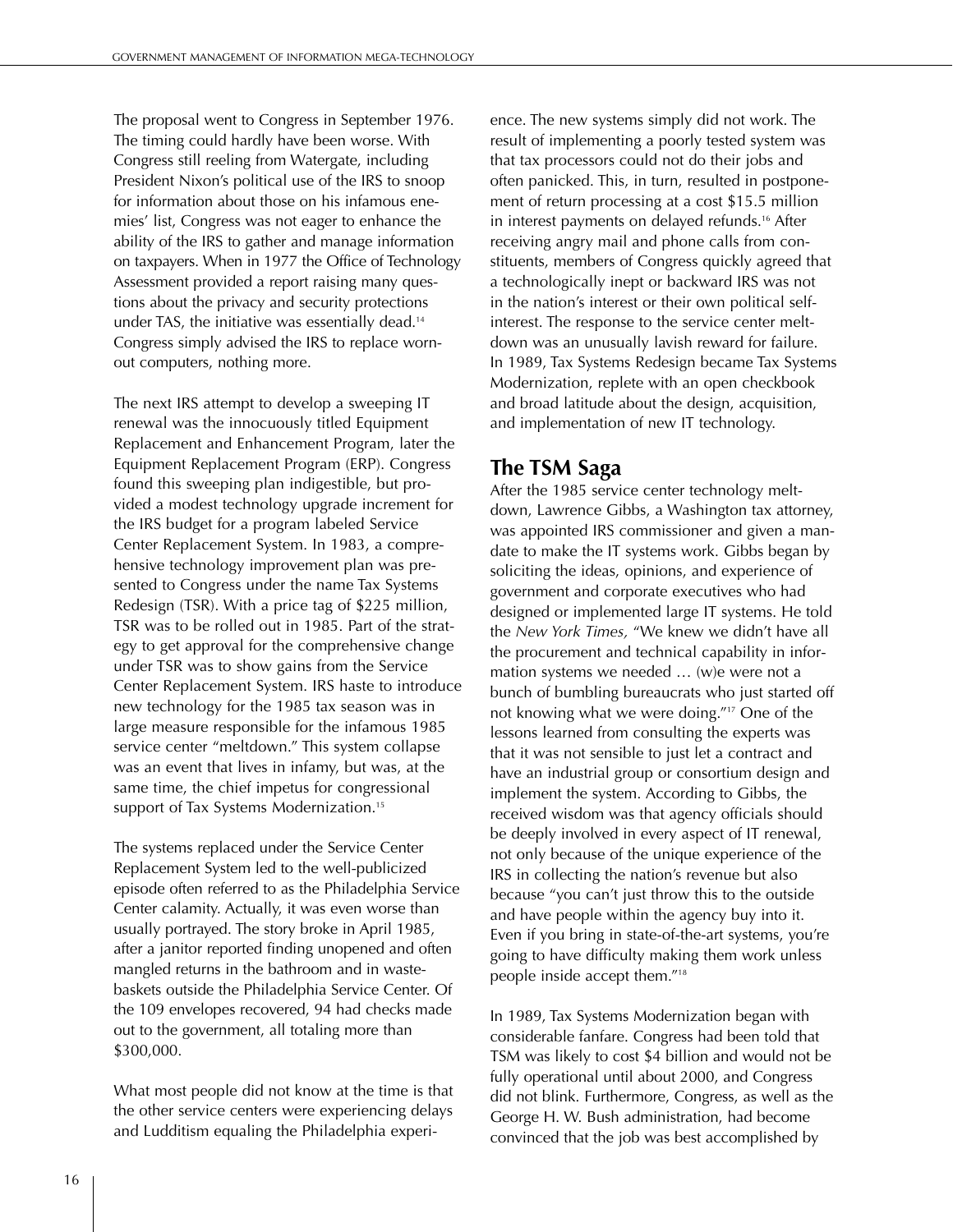insiders, persons with knowledge of "the business side," rather than by outside contractors who, while perhaps having more technical knowledge, would need years to learn about the IRS and its operations.

The new commissioner, Fred Goldberg, a tax attorney by training, appointed the first IRS CIO, Hank Philcox, an IRS insider who had risen from the ranks after beginning as a revenue agent. In 1990, Commissioner Goldberg approached the National Research Council (NRC), asking it to set up a study committee to provide technical and management advice about TSM. The NRC's Computer Science and Telecommunication Board appointed a committee that included, among others, academic researchers from a variety of backgrounds, ranging from computer science to public administration, CEOs who had helped design and implement large IT systems, a privacy lawyer and privacy advocate, a high-level union official, a former IRS commissioner, and IT officers from other government agencies.19 The committee was chaired by Robert Clagett, a member of the National Academy of Engineering and a retired AT&T technology manager.

The committee began its operations August 27, 1990, in Washington, D.C., at the National Academy's Wisconsin Avenue offices. Commissioner Goldberg and Philcox began by introducing the key IRS players and assuring the committee of the IRS's interest in and receptivity to independent criticism. Among those key players were Mark Cox and Wally Hutton. Cox was the TSM executive in charge of all new projects and Hutton was the person who was to keep the train running, making sure that the existing systems functioned even as they were to be phased out over a 10-year period. In early meetings, the IRS provided drafts of its Design Master Plan, the overall operational plan for developing, integrating, and implementing the many projects envisioned under TSM.

In November 1990, Philcox shared the early TSM vision with one of the IRS's major stakeholder groups, professional accountants. In a paper published in *The CPA Journal,* he noted that TSM operated under a "double imperative—first, that we be clear in our own minds about where we are headed, and second, that we articulate our plans to stakeholders and prove we are serious about

incorporating their ideas."20 He went on to emphasize the careful planning behind TSM, noting that while most of TSM would not be implemented until about 2000, "specific milestones and clear objectives already direct us every step along the way. Already, more than 40 major modernization projects have been identified."<sup>21</sup>

What is especially interesting about that early article, especially in light of the failure of much of TSM and the dismantling of most of the "more than 40 major modernization projects," is Philcox's assessment of the risks. Under a section entitled "What Can Go Wrong?" he began by dismissing some possible threats. Executive turnover was not a problem because TSM "is not the brainchild of any individual IRS commissioner or chief information officer" and because the approach also "represents the accumulated wisdom of outside experts—private sector information technology specialists, members of Congress with IRS oversight responsibility, General Accounting Office government-wide directives, and an independent review by the National Academy of Sciences."<sup>22</sup> (Philcox may have had his rose-colored glasses on here since the private sector information technology specialists were not formally represented at the time, the Congress certainly had no ability to design or evaluate the technical details of an information system, GAO at that time had very few relevant government-wide IT directives, and the NRC system appoints [pro bono] persons who have their own full-time jobs and who meet irregularly and work episodically with NRC staff to craft a usually brief report.)

Philcox perceived the chief threats to TSM as factors external to IRS. One threat was the red-tapebound legalistic federal procurement system of 1990, a system designed to procure standard commodities and a system permitting endless challenges from disappointed bidders. A second perceived threat was the annual federal budget cycle and the lack of a multi-year capital budget. Finally, Philcox viewed federal personnel constraints as a possible Achilles' heel, including the difficulty of paying competitive salaries to persons with technical skills. The 1990 federal personnel system generally based pay rates on number of people supervised rather than technical qualifications for technical jobs.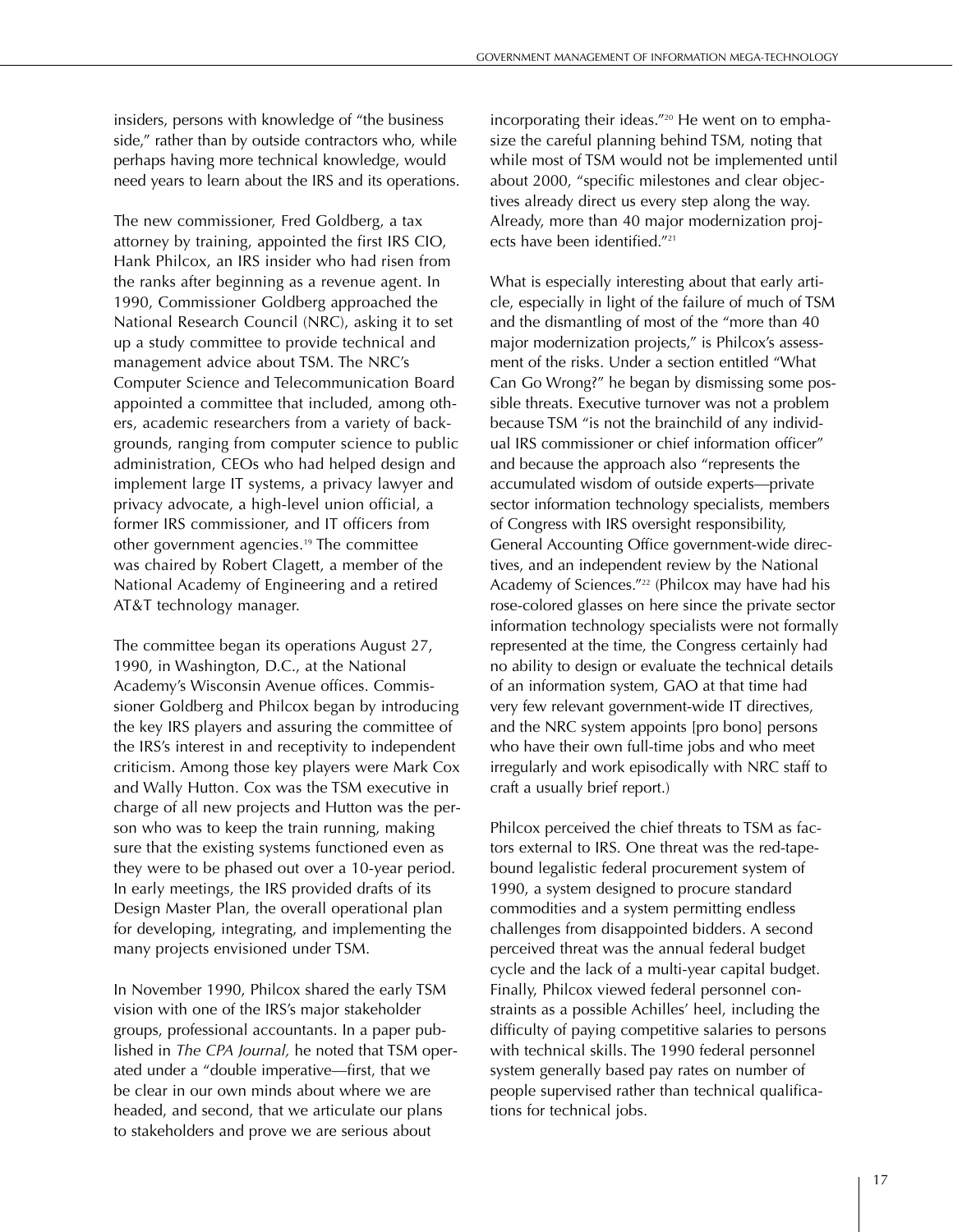Once TSM was fully under way, project ideas were developed at a staggering rate. Table 1 provides a list of TSM projects and acronyms, not only to suggest the proliferation of projects but also as a glossary for some of the projects that are described below only by their acronym.

As the projects proliferated, so too did the sense that not all was as it should be. One of the first highly public TSM embarrassments occurred with a 1993 GAO report finding that the IRS could not account for \$301 million of TSM expenditures.<sup>23</sup> But the most important problems with TSM had less to do with financial management than technology management.

By 1996, the list of canceled and endangered projects was piling higher and higher. Cyberfile, an experiment to permit submission of tax returns over the Internet, was canceled at a cost of \$17.1 million. As the primary plan for moving from paper to electronic forms, the Service Center Recognition/ Image Processing System (SCRIPS) was one of the cornerstones of TSM. But the technology never came up to standard. After noting that it was not possible to determine exactly how much the IRS had spent on SCRIPS, due to the fact that the IRS "does not have an accurate cost accounting system," GAO estimated in its report that SCRIPS had already cost \$145 million, despite no sign of technological viability, and was on track to cost another \$140 million. $24$ 

The Corporate Accounts Processing System (CAPS) was meant to create a single integrated database of taxpayer account information. The idea was to resolve corporate issues immediately via access to the CAPS database. The system was terminated after \$179 million was spent on it. The Integrated Case Processing (ICP) system was supposed to permit customer-service representatives to access in one step all the data needed to answer taxpayer questions and resolve problems. A total of \$44.8 million was spent on ICP before it was suspended.

#### **Anatomy of IT Management Failure: The Document Processing System**

The project that sounded the death knell for TSM was the Document Processing System (DPS), a \$1.3 billion system to digitize paper tax returns.

#### **Table 1: TSM Projects and Acronyms**

| Project<br>Acronym | <b>Project Title</b>                                  |  |  |
|--------------------|-------------------------------------------------------|--|--|
| <b>ACI</b>         | Automated Criminal Investigation                      |  |  |
| <b>AICS</b>        | Automated Inventory Control System                    |  |  |
| <b>ALSS</b>        | Automated Litigation Support System                   |  |  |
| AUR                | Automated Underreporter                               |  |  |
| <b>CAPS</b>        | <b>Corporate Accounts Processing</b><br>System        |  |  |
| <b>CASE</b>        | <b>Counsel Automated Systems</b><br>Environment       |  |  |
| <b>CFOL</b>        | Corporate Files on Line                               |  |  |
| <b>CHEX</b>        | Check Handling Enhancement<br><b>Expert System</b>    |  |  |
| <b>CPS</b>         | <b>Case Processing System</b>                         |  |  |
| <b>CSM</b>         | Corporate Systems Modernization                       |  |  |
| <b>DPS</b>         | Document Processing System                            |  |  |
| EF                 | <b>Electronic Filing</b>                              |  |  |
| ELF                | Electronic Filing (test project for<br>Cyberfile)     |  |  |
| <b>EMS</b>         | Electronic Management System                          |  |  |
| <b>ICP</b>         | <b>Integrated Case Processing</b>                     |  |  |
| <b>ICS</b>         | <b>Integrated Collection System</b>                   |  |  |
| MIA                | Mirror Image Acquisition                              |  |  |
| <b>OCRSR</b>       | Optical Character Reader System<br>Replacement        |  |  |
| <b>SCRIPS</b>      | Service Center Recognition/Image<br>Processing System |  |  |
| <b>SERP</b>        | Service Electronic Research Project                   |  |  |
| TIES               | Totally Integrated Exam System                        |  |  |
| <b>TSAW</b>        | Taxpayer Service Advanced<br>Workstation              |  |  |
| <b>TSIS</b>        | Taxpayer Service Integrated System                    |  |  |
| <b>WMS</b>         | Worldwide Management System                           |  |  |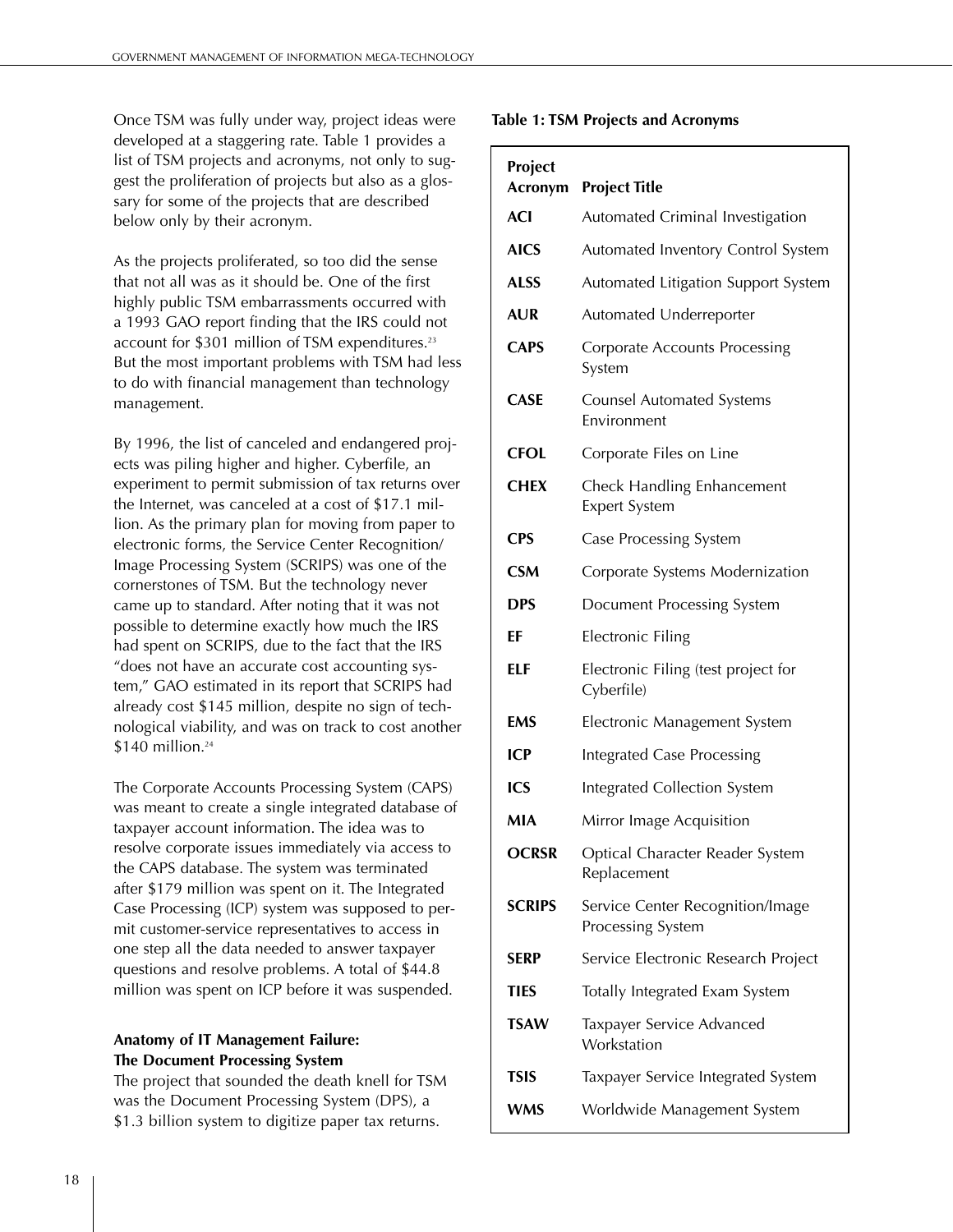After spending \$284 million of the total cost of the project, the DPS was scrapped. The trial runs indicated that the system was not functioning at an acceptable level and had little promise of accurately capturing sufficient digital images to allow replacement of paper processes.

Like SCRIPS, the Document Processing System was meant to create optical images from paper returns, converting them to a readable format for the agency's computers. DPS was central to the TSM development plan. The idea was that TSM would be an integrated system and that DPS would be one of the chief links. Thus, tax returns would be processed by DPS, by electronic filing (ELF, later Cyberfile), and by telephone filing (TeleFile), and each of these would result in the same form of electronic tax return that would be routed to a central computer. In this format, data could be retrieved according to IRS business needs. The vast majority of IRS forms were to be channeled through the DPS system.

The DPS system included high-speed, non-impact printers, document processing equipment, and forms-conversion software. The intention was for DPS to read data from 1040 forms and, ultimately, all of the 285 IRS forms. The chief DPS contractor was Lockheed Martin Corporation, but a stable of software and hardware vendors lined up behind the Lockheed Martin prime contractor, including IBM/Pennant and Elixir Technologies Corporation, among others.<sup>25</sup>

The target date for IRS-wide rollout of DPS was 1996. Instead, that was the year the project was terminated. When DPS was closed down in 1996, IRS Commissioner Margaret Richardson said, "Given the revised priorities and budget realities for the next several years, the IRS has decided not to invest additional resources in DPS."26 The contract with Lockheed Martin was canceled as a "partial cancellation for convenience," which is another way of saying that considerable negotiations occurred to enable the cancellation, with all parties agreeing that contractor performance was not a factor and that the option remained of re-opening the contract (which, of course, no one contemplated doing).

The chief problem was not changing priorities or cost overruns but the simple fact that DPS did not work. The scanning state-of-the-art system did not seem to be up to the IRS need to examine forms that included both handwritten and typewritten information, not to mention notes taped or stuck on. The GAO's Rona Stillman, chief computer scientist, noted: "At the time they were closing it [the DPS project] down, they were asking, 'Which forms should be read? How much of the data should be read?'—those are questions that should be asked at the beginning, not \$280 million into it."<sup>27</sup>

According to one former IRS official who was intimately involved with DPS, there were two sorts of failures—one technical, the other a failure of managers to see the inevitability of technical failure:

The technology simply wasn't ready. The character recognition was around 50 percent, so you miss one number you miss them all. For it to be worth the money, it had to have downstream benefits such as seeing the image of tax returns rather than pulling it. You need to see all the return margin notes, Post-its, etc. If you capture all the data, you can store, generate cases, and have a way to get images distributed. You can have workstations and tools in the hands of customer service reps so they can use it.

When asked how this project got so far along if only 50 percent of the forms material could be read, the former IRS official replied:

Right in the middle of DPS [one of the project managers] said we would actually have more keystrokes with DPS than we did before. He even showed us. The big problem was moving paper through the system, just like a paper jams in a Xerox machine. [A project manager] went to see a demo and said they have nice pristine returns with no Post-it notes or paper clips. They had returns in stacks of eight at a time, and they did it because the machine jams and the block of a hundred has to be rerun, so they were done eight at a time. But there was so much pressure keeping the thing going, tacit pressure but still there, people sometimes said they can do it in six months. They couldn't do it, but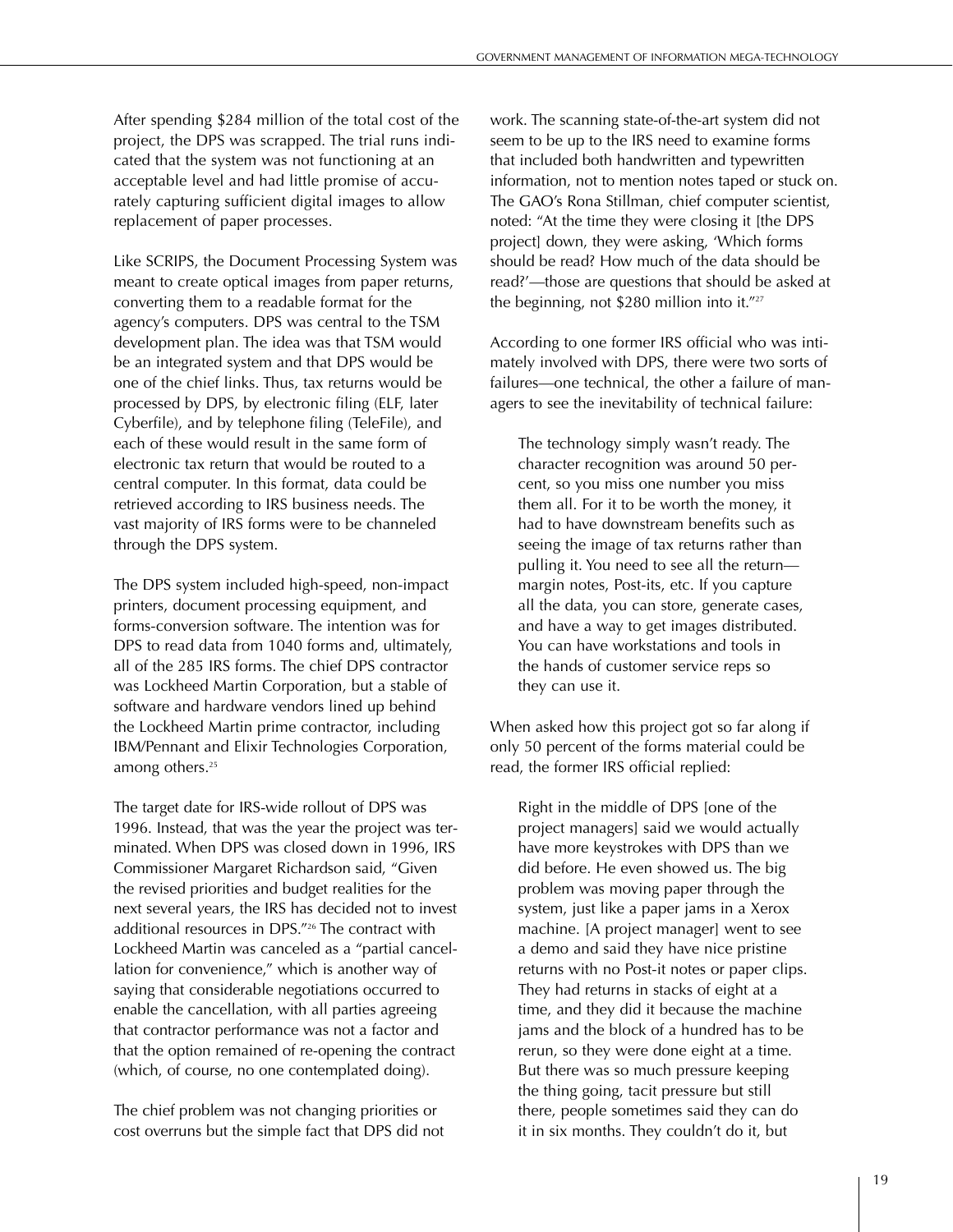they felt so much pressure. People were not going up the line and airing their bad experiences. It was not a good atmosphere for saying "my project isn't working."

The same thing happens in my shop. We go overboard to tell people we expect them to have problems, create an open atmosphere, but that's tough for people to believe. They think they will get shot if they say their project has a problem. That's what happened in 1985 [with the Service Center breakdown]—they were trying to be good soldiers, got to have that "can do" attitude, got to make it work myself. They say, "We are going to fix it, we are going to fix it, we can't fix it."

The DPS case encapsulates many of the problems IRS has had with IT renewal, especially under the TSM regime. Many factors contributed to failures. The causes are multiple. The nature of the technological task was (and remains) very difficult, as in DPS. The operational benchmarks are not entirely clear, as in DPS. The organizational culture undermines communication, as in DPS. But many of these problems have been resolved and others diminished.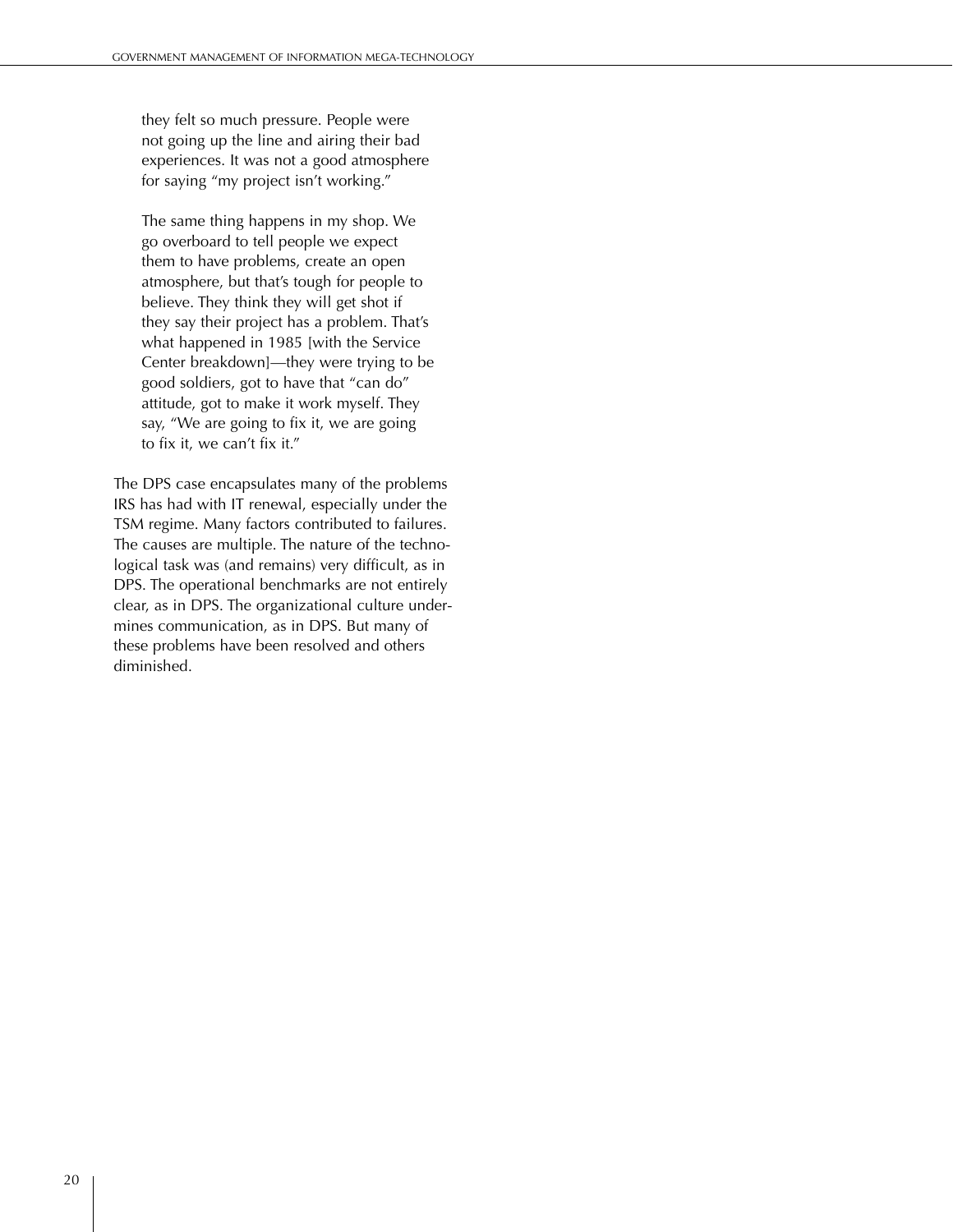# **Post-TSM: Picking up the Pieces**

The IRS experience with TSM has been a force for revolutionizing the agency. As is so often the case, disaster has chipped away at old assumptions. Since 1997, the IRS has adopted a new, sweeping strategic plan, undergone its most significant reorganization since the early 1950s, and even changed its mission from one focused chiefly on revenue collection to one elevating taxpayer service to the highest of priorities. It has its first ITsavvy commissioner, Charles Rossotti, and has had a succession of CIOs with significant high-level IT experience in government or industry.

These changes have not gone unnoticed. According to Sharon Cranford, an officer of the National Association for Enrolled Agents, a group representing taxpayers in dealings with the IRS, "the cultural shift is enormous … [the IRS] is a case study in how to overhaul an agency and do it right."28 Even the National Treasury Employees Union (NTEU), a group representing 97,000 of the IRS's 102,000 employees and a group often at odds with IRS management, is impressed by the IRS's post-TSM progress. Robert Tobias, then NTEU president, noted that the "IRS is really headed in the right direction for the first time in [the] 30 years I've been working with them."29 Considering not only these unlikely testimonials but also a positive GAO report on the IRS modernization blueprint,<sup>30</sup> one infers that not only is the revolution well under way, but that it has a good chance of victory. The IRS now has more technical expertise on top and on tap, it has a prime contract to help it develop and implement IT, and it has the confidence of its external political overseers.

What IRS does not yet have is a new, high-performing, integrated IT system. Instead, the IRS has undertaken two extreme challenges in place of one. In the words of a GAO report: "The sheer magnitude of undertaking both business and systems modernization will strain IRS's management and staff. Such an ambitious undertaking, along with the need to 'stay in business,' makes the restructuring initiative a high-risk venture that will take years to fully implement."31

Indeed, it will take years, probably at least another five or six, to implement fully the restructuring and, in tandem, IT modernization (and both Commissioner Rossotti and GAO officials agree that the two must be undertaken simultaneously). What this implies for the task at hand—the task of analyzing the development, implementation, and management of IT mega-technology—is that lessons must be distilled not from a completed episode but from a never-ending story. This is perhaps fitting in one sense: IT renewal in any large organization is never completed but evolving. But in another sense, the IRS story is not only neverending but still writing its early chapters. Even today, more than 12 years after the term "Tax Systems Modernization" was developed, very little new integrated IT technology or systems have been implemented by IRS. Thus, rather than providing an evaluation of post-TSM efforts, this section provides a brief overview of major post-TSM activities. While there have been several important changes during the post-TSM period (1997-present), the ones most important for IT modernization are: 1) the Modernization Blueprint and statutory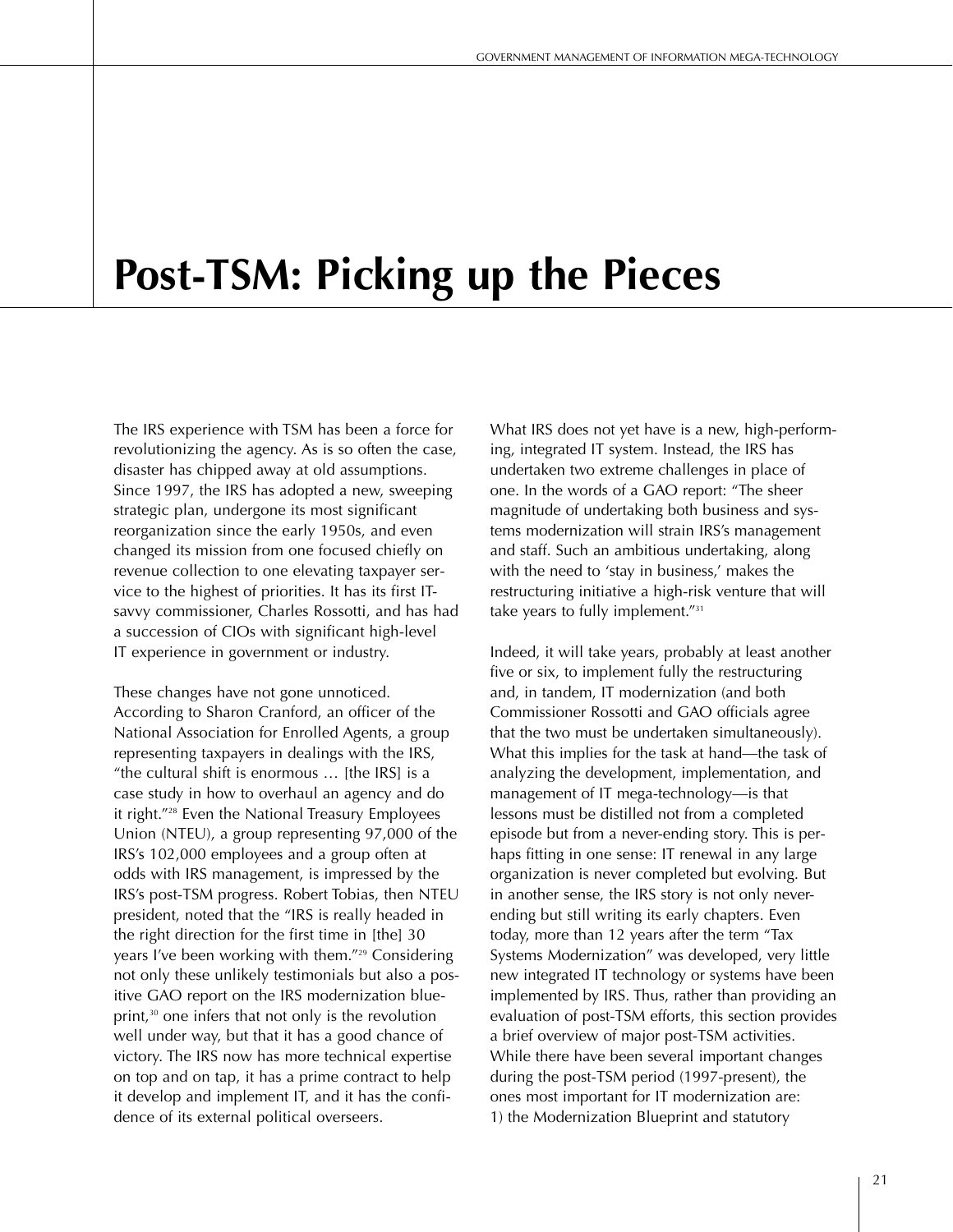change, 2) the award of the prime contract, and 3) changes in IT management.

## **"Modernization," Blueprints, and Statutory Change**

The IRS mission was changed not by agency introspection and self-assessment but by statute. The IRS Restructuring and Reform Act of 1998 (RRA) changed the IRS mission from a major focus on compliance to "provide America's taxpayers top quality service by helping them understand and meet their tax responsibilities and by applying the tax law with integrity and fairness to all."

The IRS has gone from Tax Systems Modernization to Business Systems Modernization (BSM),<sup>32</sup> implying a from-the-ground-up overhaul, starting with the mission statement but reaching nearly every aspect of the IRS. According to the RRA, "the Internal Revenue Service shall review and restate its mission to place a greater emphasis on serving the public and meeting taxpayer needs."

One means of achieving the new taxpayer service mission is through a mandated reorganization focusing on taxpayers with similar needs rather than the traditional regional and functional organization. In 1998, the IRS organizational structure was based chiefly on districts (33) and service centers (10), with each taxpayer being served by one of each. These offices were divided into functional units including Examination, Collection, Criminal Investigation, Submissions Processing, and Customer Service. These district offices and service centers reported to one of four regional offices and the national office, which also operated three computing centers. The hierarchy included eight levels between the first line managers and the deputy commissioner. Under the new structure, first proposed in 1998 and implemented in 1999, there are four divisions, based on taxpayer type and serving integrated functions. These operating divisions include Tax Exempt and Government Entities, Large and Mid-Size Business, Small Business and Self-Employed, and Wage and Investment Tax Payment. Two agencywide divisions include Shared Services, focused on facilities and procurement, and Information Technology Services, the new home of IT and directed by the IRS CIO. Interestingly, the Information Technology Services unit includes 7,000 employees, making it larger than the Shared Services unit, larger than any of the remaining functional units (Appeals, Taxpayer Advocate Services, Criminal Investigation), and larger than one of the four operating divisions.

While it is too early to judge the impacts of the reorganization, it is certain that there will be important impacts on information technology. One result is that the IRS 1997 "blueprint" for IT modernization required updating. In May 1997, the IRS released its *Blueprint For Technology Modernization,*<sup>33</sup> the chief legacy of then-CIO Arthur Gross (who resigned shortly thereafter and was replaced by Paul Cosgrove). This first blueprint included the following principles, based in large measure on recommendations of a 1995 GAO report:<sup>34</sup>

- 1. Ensure that the modernized computer system maximizes IRS employees' ability to serve taxpayers.
- 2. Develop a centralized, mainframe computer system that guarantees taxpayer privacy and minimizes cost.
- 3. Fully integrate the central computer with the existing computers and enable all systems to communicate.
- 4. Require that technological improvements be implemented incrementally; that new stages be installed only when previous stages have been proven successful.
- 5. Provide credible estimates of potential cost and deliverables before implementation.

This version of the blueprint included the following requirements:

- A centralized and flexible system that is capable of adapting to constant changes in tax law.
- A computer system that is easy to use and enables IRS employees—customer service representatives and compliance personnel—to access accurate and timely information from one terminal in order to be more productive and offer better service.
- A centralized database that better analyzes taxpayer records to improve compliance.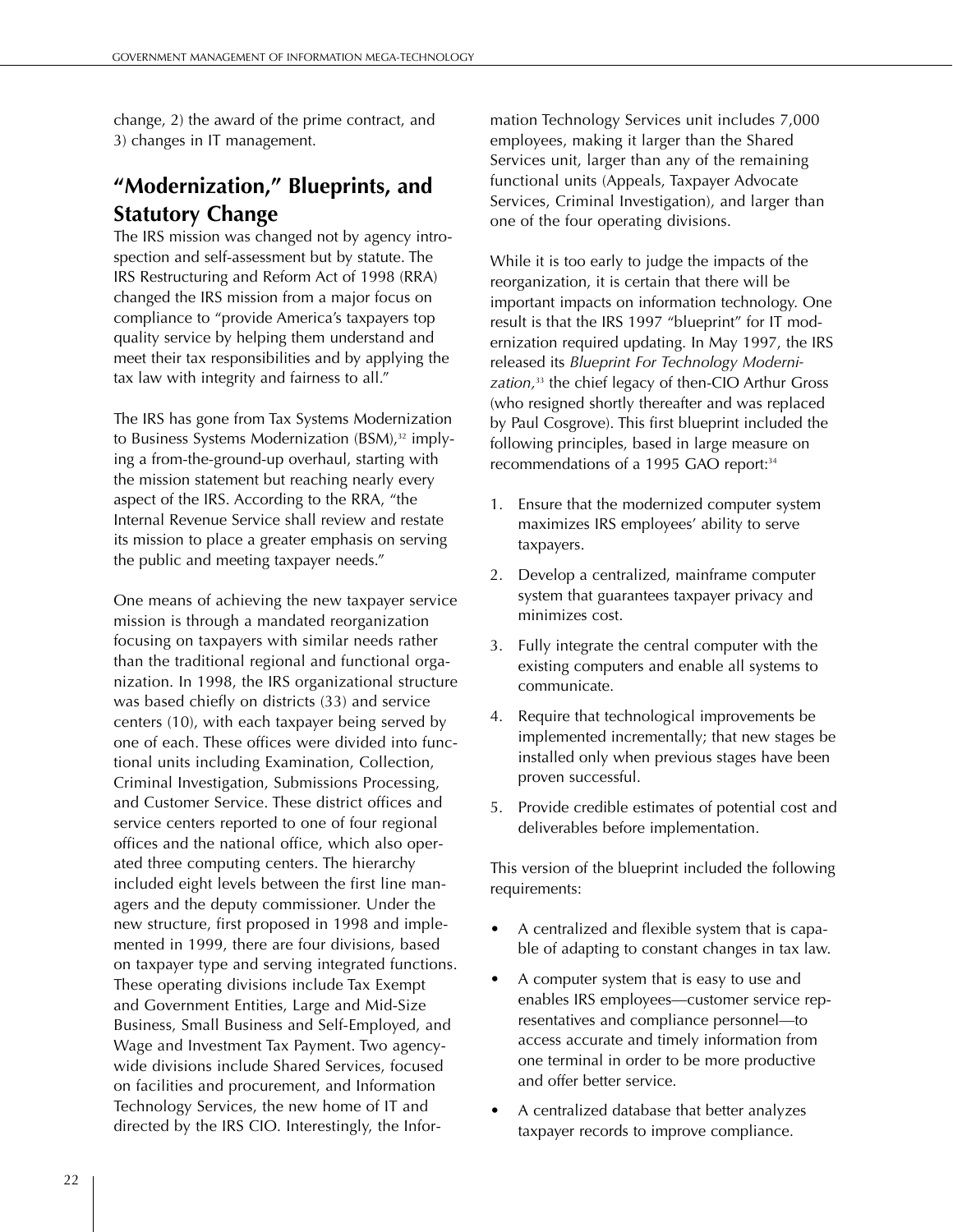• An interactive computer system that will move the IRS to a paperless system, decrease operating costs, and expedite processing of taxpayer returns and refunds.

While there is little in the RRA that explicitly invalidates the earlier blueprint, there are several important differences of emphasis. And, as the GAO noted, the fact that the first blueprint was completed eight months before the commissioner announced the reorganization "raises questions about the modernization blueprint's validity."<sup>35</sup>

In *Modernizing America's Tax Agency,*<sup>36</sup> the document that plots a new course for the agency, IT is featured prominently, both as a cause of past problems and as a solution in progress. The current approach is described as follows:

The approach that the IRS is taking to deal with this monumental task IIT modernization] is to establish an overall architecture for a set of new systems that will accommodate all essential tax administration functions according to modern standards of technology and financial management. Achieving this new system architecture must then be accomplished by defining a sequence of targeted and manageable size projects that meet important and specific needs while, at the same time, working to complete the overall architecture.

This approach is, indeed, different from that employed in TSM and is more incremental than holistic. It remains to be seen whether the approach will be effective, but it certainly seems to fit better with new realities, including an appropriations process that entails more scrutiny. This additional scrutiny is not confined to the IRS. The Information Technology Management Reform Act of 1996 (the Clinger-Cohen Act)<sup>37</sup> requires corporate-style capital planning for IT projects.38

While the financial accountability for IRS IT development seems clearly to have improved, the question of IRS architecture remains controversial. In his barbed commentary after leaving a high-level IT post, a former IRS executive quotes Lincoln:

It is said that Abraham Lincoln once pointed to his dog asleep on the porch and asked his companions, "Gentlemen, if we call a tail a leg, how many legs does a dog have?"

"Five," they said.

"No, gentlemen," he replied, "you are wrong. Calling a tail a leg does not make it one. The dog has but four legs."

And, despite the best of intentions, calling someone who is not an architect an architect does not make him or her one. One becomes an architect through years of training and experience. It takes the ability to extract the general from the specific. It takes the skill to cut through complexity to abstract the essence. It takes the experience to know how to describe the architecture of a complex system in a handful of pages of picture and text, the will to do so, and, most importantly, understanding why you must do so. It also takes the artistry to describe all of this clearly.

It is clear that the IRS has an IT architecture and, indeed, has had several—of a sort. Whether the plans are now ones that can be implemented and will lead to meeting operational requirements remains to be seen. Presently, relatively little new technology is being introduced, and the effectiveness of IT implementation cannot be determined until there is additional technology in the field.

Whether or not there is an "architecture" (an issue that seems to depend on the visual perspective of the beholder), there is an IT blueprint. While the latest blueprint was jointly developed by the IRS and the Prime Systems Integration Service Contract (PRIME) contractor Computer Science Corporation (CSC) (see next section), it draws upon the one developed in 1997 by then-CIO Arthur Gross. The blueprint takes into account not only the reorganization of IRS but also new developments in IT technology and needs. The blueprint, unveiled in January 2001, is to serve as a guide, albeit one often readjusted, for the next 15 years of IT modernization. The components of the revised blueprint include:<sup>39</sup>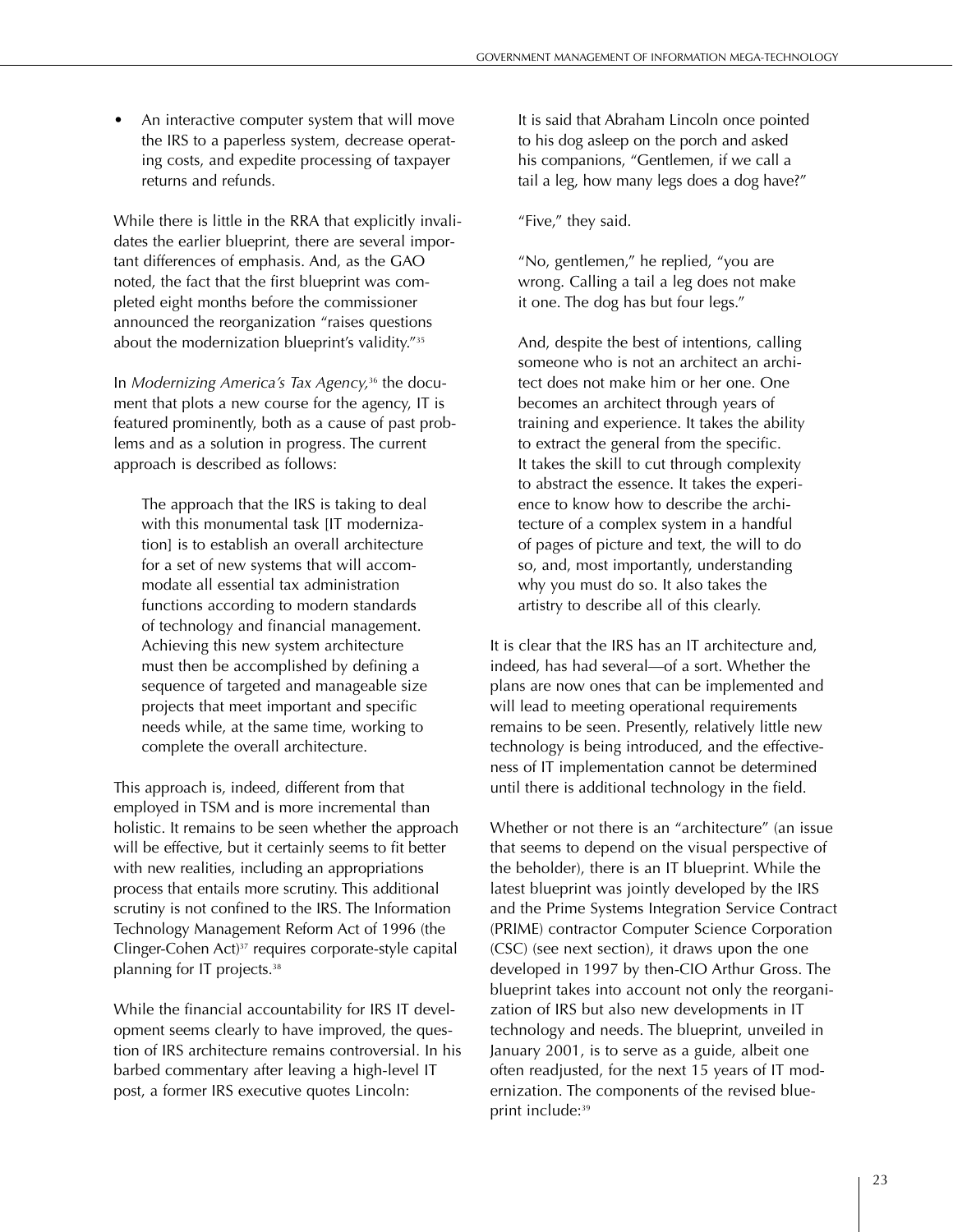# **Excerpts from a Conversation with Charles Rossotti Commissioner, Internal Revenue Service**

*(In February 2002, Barry Bozeman interviewed Commissioner Rossotti to discuss this report and to obtain his perspectives on the IRS Tax Systems Modernization [TSM] experience.)*

## **On the Challenge of TSM**

The problem was where we started. We were far behind [in technology] when we began modernization. In the private sector, if you were this far behind the curve, you wouldn't be around. Either you would have long ago gone out of business or someone else would have acquired you. We were really far behind and the system was very big and very complex. If you put all this together, it means that management is on the extreme edge. Even now we still have [outmoded technology in] Martinsburg, we have no systemwide data administration function, no systemwide database.

## **On Reorganizing the IRS**

When I came to IRS, I actually put off some of the IT work to deal with structure issues. There was a matrix system in place and there were nine service centers and 45 district offices. I don't think we could have succeeded with that structure. Each region was a mini-IRS with its own computer center. Not even e-mail was standardized across IRS. So we did reorganization first.

## **On the Integrated Collection System (ICS)**

What we have is not a fantastically great system, but it is a much better tool than we had eight years ago, in part because everyone uses the same system. Before, there was not standardization, too much fragmentation, and nothing could be implemented because of that fragmentation. Everyone in the regions was doing IT their own way and there was no consistency. It took two and a half years to change the structure, and now we have a centrally managed information system. Now modernization is still a big challenge, but it is doable. With the previous structure it would have been almost impossible.

# **On Oversight of IRS**

… this is often still a problem. It makes it difficult to succeed. In technology development, you inevitably go down some blind alleys and then you backtrack

and go the right way. The ability to do this is critical to success. If you can't do this, you just go on until everything collapses. But the IRS is not always able to make the mistakes necessary [for progress and organizational learning]. We live in a fishbowl. It is difficult to make even a small mistake because it immediately gets magnified. A small mistake is quickly interpreted as "now the whole thing is falling apart." Anything you do for correction is a *cause celebre* for everyone thinking the whole thing is falling apart.

What I've tried to do is to tell people we will make mistakes and to let it all hang out. But when we do this, we are still blasted for dropping the ball. It is possible to manage this problem, but there is no solution to it.

# **On IRS Information Technology Accomplishments**

The most important was putting a foundation in place by reorganizing the agency to be positioned for IT success. By the time we were done with Y2K preparation, we had more standardization of software and communication, consolidated mainframes, went from 13 mainframe centers to two, consolidated mid-range centers, and we reduced the number of vendor products being used. The Business Systems Modernization Office and the Life Cycle process both contributed to this.

In the next few months, we will have three big pieces delivered. First, we have a major upgrade in our phone system that expands our phone filing capabilities. Second, we have three security portals for the three main business lines. This is the hardest part, and if we deliver as planned, it will be a big deal. The third is CADE (Customer Accounts Data Entry).

These are our three building blocks. These are our enterprise-wide technologies. We also have some important targeted programs and some significant enhancements to legacy systems. Some of the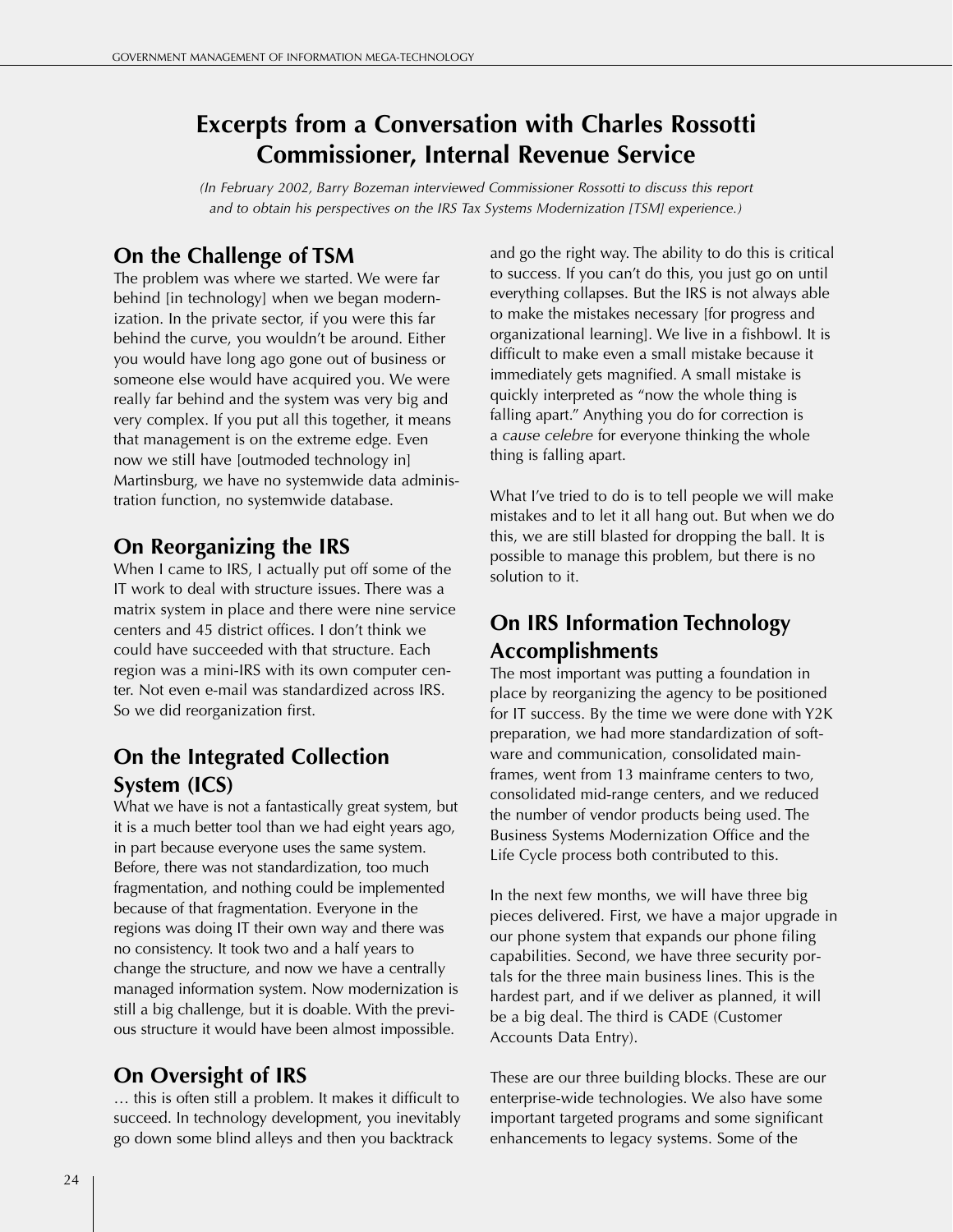targeted programs we have coming in 12 to 18 months are electronic filing improvements and the ability to do electronic signatures. We have a great many business unit applications that will lead to improved productivity on a day-to-day basis.

## **On the Use of Planning Portfolios**

Our planning portfolio process helped with this. We are now organized into portfolios. Before that we had no real [choice] process; it was more "who has the money," or who shouted the loudest.

The portfolio application is important for the future because we have standard platforms and mainframes, the PCs are standard, and we have our three portal STAR security system that gives us security across the board. With all that in place, we can implement more efficiently because everything has the same software, security, and platform. By 2003 we will see more benefits from these enterprise systems, and then we can really begin to roll out the business systems benefits.

We have four or five thousand revenue agents doing corporate auditing, but they have never even had software for tax calculation; now they will. Before we had standardization it would take seven or eight years to have real change; now it can be done much more quickly, usually a year or so.

## **On Future Challenges**

It's taken a lot longer to raise the level of service to end users than I would have liked. Service to the end user has improved, but not at an acceptable level. We're getting there, but it is taking too long. We were so far behind when we started that everything moves more slowly than I hoped. I spent 28 years doing this in the private sector, building up a company. That was tough, but this has been a lot tougher.

I think it's going to get a lot better now and that we will make more rapid progress. We will soon have a fully documented, useful enterprise architecture our version 2.0 is a big advance over the earlier version. With this we will have a vision of the future. I think it is the best product of its kind. I don't think anyone has anything at this level. Our first version was useful, but it had a lot of holes. This version is something that really has value.

## **On Project Management at IRS**

We have access to the George Washington University project management curriculum and we have put more than 200 managers through it. But it's not just about training. People learn to manage projects by managing projects. IRS does have problems with project management, but everyone does. We've come a long way, but it's just very hard.

We're getting help from contractors and from the PRIME, but we can't just turn it over to them. We're not just putting in technology, we are changing the way the IRS works. Still we are trying to get people to move away from the idea that contractors are just resource providers, and I think we are mostly over that.

### **About Charles O. Rossotti**

As the 45th Commissioner of Internal Revenue, Charles O. Rossotti assumed his duties as Commissioner on November 13, 1997, pledging to turn the IRS into an organization that



will consistently provide top-quality service to America's taxpayers.

Mr. Rossotti came to the IRS from American Management Systems, Inc. (AMS), an international business and information technology consulting firm, which he helped found in 1970 and where he was chairman of the board. From 1965 to 1969, he held various positions in the Office of Systems Analysis within the Office of the Secretary of Defense. He was honored with the Distinguished Civilian Service Award for his work as Principal Deputy Assistant Secretary of Defense.

A native of New York City, Mr. Rossotti holds a magna cum laude bachelor's degree from Georgetown University and an MBA with high distinction from Harvard Business School.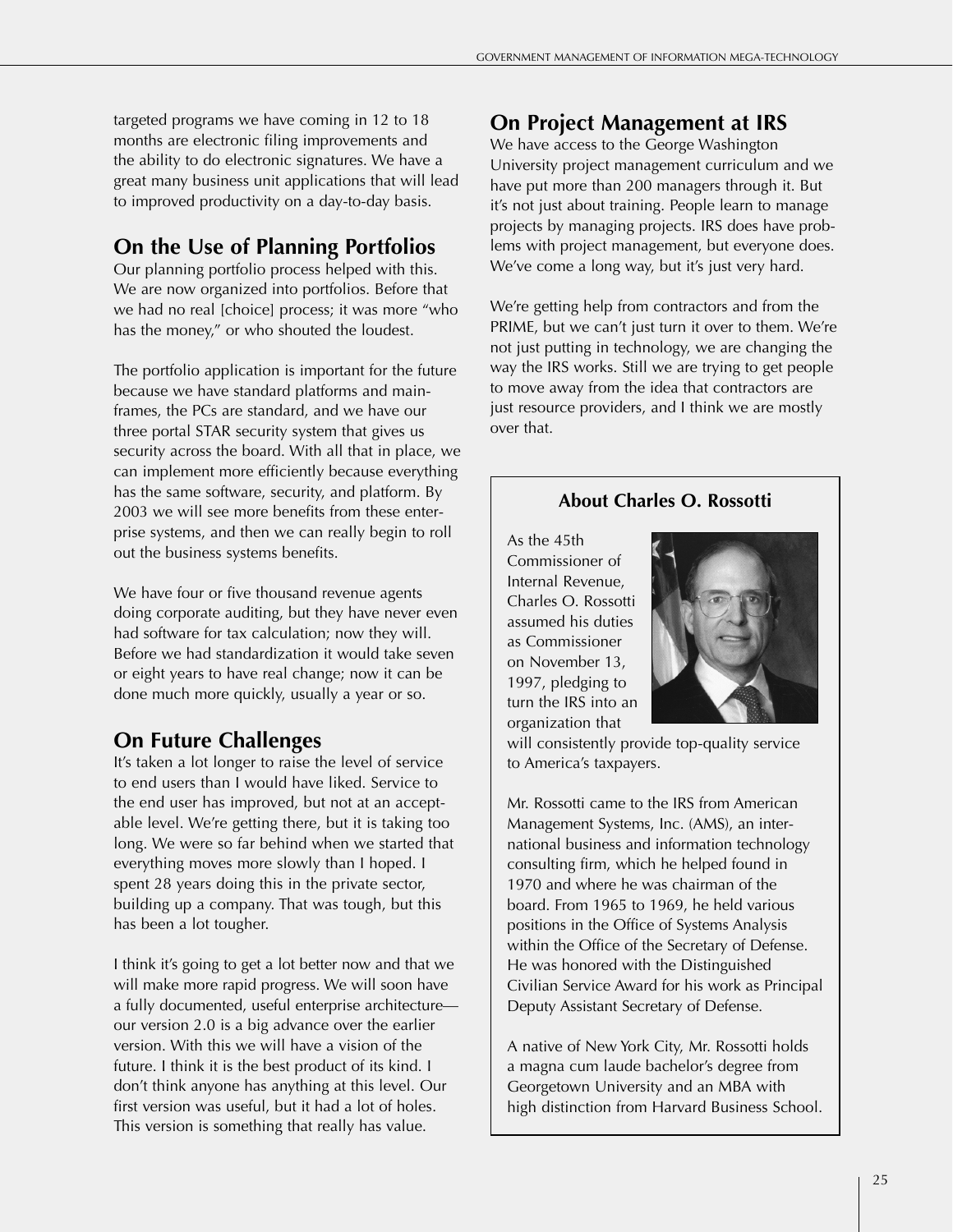- Creating three portals on the IRS website to give taxpayers, businesses, and internal employees access to tax information.
- Converting tape-based master files to a different database, beginning with the simplest tax returns for the past five years—about 6 million files.
- Giving taxpayers the option of communicating with the IRS via e-mail when there are questions about a tax return.
- Giving taxpayers the authority to give someone power of attorney to communicate with the IRS electronically.

According to a CSC press release, the Enterprise Architecture 1.0 "provides a consistent, efficient, standardized, and structured framework that allows the IRS to move forward in modernizing business systems and implementing new technology."<sup>40</sup> According to Stephen Kalish, the president of CSC's Civil Group, "the IRS Enterprise Architecture 1.0 is among the most comprehensive architectures of its kind in both the private and the public sectors.<sup>41</sup> The implementation of the enterprise architecture will be managed through "Enterprise Life Cycle Model," an approach that integrates business and technical changes in an organization and which, thereby, is responsive to the IRS effort to simultaneously change its business enterprise and its IT systems.

Even now, the IT development is at the beginning stages, but the reorganization has been implemented. While the jury is still out, most of those interviewed for this study felt the Rossotti-led reorganization would prove successful, and some felt that it had already led to some positive changes. According to a knowledgeable and experienced consultant to the IRS, "some of the changes developed under TSM actually got implemented with Rossotti's reorganization. The strength now is better management and people, but also better process." A related view from another well-informed outsider:

If you don't look at Masterfile [where there has been little progress], they have done an incredible amount of modernization, very creative and persistent. But they do it in a stovepipe way, and it's about projects they can manage, not about more fundamental change. You get a sense of competition between incremental change and modernization, and incremental change always wins.

Is this a criticism? Perhaps it depends upon one's value for incremental change. The TSM approach was certainly not incremental change but wholesale change. With current assets and expectations, incremental change may be the most feasible and realistic.

Has (or will) the reorganization and new approach to modernization changed the IRS culture? Opinions differ. Speaking to one of the hard and fast organizational culture attributes of IRS tension between the national office and the field—one long-time IRS veteran who has served extensively in district offices, the national office, and service centers was reasonably optimistic:

Cultures die hard. There will always be headquarters chatter, but the way we do business now is different. All the business units are business focused, Large and Mid size on large and midsize, Wage and Investment on wage and investment. From an IT perspective, we centralized all resources, and so there are no funds to run differently. We have one big organization for IT. It's nice to have [the] core team in one place.

## **Outsourcing, Contracting, and the PRIME**

IRS heard Congress' message that a greater proportion of information technology development and implementation should be outsourced and that more use should be made of contractors. In December 1998, the IRS awarded a 15-year, multibillion-dollar contract to Computer Science Corporation. The responsibility of CSC under the Prime Systems Integration Service Contract is to provide omnibus program management, coordination, and systems integration for IT modernization. Corporate partners for the PRIME include, among others, IBM, KPMG, Avaya, Logicon/Northrop Grumman Corporation, Science Applications International Corporation, and Unisys Corporation. The PRIME contract also includes a number of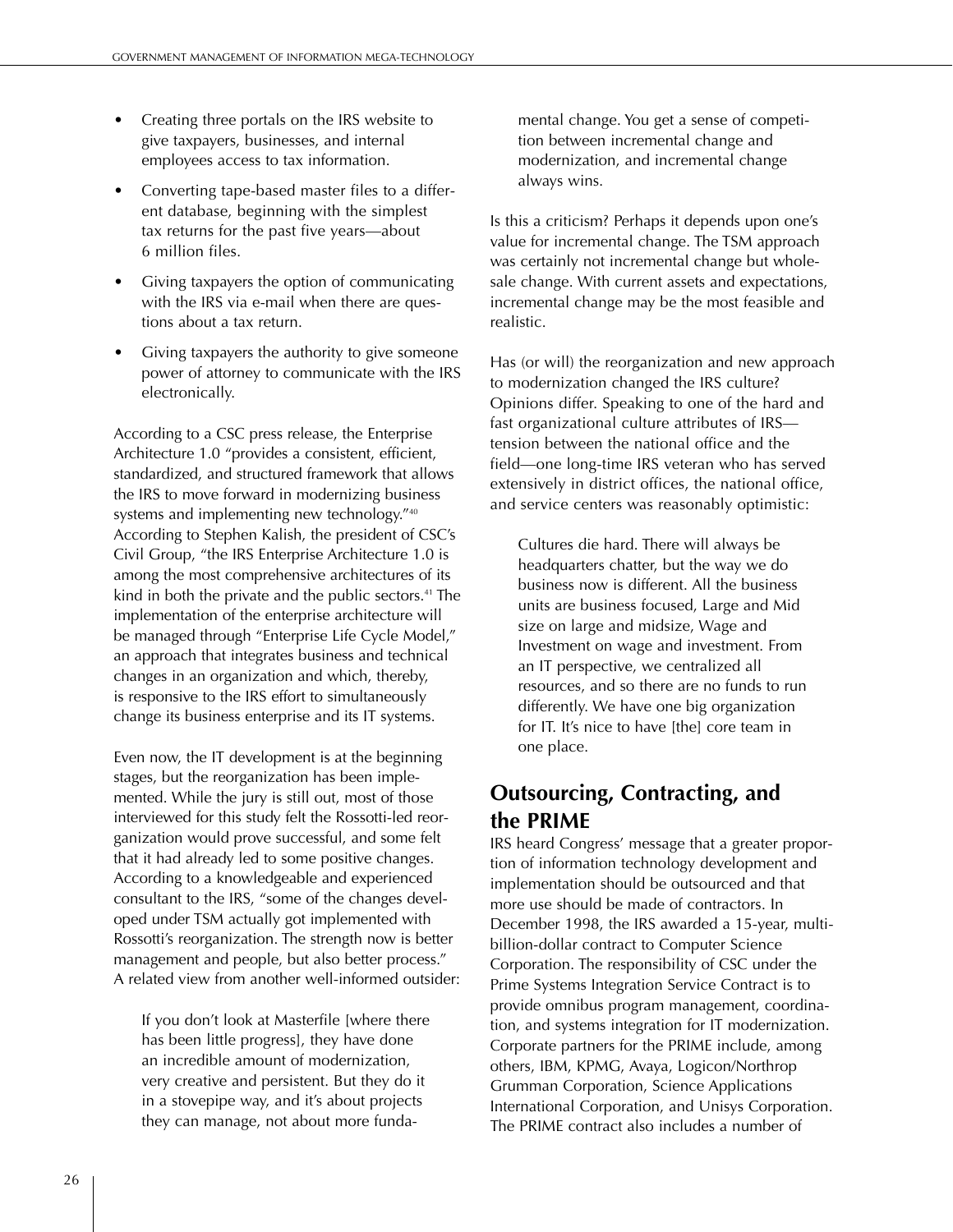small consulting firms, some staffed by former IRS employees.<sup>42</sup>

Armed with information about pre-TSM efforts, TSM itself, and more recent post-TSM developments, we can consider the TSM experience with a longer-term perspective. In the next section, several alternative explanations are offered about IT failure during the TSM period. While most of the points discussed pertain to IT management in general, the particular focus is on learning from TSM.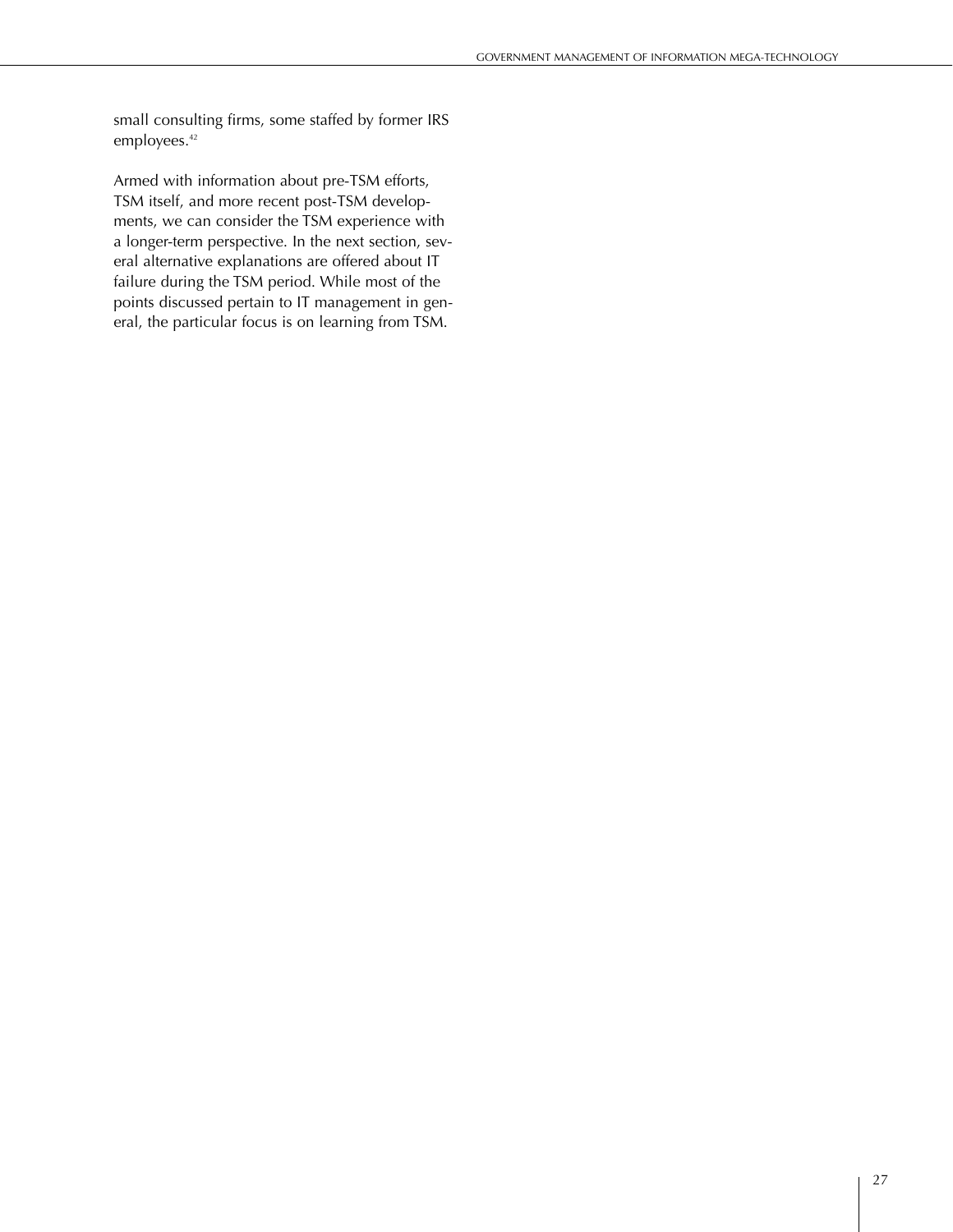# **Understanding IT Management Failure: Alternative Explanations**

Many of the problems encountered in the IRS IT mega-technology saga are ones familiar to readers of the IT management literature and the public management literature. To put it another way, during the TSM experience with IT management, most of the things that could have gone wrong did go wrong. As in any reconstructed history, the "what?" question is somewhat easier to agree on than "why?"

Rather than developing detailed hypotheses, this section is organized according to alternative explanations of the public management and IT problems that led to the failures of TSM. These alternative explanations include:

- **Task complexity and difficulty.** Was the task itself one in which any organization is doomed to fail? Was the level of complexity beyond human capacity to manage?
- **Insufficient technical knowledge resources.** The IRS is not primarily a technology agency. To what extent was the lack of technical knowledge, inside or outside the organization, a mitigating factor?
- **Inadequate contracting and outsourcing.** At each point in the life of IRS IT renewal, contracting and outsourcing has been a major component, differing only in the degree to which it was part of the development strategy. Were there contractor failures or IRS failures in contract management?
- **Flawed organizational culture.** The culture of the IRS is distinctive, as nearly everyone acknowledges. To what extent was the IRS organizational culture an explanation for IT failures?
- **Failures of internal management and leadership.** To what extent were problems the result of management missteps? Were there failures in leadership, communication, or strategic vision?
- **Public sector constraints.** Unlike most private firms, IRS has multiple superiors, each powerful and with differing expectations. To what extent did the problems experienced by IRS flow from the fact that IRS is a public agency, subject to federal personnel regulations, purchasing and bidding regulations, and federal budgeting and accounting procedures?

The analysis of these alternative explanations is not, of course, scientific, but interpretive. After considering the evidence from the interviews, a summary assessment section is provided that distinguishes among the various explanations with three simple categories: 1) explanation supported, 2) explanation somewhat supported, and 3) explanation not supported.

## **Explanation 1: Task Complexity and Difficulty**

Some feel the IRS IT modernization effort has no parallel. The magnitude of the task is certainly daunting. In the public sector, it is the largest IT renewal effort in history, and it is distinctive because of the importance of the IRS mission and the need to sustain the integrity of the system while changing it. There have been enormous private sector IT development and renewal projects, but these are in some important respects quite different. For example, the private firms have more control over the resources that can be brought to bear.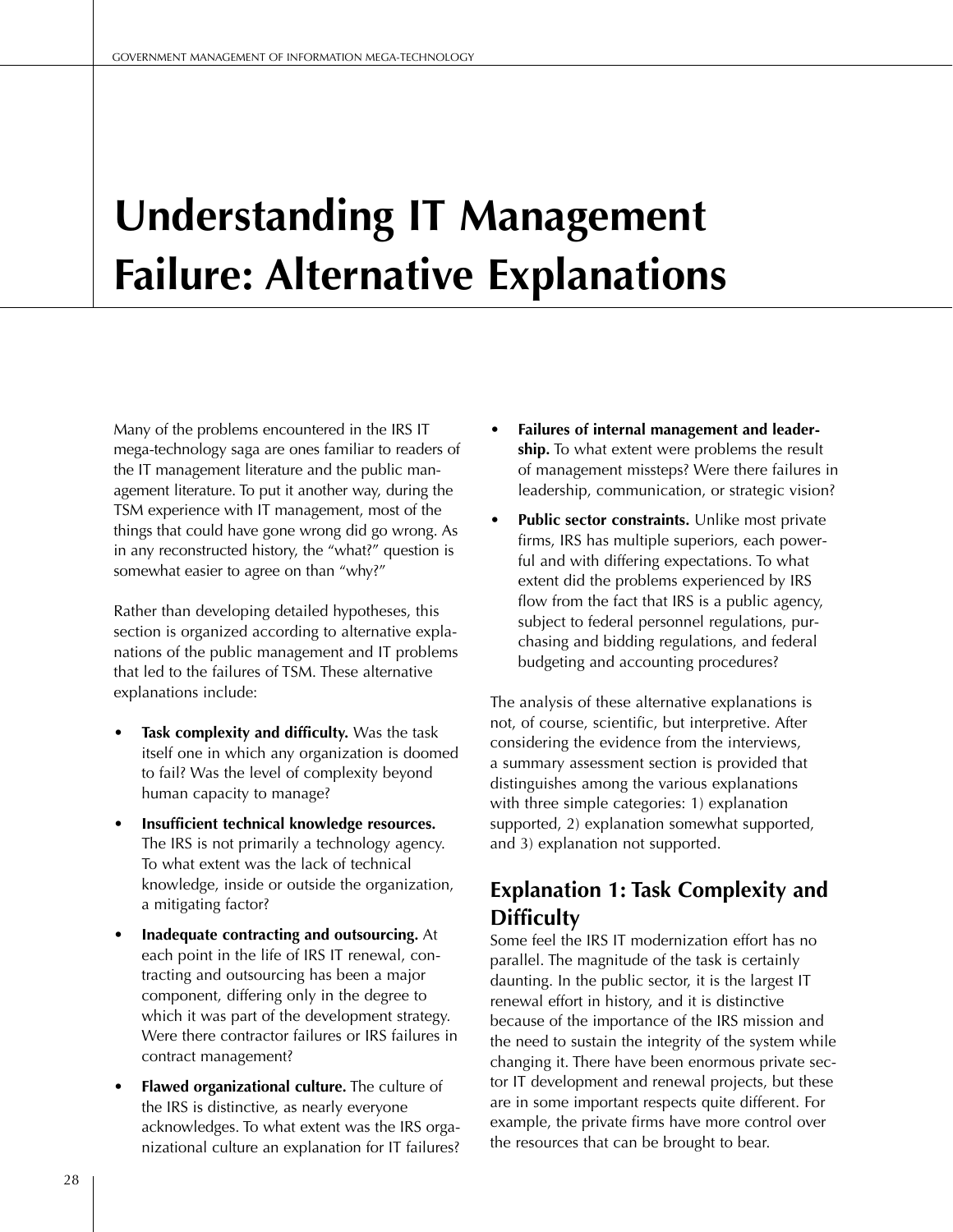In considering the IRS's IT management, one has the image of a snowball gathering size as it runs down the mountain, changing at some point into a full-scale avalanche:

- "We couldn't seem to recognize how darn big this thing [TSM] really is. We thought we had a handle on it, but in retrospect it was bigger than we thought." (An IRS official who worked in the Austin Service Center during TSM years).
- "Underestimating the magnitude of this is the biggest downfall of both the contractors and the very top IRS leadership. At some point, most of them say, 'Holy smokes, I didn't know how big this really is.' You have to have people who are up for it [massive IT change], really engaged, and will do it for comparatively little money." (An IRS executive who has spent more than 15 years in IT).
- "I don't think anyone fully comprehends the unbelievable heavy lifting it takes to modernize our tax systems. The scope of these undertakings is so far beyond what any private sector company deals with it is mind-boggling—the volume of information, the iterations of the information in the life of the systems, the adjustments, the appeals, and the transactions are in different functions, different departments. It is much more complex than simple billing systems. No one really appreciated the depths of what they had to do before they got on the job. We can't build a new system in the back room and shut off the old one and turn on the new one. Requirements for safety nets are enormous." (A high-level IRS official involved in both IT renewal and business systems planning).

While most everyone interviewed was quite impressed by the enormity of the IT renewal task and implied that many difficulties could be simply explained by the toughness of the job, one of the few people who did not come to that conclusion is also one of the people who has the most extensive technical credentials of anyone interviewed. According to this interviewee, who is no longer with the IRS, there is "an immense physical management element [to IRS IT], an immense data system, *but* all very straightforward. Oracle [corporation] and others have already solved these sorts of problems." When asked if there are public

agencies that have succeeded in the batch operations aspect of IT, he indicated that the Health Care Financing Administration (now the Centers for Medicare & Medicaid), the Central Intelligence Agency, the Social Security Administration, and the Veterans Administration had all solved these sorts of problems. The problem is not the size of the system but the requirements for interoperability, for different aspects of IRS business to work together. Currently, according to this interviewee, the administrative and financial aspects of IRS are poorly integrated. But even this seemed to him not in principle a great challenge: "Nothing IRS is doing is state of the art, and the timing requirements for its activities are, for the most part, very liberal. Some of their tasks push the envelope on magnitude, but certainly not on technology."

A former IRS official, now working with IRS as a member of a large consulting firm, agreed that it is not the magnitude of the task and the technological challenge that is the chief problem; rather, it is integration and staying abreast of changes: "What we are talking about there is integration, step by step, in a fully modernized environment and where the need is for the latest technology, and it changes so rapidly. Integration is the key." Another consultant echoed these thoughts: "The hardest job was not big project management—you could succeed at that—it was system integration."

#### **Assessment: Explanation Not Supported**

The IRS IT modernization task was and is a formidable challenge. But it is not unprecedented. Other organizations, generally other private sector organizations, have taken on tasks of similar magnitude and succeeded. Any task is "too large" if one does not succeed. It is important to remember not only the magnitude of the task but also the magnitude of the resources marshaled for the task. One of the best reasons to assume that the task itself was not the primary culprit in the IRS TSM failures is that the IRS has subsequently made a great deal of progress on the same complex tasks (though obviously not identical ones) as envisioned in TSM.

## **Explanation 2: Insufficient Technical Knowledge Resources**

Historically, the IRS has not been a technologically intensive organization. The IRS relies on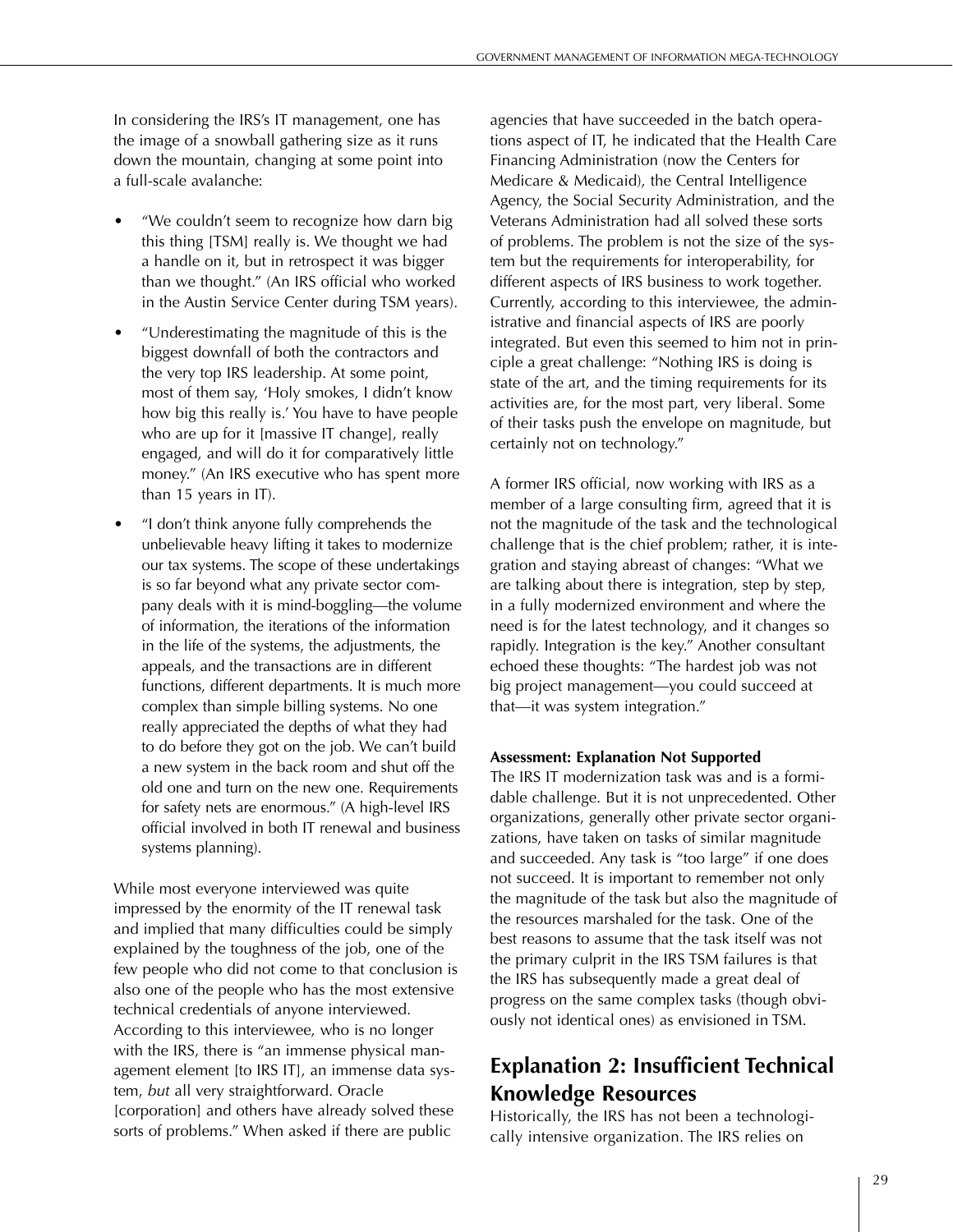accountants, lawyers, and MBAs, not engineers and computer scientists. The IRS "Technical Division" of past decades had nothing to do with computers, but rather technical issues of taxation. Thus, it seems plausible that some of the problems the IRS has faced in IT modernization may flow from the use of non-technical personnel in positions requiring technology expertise. One former IRS employee, one particularly well qualified in the technical aspects of IT, observed:

They had people from all over doing [technical work on TSM]. There was this one person who came out of personnel and had all the jargon down, but didn't know anything about computer systems. There were others who tried to get up to speed, didn't, and got themselves fired. There was no view from the top. No single person in IRS at the highest level had any idea what was going on.

At the outset, TSM relied on IRS insiders, people knowledgeable about IRS "business lines" (as they refer to the IRS functional activities), but not expert in IT. A person with a bachelor's level degree in accounting and a great deal of on-the-job experience may not seem the most likely candidate to head a putative \$8 billion IT initiative. A former deputy commissioner explained the process by which technical expertise at the top was sacrificed for business-line expertise:

We had a lot of discussion about who should lead TSM; we paid about a million dollars or so to a consulting firm. They told us we should let people in the IRS make the decisions because these were the people who would understand the IRS and who would get buy-in. The strength would be with those who worked there. Fred [Commissioner Fred Goldberg] knew we needed help from the outside and we interviewed them, but the consensus was that the best one [for CIO] was Hank Philcox; then we gave Mark Cox the tomorrow stuff and Wally Hutton the legacy stuff. They did fine, but not together.

This implies (and other interviewees confirmed) that the advice IRS received was to make sure the CIO

really understood IRS and its mission and that the technical expertise could be resident in the contractors. This was advice from experienced, private sector consultants. While the need to understand the IRS's unique business seems clear, the continuing lack of IT expertise at the top would seem, at least in retrospect, to be a problem. Indeed, the first recommendation of the NRC committee on TSM was "the IRS has had serious technical capability problems that, in the committee's view, cast doubt on the overall success of TSM if they are not solved."<sup>43</sup> But few of those interviewed cited lack of technical expertise as a major impediment to IT modernization success.

One reason that technical expertise is not more often viewed as a problem is that IRS has made strides in providing for exempt personnel, persons paid at a higher rate than the usual GS level. In the first place, in the mid-1990s several "senior level" (SL) personnel were brought in at Senior Executive Service ranks. The SL personnel have chiefly technical rather than managerial duties, but are paid at levels comparable to the Senior Executive Service, managers who supervise large numbers of employees. These individuals included, among others, Richard Wexelblat, the first person in the United States to receive a Ph.D. in computer science and a long-time government information management executive, and Jim Robinette, a veteran Defense Department computer technician and systems analyst.

The technical personnel deficit was reduced further a few years after the TSM era. Chapter 95 of Title V of the IRS Restructuring and Reform Act (RRA) of 1998 (P.L. 105-206; 5 USC 9501-10) permitted the IRS to recruit "critical pay" personnel. These individuals, brought in for a maximum of four years, need not be recruited through traditional channels and can earn a maximum compensation equal to the vice president of the United States.<sup>44</sup>

While the jury is still out on the critical pay personnel, the SL personnel have had mixed experiences and the reactions to them have not always been positive:

We brought in SLs at SES [Senior Executive Service] salary and they reported directly to the CIO. The theory was that it's not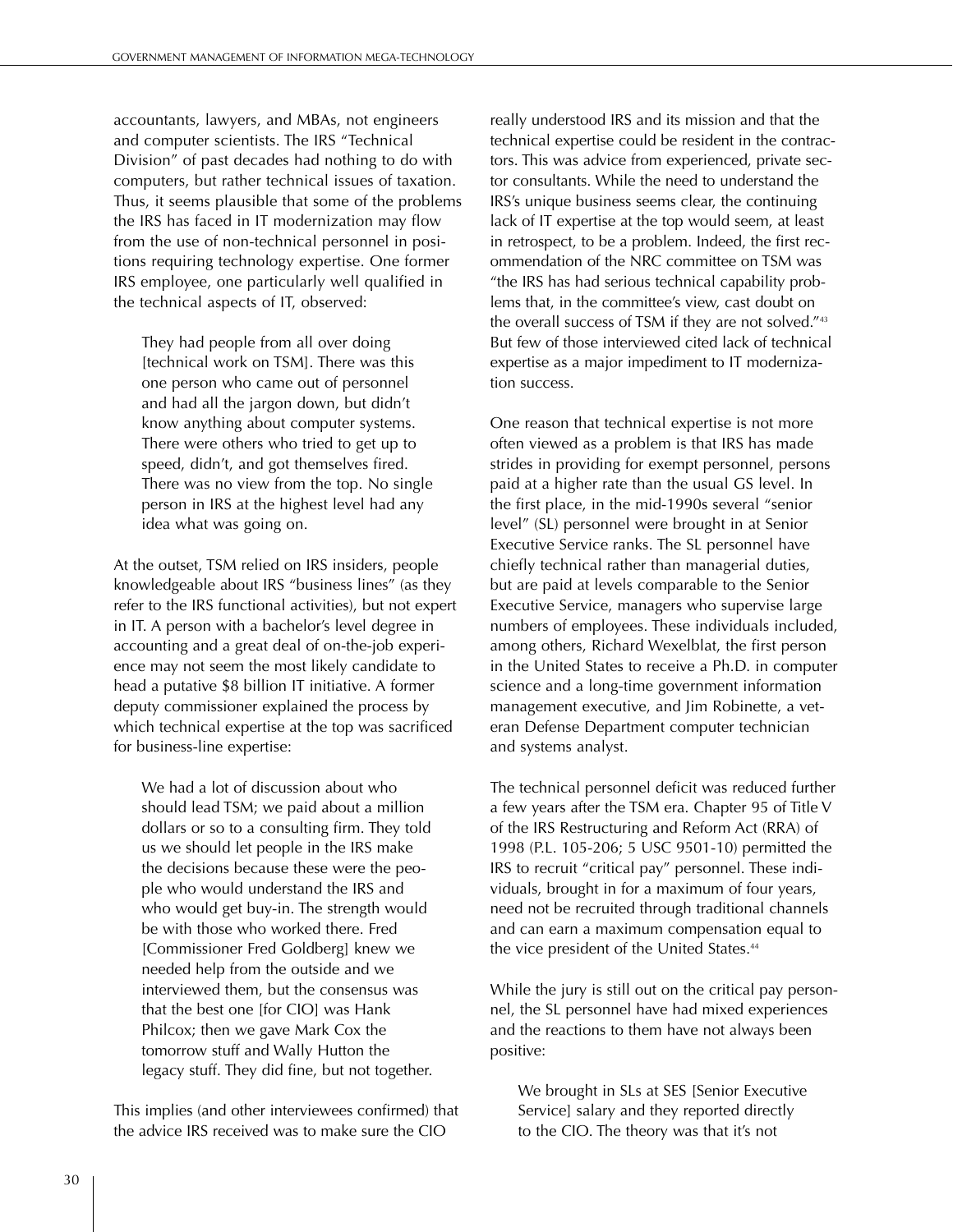happening in the line [management], so bring in a small group of experts to lead us. Didn't work.

Some other interviewees were more sanguine about the IRS's ability to hire IT technical experts and to have them fit in with the organization, especially since the agency has been permitted to hire senior level technical employees. As one current employee observed: "Personally I have zero reservations about that [the ability to bring in outsiders]. If we have the ability to bring in people and they are really good, we can. The one person [SL] I have is thrilled that he is here and there is zero resentment." But it is worth noting that few of the SL recruits (or critical pay personnel) have lasted for more than a year. One ex-IRS employee, an expert brought in as an SL employee, complained:

There were some people who understood you [as a technical expert], even liked you. But going in as a Senior Level instead of an SES was a big mistake. They would never listen to me, because I was a second-class citizen, one they were a little afraid of.

#### **Assessment: Explanation Somewhat Supported**

There is little question that during the TSM era the IRS did not have the technical expertise needed for such a large and daunting project. But the explanation is only *somewhat* supported because the inadequate technical resources were due, in large measure, to political and managerial limitations rather than the unavailability of technical expertise. During much of the period the IRS was limited to some extent by constraints of the federal civil service system. But there was no dearth of available talent in the private sector, and, considering the funds available to the IRS, an effective contracting strategy and effective use of the IRS Federally Funded Research and Development Center (FFRDC) may well have reduced the role of technical expertise to a relatively minor one.

As an institution, an FFRDC is defined (by one of the leading FFRDCs, the MITRE Corporation) as an "organization that assists the United States government with scientific research and analysis, systems development, and systems acquisition."45 According to MITRE, FFRDCs were established during World

War II to "bring together the expertise and outlook of government, industry, and academia to solve complex technical problems that cannot be solved by any one group alone." An FFRDC is different from a traditional contractor in that it works in partnership with the federal agency.<sup>46</sup> One reason for developing an FFRDC is for the agency to obtain more objective and more open communication than can normally be expected of a more traditional vendor who has a more conventional and short-term business interest. All FFRDCs are, by statute, nonprofit and are prohibited from engaging in manufacturing activity or in competing with industry.

## **Explanation 3: Inadequate Contracting and Outsourcing**

There is a good deal of consensus that contracting and outsourcing have been a problem for IRS. There is less agreement on the nature of the problem. Some feel that there simply has not been enough outsourcing, others that contracts have been poorly managed, still others that the contractors have not been as helpful as expected.

Some feel that contracting is potentially the answer to almost all of IRS IT problems. Members of Congress, conspicuously Senator Charles Grassley of Iowa, have pushed for more and more outsourcing and privatization, including the option of just handing the job to the private sector. There may be a practical political limit to outsourcing. As one IRS top manager noted: "Outsourcing is a religious issue for the NTEU [National Treasury Employees Union]." The union members of IRS go up to an unusually high GS-level and that, perhaps, is why this manager believed that outsourcing "will be ugly and the union already sees the threat." But he also agreed that it is vital to increase outsourcing.

While most of the interviewees do not seem to agree that the IRS should, essentially, be on the sideline, one former high-level IRS employee feels that the IRS has proven that it cannot do modernization and that it should be handed over to the private sector. This individual, now a private consultant and one of the most experienced and technically proficient interviewees, said:

Hand it over [to the private sector] and let government engage in detailed oversight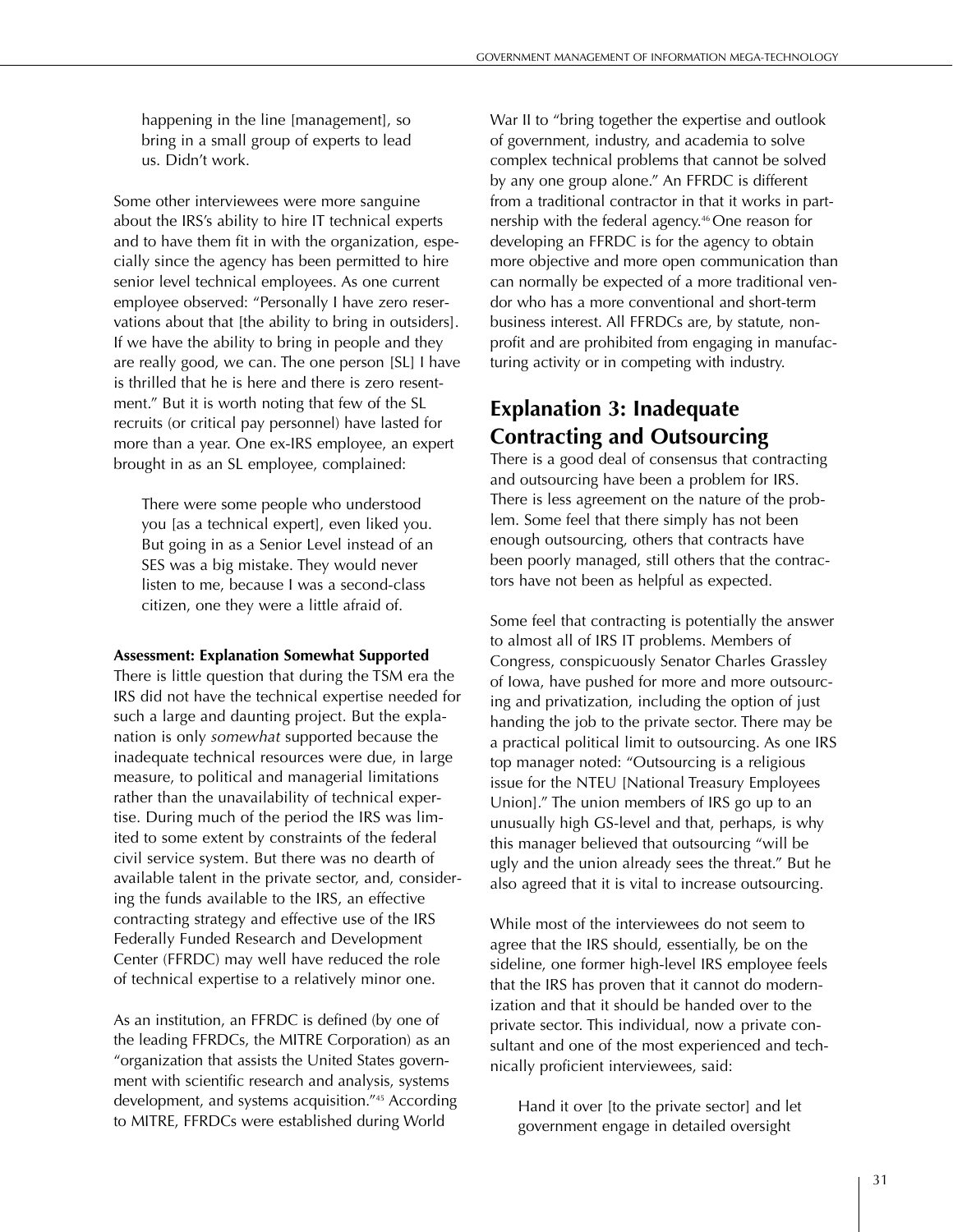and writing requirements. That's what the Inland Revenue did in England; EDS did that with their IT modernization. It might take three to five years, and you would need significant incentives to do it right and on time. There are security and privacy issues, but they could be dealt with. I think it's the only solution. I didn't used to believe that, but now I do.

Among IRS employees, views about contractors are mixed, but many feel that contractors do not pull their weight. A representative comment from a 25-year veteran who has served in many middleand upper-management positions: "Sometimes I question why we are spending the money on the contractors. I feel like we are doing their work. But maybe contractors are the price we pay for credibility, especially when there is more outside intervention."

Another IRS official, one critical of the agency's ability to work with contractors, said, "Some IRS employees think 'we are paying you [contractors] enormous sums of money, you are working right next to me and getting three times my pay, but I'm the one who makes it work.'" He went on to say that the sentiment is understandable but that the reason it is the IRS employee "who makes it work" is that contractors are undercut, in part because of insularity and distrust of outsiders:

At IRS it's black and white. You are in the family or you are not. If you carry a blue badge [official IRS], you are in the family; anything else, you are not. MITRE [the IRS Federally Funded Research and Development Center contractor] has tried to sell their role as an honest broker, but then there is that red [contractor's] badge. They are still the outsider. We use … contractors as an extension of staff, for specific tasks. We can't seem to break out of that mold.

In part, the difficulty of contracting and outsourcing is developing sensible rules of thumb about what should be done in-house and what should be done by contractors. Even when relationships with contractors are solid, built on mutual trust and with clear communication, these choices remain difficult:

It's a fragile balance, what you do in-house and what you do by contract. I would never ever build my own network again. I would buy by the drink, not by the bottle. You should never build something already available; you should use off-the-shelf products, especially ones that don't need any tweaking. We need to reengineer processes to meet what is commercially available. So often, if it's not invented here, government people don't want anything to do with it.

Another particularly pessimistic assessment:

The people who manage IRS contracts have ... no technical education, but they are empowered to make technical decisions. But then, no government agency seems to be very good at managing contracts.

Since so much of the IRS's current strategy involves partnerships and contracting, including the PRIME contract, one hopes the criticisms above are less appropriate for the contemporary IRS than for the TSM era.

#### **Assessment: Explanation Supported**

Regardless of how one feels about contracting and outsourcing of IRS IT, almost no one seems to feel the IRS has a history of effective use of contractors. The problem does not seem to be a technical one—the IRS contracts office was not identified by any of the interviewees as a source of problems. The inability to work with contractors seems to be due to: 1) unwillingness of some employees to pass work to contractors; 2) difficulties working effectively with contractors; 3) inability to set specifications that contractors can use as sufficient guides to their work; and 4) problems managing large, multiorganizational, multi-sector programs.

## **Explanation 4: Flawed Organizational Culture**

Every organization has a culture that is in some respects unique, but the IRS organizational culture is unique in many ways and understandably so. Nearly everyone who works for the IRS understands that their neighbors are likely to be either curious about them, revile them, or fear them,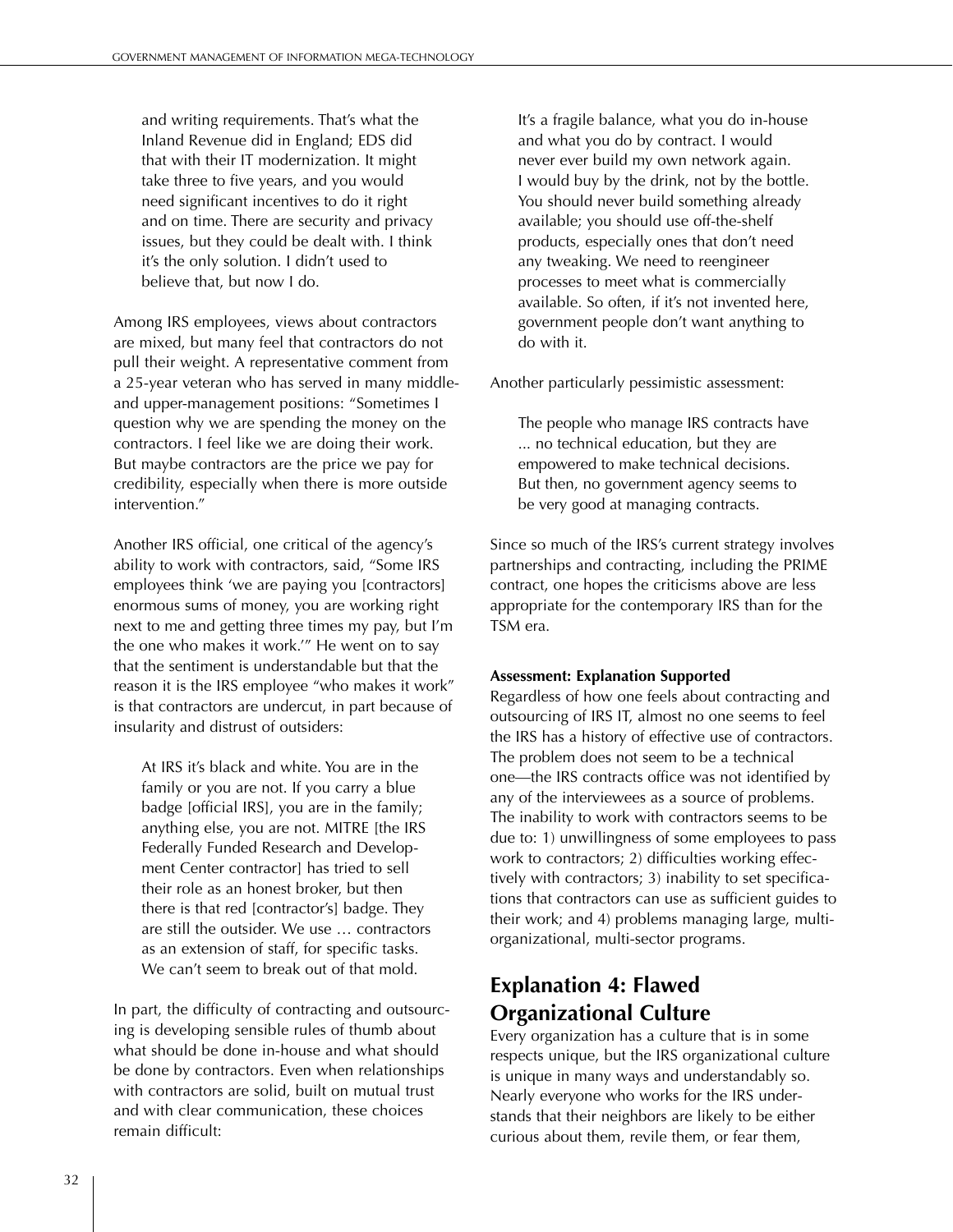sometimes all at the same time. Those working at managerial levels in IRS understand that their life will resemble career military personnel—brief assignments, rotating to a new duty. The mission of the IRS shapes its culture. Dealing with money, secrets, and incredible legal complexities requires an unusual set of work skills and perhaps breeds a unique worker.

The selection effects for working in IRS surely must be strong. There is no reason to believe that the IRS would attract persons who are strong nonconformists, whose life is governed by creative opportunity, who rebel against authority, or who cannot live within a hierarchy. At the same time, the IRS has never been a sinecure. The jobs are challenging and the fact that managers typically circulate from one functional area to another means that those who want to play it safe have difficulty succeeding. It is a strange mix. Layer on top of this mix a new mandate to become technologically adept, or at least to engage technology, and it is clear that the organizational culture is a demanding one where, if we can engage in a bit of dime psychology, people are likely to have crosscutting demands, to be job-focused and tightly wound. It is not easy to succeed in the IRS.

Not everyone agrees on the nature of the IRS organizational culture, but all the interviewees seem to be acutely aware of the impacts of organizational culture and felt that the IRS culture is like no other. One point of widespread agreement is that IRS management-level employees tend to be insular and distrustful of outsiders. If so, this may be a good starting place to look for ways in which organizational culture can undermine efforts at IT renewal—and organizational change in general.

One interviewee (no longer with the IRS) who came to the IRS from another agency, but who had worked with IRS for years and who knew many people in IRS before joining the agency, said he felt like a "stranger in a strange land." When asked if he felt like an outsider when he tried to work closely with others on a particular IT project, he responded:

I'm one of the poster children for that [feeling like an outsider]. I ended up staying there [IRS] for six years and had a really good experience. But there were days

when I felt I was in this club where I didn't know the secret handshake[.] I had some credibility coming in the door and I was given some good people to work with, and though I was hard on them, they thought I was fair. I don't think IRS is as insular as it used to be, but I still had to prove myself. The question is whether someone who was not known to IRS would have to prove themselves more than I.

Why the historical insularity and distrust of outsiders? As one senior executive put it: "For years we didn't recruit outside the service. I'm a 20-year vet [of the IRS] and only recently really one of the family. There's a very military career path. Now we're bringing in people from the outside … but there is still a lot of suspicion of people recruited from the outside." In many respects the insularity is not difficult to understand. In the first place, working at IRS is a truly thankless task. Very few outside of IRS appreciate its work and many are hostile. Second, the past two decades of experience with outsiders involved in criticizing IRS reforms, including TSM, have not been pleasant. Many have been scapegoated. Interviewees spoke of more than one high-level IRS official as "falling on his [her] sword for the Service." The news media have often portrayed the IRS and its employees as incompetent or malevolent. It is not difficult to understand how such an environment can foment distrustfulness and insularity.

Other aspects of IRS organizational culture have reinforced insularity and distrust, pitting one geographical or functional group against another. (Changes in the 1998 IRS reorganization address both these factors). As is the case with many agencies, there is a long-standing animosity between headquarters and field. It is commonplace for IRS managers to scorn the Washington, D.C., national office while, at the same time, angling to get a plum job there, knowing that it is generally a prerequisite to continued advancement. To some extent, headquarters-fields relations are strained, typically with the "Washington doesn't know what it's like here out in the field" point of view (and the corresponding "why can't those out in the field understand national priorities" point of view). But in some cases problems in communicating management priorities may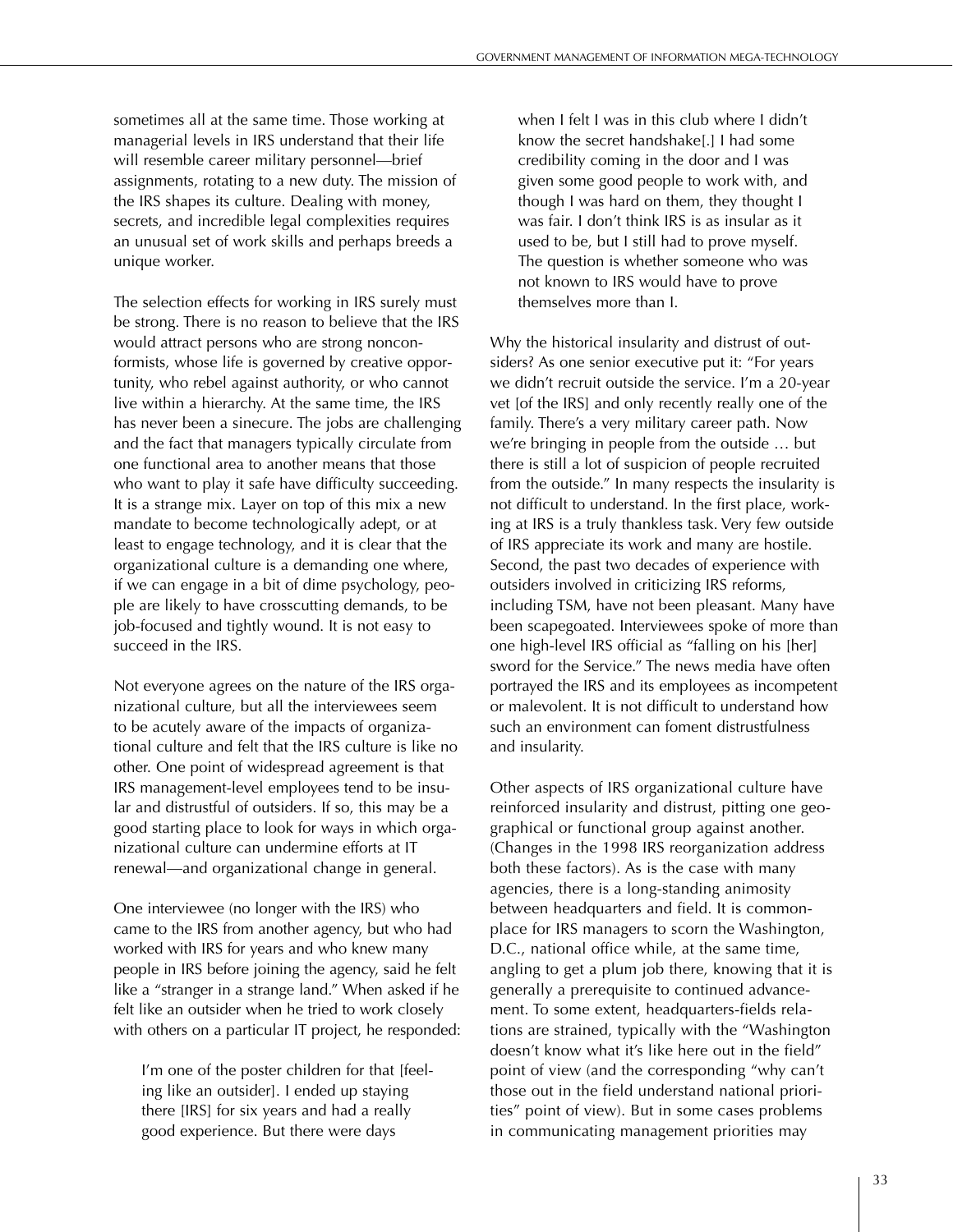be owing to dysfunctions not obviously related to culture.

An employee who remains with the IRS and who has been with the agency for many years was asked if he thought there was less insularity and distrust than in the past. His response indicated that this issue was mixed up with communication issues inside IRS:

Are we less insular? Yes and no. Sure, there are many new faces, many from the outside. But if you go down a little into the organization [i.e., below the top management levels], you still find pretty strong resistance to any kind of change. Not much happened in TSM that changes dayto-day life. Modernization hasn't penetrated down. The commissioner has made calls for changes in the grass roots, especially changes in values.

Another IRS IT project member explained how much care his team had taken in developing an IT architecture and physical design for a project to be deployed in the Austin Service Center. The response: "That's nice. Now here is what we are really going to do." IT modernization has taken so long and delivered so little in the way of fully functional technologies that many in the field have, essentially, given up on solutions coming from Washington. It is not clear whether this is organizational culture or simply the triumph of experience over optimism.

Many aspects of IRS culture have, at the same time, bad and good sides to them. Sometimes a strength can be turned into a weakness. One conspicuous example is the long-standing "can do" attitude that emphasizes local problem solving and performing assigned tasks rather than complaining about them. This attribute often leads to accomplishment and pride in work. The bad side of this is a tendency to suppress dissent and a failure to deliver bad news even when it is clear that doing so may have disastrous results. As mentioned earlier, this is one of the primary explanations of the 1985 service center meltdown.

In an atmosphere of distrust and poor vertical communication, one would predict risk-averse behavior.47 The IRS culture does, indeed, seem to inhibit risk taking. It is easy enough to identify some individuals who have taken enormous risks, but usually at great cost and at considerable personal sacrifice. It seems to be the case that the organizational culture does not reward risk. Consider the following:

I remember a conversation with Larry Westfall [TSM-era CIO]. He felt no one really took a chance with their best systems on modernization; they were always hedging the bets. The key is to understand what the Philadelphia Service Center disaster meant. It was the genesis for TSM, but it also left an indelible mark on IRS's ability to take a risk with change. It made it very hard for people to take [a] leap of faith to really commit to modernization. But Larry did.

Another former IRS employee, one who worked on IT projects in IRS and other government agencies, felt that risk aversion was, in part, due to the atmosphere created by the nature of congressional oversight:

The Hill bears some of the responsibility; with their legitimate desire for oversight, they exacerbated the risk aversion that already exists at IRS. I really think it's unintentional.

One wonders, of course, whether the IRS is any more risk averse than other public agencies or even private firms. With a few notable exceptions, the interviewees describing risk aversion at the IRS have not worked in other organizations. One consultant interviewed, an individual who has worked not only on IT projects with the IRS but many other federal agencies, described working with the Federal Aviation Administration on a roughly comparable IT mega-technology project:

At FAA the culture was so risk averse that it was better to do nothing except what is safe. Operations were too risky. Like IRS, they were working with mission-critical systems, not much different than the IRS Masterfile. But IRS feels that necessity [to make critical systems work] in their bones. I have so much respect for those folks.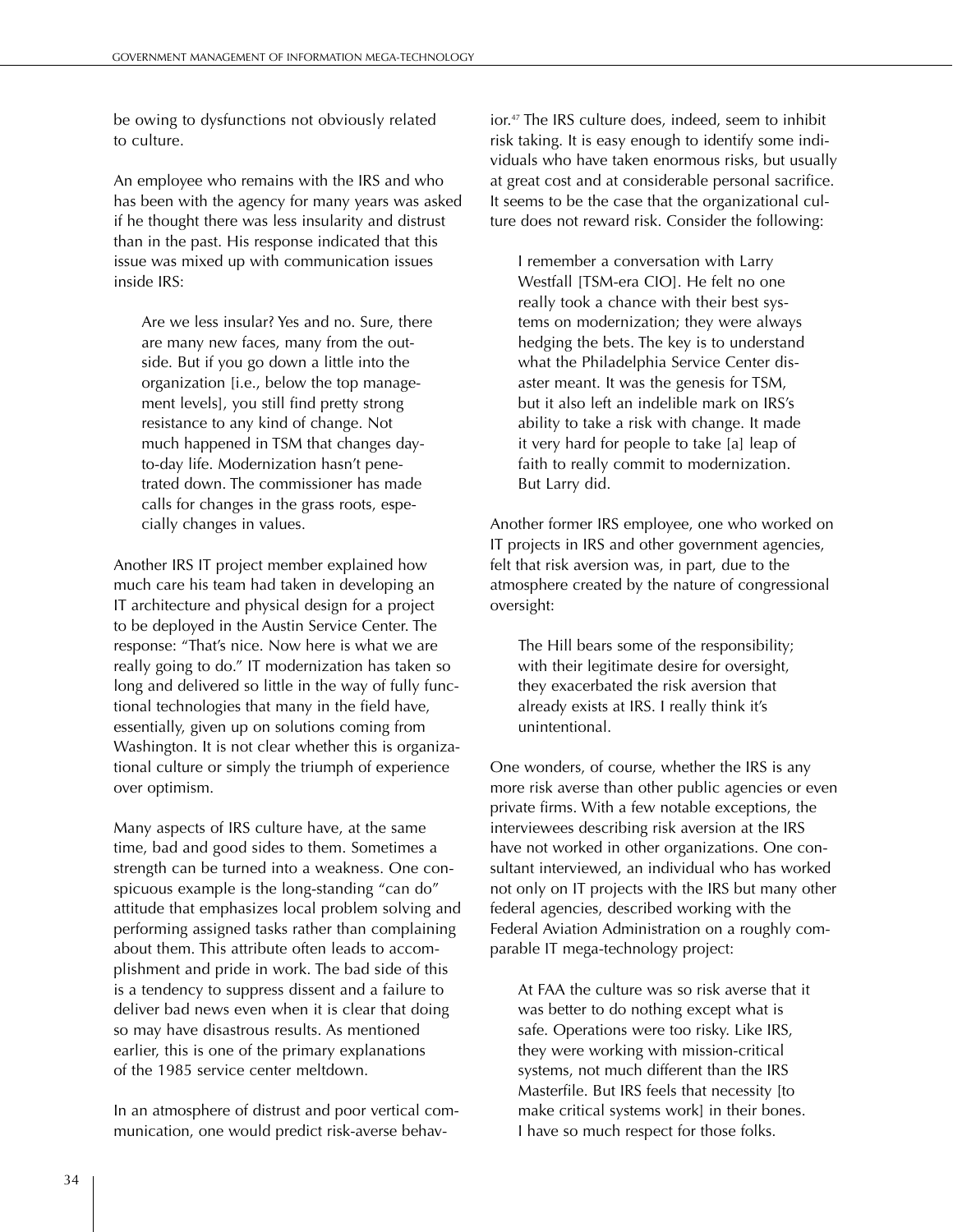#### **Assessment: Explanation Supported**

The IRS organizational culture is a double-edged sword, but one that cuts deeply into its ability to succeed with TSM. The very aspects of IRS that had allowed it to solve problems effectively for years— "can-do, don't-complain," rotating management personnel so they get the "big picture" rather than develop management specialization, promoting through the ranks, emphasis on the field and regional decentralization—turned against the IRS with TSM.

## **Explanation 5: Failures of Internal Management and Leadership**

In a sense, any organization's performance is tied to its internal management and leadership. But the question is whether there are specific aspects of IRS internal management and operations or its leadership that account for its difficulties in TSM-era IT modernization. We shall not deal with the leadership qualities of specific individuals here. The chief interest is not so much in the unique attributes of individuals but the contextual issues of leadership. Does the institution afford an environment in which a leader can succeed?

Regarding internal management, the issue, again, is the managerial context of IRS. There are able managers, and less able managers, in any large organization, but some organizations empower managerial excellence and others make managerial excellence an uphill battle. One factor that has sometimes undercut managerial performance at IRS, both at the commissioner level and in upper management, has been rapid executive succession, especially with respect to TSM. While executive turnover is, generally, a problem, there is also a tendency among some career IRS executives to treat IT modernization as a short-term hazardous duty and, after being exposed to the IT "battlefield," they return to more traditional IRS jobs, ones with a higher likelihood of success and a lower likelihood of "burnout." When asked why he left a challenging job and resigned from the IRS, one former IRS executive who was in the IT trenches for much longer than most explained:

I was toast. That last year and half … I was having phone meetings until 10 at night, checking voicemail, and I wasn't really

present for my family. I had been working in leadership on TSM [and other IT assignments] for six years. I told people as I was leaving that I was physically and emotionally burnt out. Some days I still miss being in the middle of things, especially now that they are closer to success. It would be fun to be there when we throw the switch.

When IRS "throws the switch," very few of the TSM veterans will be there to witness it, even if the switch is thrown soon. At IRS, IT has been a revolving door. The CIOs have changed about every two years; IT modernization has been under way during the terms of five commissioners; but, most important, the SL employees and the level of management just below the CIO have turned over almost completely during the past few years. As one interviewee noted, a long-term IT manager still with the IRS, "If you decide to do a [technology] project that is a billion-dollar-plus investment, you have to have well-educated and well-trained people and can't have a lot of turnover—you need them for four to six years." This is a need met rarely at IRS. Another interviewee, no longer with the IRS, said that the level of management and IT turnover in the IRS leads to a "not me" problem, the idea that "I need to stay out of harm's way until I'm out of this job or out of IRS."

The most common observation among interviewees about IT leadership at IRS was a not surprising one: that few of the people at the top of the organization have any background in IT or other technological aspects of organizations. A conspicuous exception is the current commissioner, Charles Rossotti, who came from an industry job that provided a great deal of IT experience. But most previous commissioners have been from a single mold: tax attorneys. While most of them seem to have understood the importance of IT to their success, few had much experience with it.

One interviewee, an employee of the IRS FFRDC and long associated with the IRS, noted that organizational barriers undercut IRS managerial leadership:

The leadership issues in IRS are so confused, the organization barriers are so strong, it's difficult to get much done. They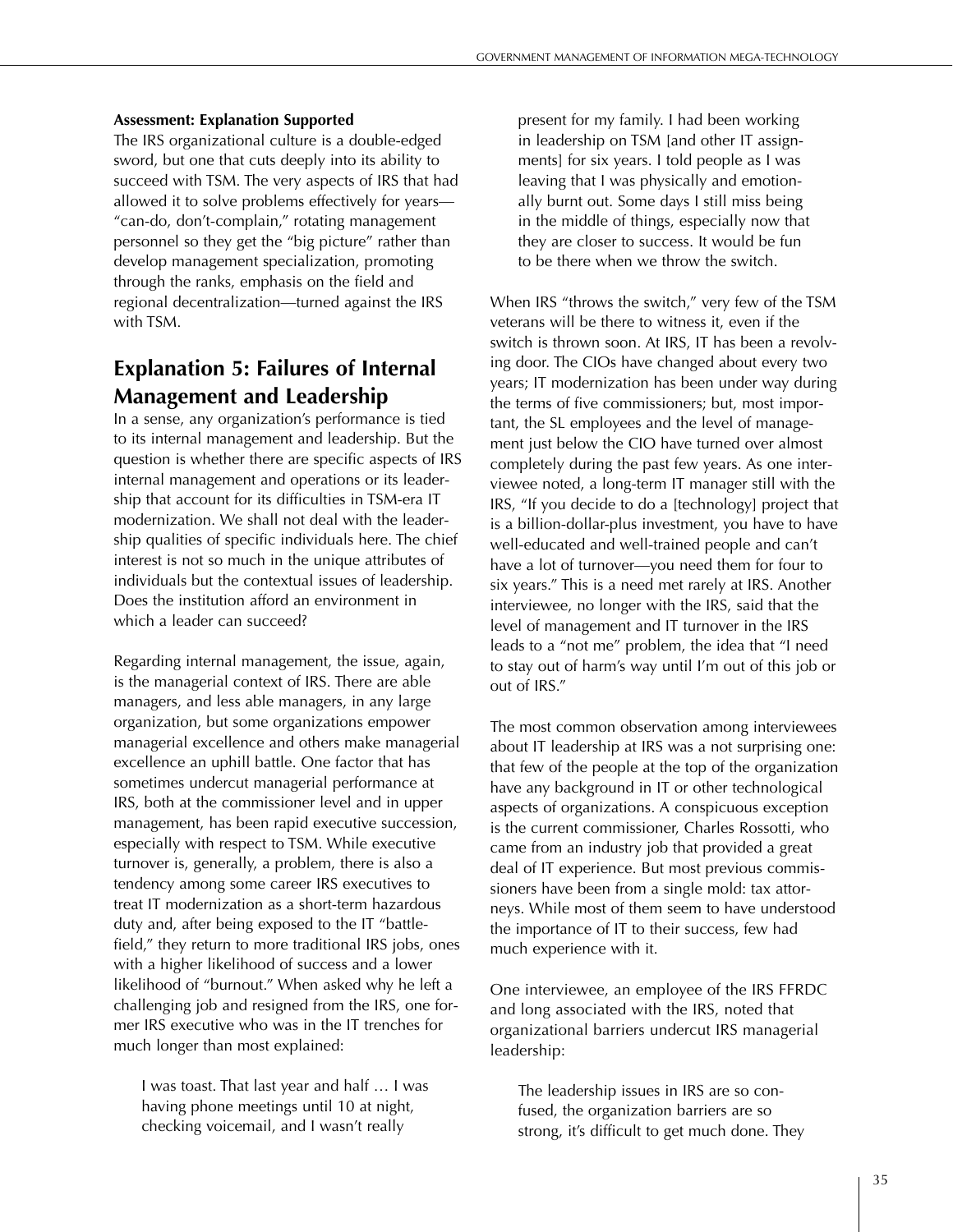used to have functional stovepipes, but now it's business divisions. There is so much competition for funding. With all the fragmentation and competition and lack of a real achievable strategy, the leadership's energies are dispersed and it undermines what they can accomplish. The GAO reports focus on execution, but it's more fundamental, under the surface.

One interviewee noted a tendency among IRS leadership to engage in "magical thinking": "There's a tendency to just wish for things to be true, such as thinking DPS will happen despite problems with the technology or [identifies former CIO] thinking he can just outsource all this and modernization will happen, when it is really too integral to the business for outsourcing to solve all these problems."

The most common managerial criticism, one about which there was seemingly no dispute, was the IRS's deficits in project management. One commentary is especially compelling inasmuch as it comes from an individual who managed one of the few IRS IT projects generally deemed an operational success:

I went to an Air Force base in Massachusetts to learn about what they were doing in project management. After hearing about all of the training that military people took to become a project manager, I told [identifies another IRS employee] "I'm totally unqualified; I didn't know the vernacular, project management skills, even the terms." For me that was symptomatic; I had responsibility and I was not prepared for it. I think this speaks volumes about the IRS, and they are just now coming to grips with this.

While there is some evidence that project management has improved considerably at IRS during the post-TSM era, the following comments from interviewees seem to suggest that project management problems have been at the core of many past failures:

• "What they had under TSM was a litany of unrelated projects not being managed with any engineering or management discipline. Nobody knew how to manage projects. The idea was that if we have enough projects and enough money, maybe things will work out. IRS leadership didn't know what was going on or even want to. They had a tax attorney running the organization." [A GAO analyst who reported on TSM]

- "Back in TSM days, the whole approach to testing and field evaluation, including user value and validation, that sort of activity just didn't go on. If somebody got a project, the project manager was hell bent on delivering it. There wasn't much thought about whether it had value, you just had to put something out there." [A GAO analyst in the Information Technology Systems Division]
- "They had almost no semblance of project management. They just changed dates with no central authority and accountability. [At the end of 1996] when the pressure came on, they had started to do some good things [especially accountability and evaluation]. What I found disturbing was that when the pressure went off, so did some of those good things. When the pressure left, the functional people's responsibility went astray." [An experienced senior IT consultant, hired by the Department of the Treasury to work with the IRS, assessing project management]
- "It all gets down to project management. Systems work when you have milestones, project accountability for producing results, and an ability to air problems as soon as you can air them." [A consultant to the IRS during the TSM era]

One of the most important rationales for project management is economic efficiency. To some extent, the IRS, during the TSM years, may have been undone by its newfound wealth. When money seems to be falling from the skies, efficiency is not likely to be a top priority. More likely, especially in an organization that has been for years starved of IT money, a likely reaction is "quick, let's spend it before it goes away." This is in many respects a key to understanding the failures of TSM. The following extensive quote from a former deputy commissioner not only underscores the point but also gives an idea of the heady atmosphere during the TSM period: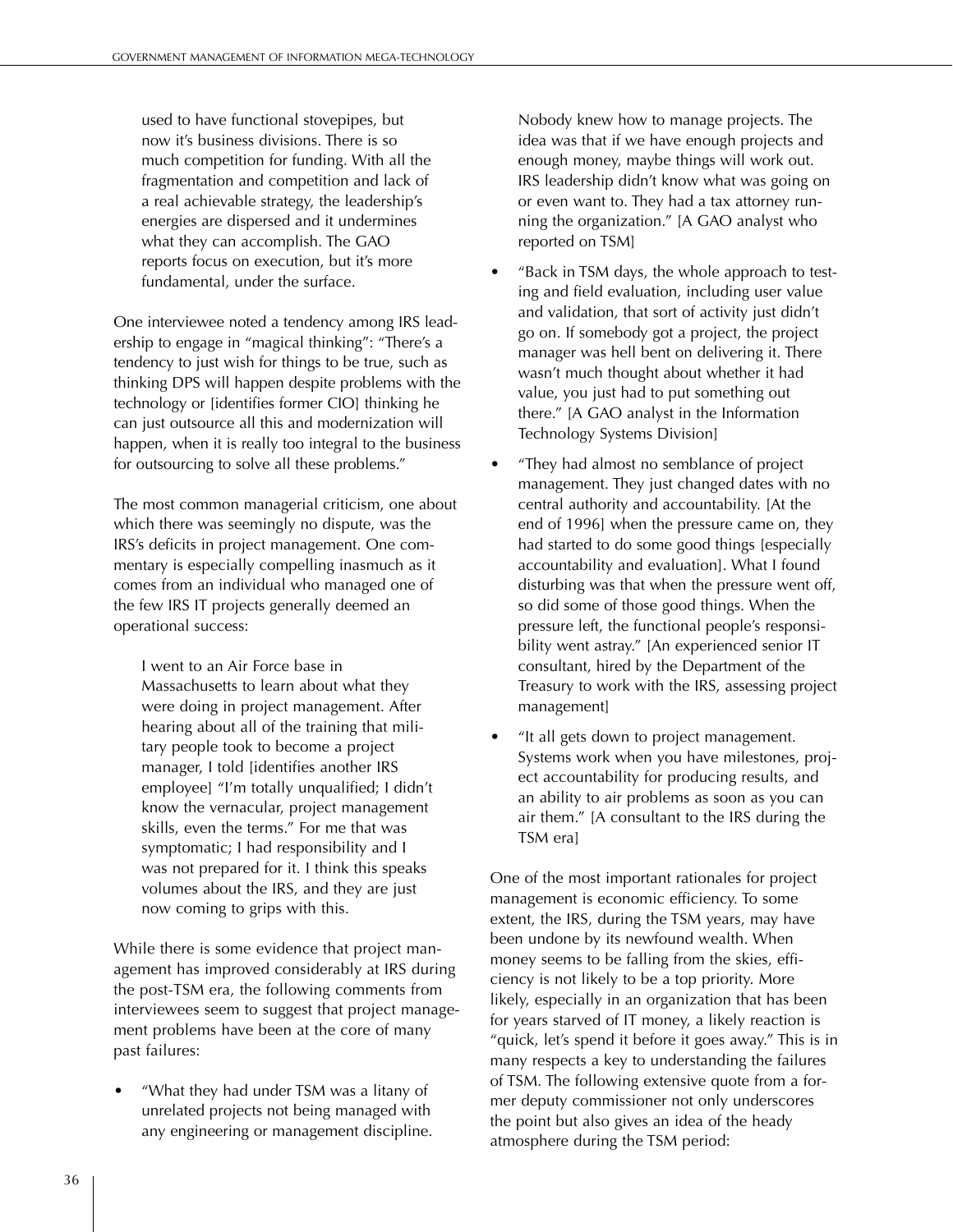I once said to [CIO] Hank [Philcox], "Thank God, we didn't get all the money we asked for." It varied a lot from project to project, some [project managers] cooked right along and, left to their own devices, did well. But others asked for the moon and then when they got it were unprepared and unable to do things they had to do. We carried over a lot of noyear [i.e., rollover budget] authority as things went along, and so we went through pains to make sure that was first money getting spent. If we didn't spend it, we thought things would look bad. Our eyes were bigger than our stomachs. If you have \$4 billion, you build things you wouldn't even start with \$2 billion. We should have known in 1994 that the system couldn't be that big and we needed to reload and re-plan. We didn't do it…(.) (W)e kept everything alive, kept everyone on life support, but didn't get much done. Then finally we re-scoped in late 1995.

Interestingly, too much money, too quickly, seems to create its own managerial pathologies. The quotation below, from another senior IRS employee, suggests that the presence of a great deal of money can have the effect of encouraging ambitious managers to ignore systemwide, agencywide success in order to focus intensively on their own projects:

We have always tried to do everything at once. It is not a resource problem; we were sort of hypnotic for a while we had so much money and FTEs [full-time equivalent personnel]. Project managers say this to themselves: "I'm 35 and I want to be a success. I can be successful at managing my project, I can ignore some things at the side, but if I keep the walls up and drive on, I can be successful.

To some extent, the problems of TSM are those one might expect when project management is learning by doing. As one veteran IRS IT manager observed:

Going back to the old days, we tried to do too many things at the same time, too many initiatives going on at the same time. We were probably getting too much money

and so we were stretched thin, we were just learning how to develop systems. On top of those growing pains, we had more oversight than before. We had so many new initiatives while we were still learning.

Certainly, on-the-job learning is a great approach to management in many instances, but perhaps not when billions of dollars hang in the balance. Learning how to do project management in the middle of one of the most complex, risky, and expensive civilian IT projects ever undertaken would imply that even the most talented of managers would be "stretched thin."

#### **Assessment: Explanation Supported**

The IRS has for years had a wealth of managerial talent. It recruits persons with managerial potential, provides excellent and diverse experience for them, and has solid managerial training programs. The managerial and leadership problems IRS experienced with TSM chiefly related to the new tasks IRS managers were called upon to perform. Perhaps most important, the informal, seat-of-the-pants approach to project management is satisfactory as long as: 1) the managers are talented; 2) the projects have a modest technical component; 3) the projects are relatively simple in terms of the level of coordination and planning required; and 4) the projects' targets and technologies remain relatively fixed. During TSM, IRS met only the first criterion.

# **Explanation 6: Public Sector Constraints**

For several years there has been considerable interest in the differences between public and private sector management from modest beginnings in the 1970s, and extensive literature has grown featuring a wide range of theories and empirical results.<sup>48</sup> Some studies hold that public and private management are different in nearly every important respect; others that public and private management differ little, that "management is management"; others that the differences are great with respect to some functions, very little with respect to others; and still others that the question is misleading, that the most important issue is the mix of political and economic authority rather than the organization's legal status or sector.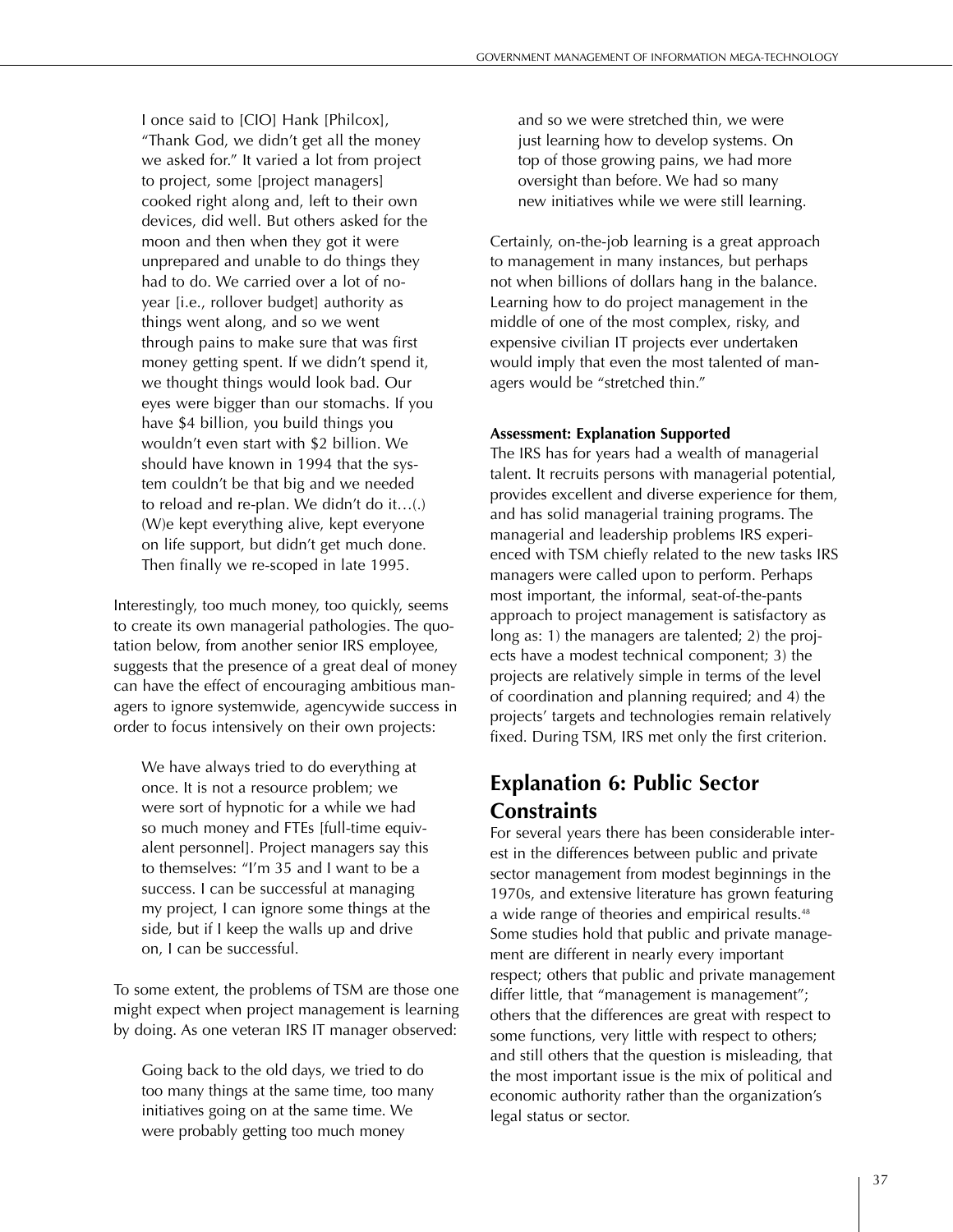The effects of the "publicness" of IRS seem especially important because the issue has much to say about the best approaches to improving managerial performance, not only at the IRS but in any agency, perhaps even any organization, dealing with mega-technology projects. The primary approach to considering this set of issues is to focus on two factors—first, external political control, especially the role of Congress and the GAO, and, second, public sector management processes. According to research findings, certain aspects of management are particularly subject to differences between public and private organizational status. These include personnel management, budgeting and financial management, and procurement, each of which is externally controlled in public sector agencies to a much higher degree than is typically the case in the private sector.

While there is debate about the extent to which public and private management differ from one another, one point of general agreement is that organizations subject to high degrees of external political control tend to be quite different from those which are not. This point seems to be true regardless of the sector or ownership type of the organization. Thus, some private sector organizations (e.g., government contractors) are subject to higher degrees of external political control than others, and some government agencies have greater external political control than others. Similarly, the degree of external political control, and especially external mindfulness, can vary a good deal over time. It seems fair to say that the IRS during the past decade or so has been subject to a great deal of external oversight by political controllers, as well as a greater degree of political constraint (e.g., more tightly controlled IT appropriations).

External political control is not inherently good or bad. Congress and other governmental entities have clear responsibilities for oversight and cannot and should not abrogate them. But, obviously, the degree of attentiveness, the number of GAO studies, the times the agency is called before Congress to testify—these factors vary a good deal in both frequency and outcome. The question here is the extent to which external political control seems to have affected IRS IT modernization, especially during the TSM era, and whether those effects have been salutary.

Generally, current and former IRS interviewees seemed to have a moderately favorable view about the role of GAO and the Office of Management and Budget (OMB) in the IRS modernization effort. While there were a few complaints about the role of Congress, these seemed, for the most part, problems endemic to political processes. Naturally, agency personnel are almost always ambivalent about external political authorities, and the quote below from a 30-year IRS veteran who has had extensive dealings with OMB and GAO is representative:

Some things GAO did were useful; DPS, for example. OMB has some good examiners; [names a particular OMB examiner] tried to get things right. However, we spent too much time trying to chase "good process" for GAO, best practices and such. We engaged GAO people to talk about best practices so we could follow them, but then GAO beat the hell out of us on that topic. They [GAO] had a chance to say, "This is hard stuff, but they [IRS] are trying hard and doing some things right," but they had rather beat the hell out of us. Once we got a call from Customs about some of our process, and Customs said, "We wanted to talk to you about this process because GAO says you do it best." This was the same thing they had just beat the hell out of us about.

Among the interviewees, there seemed to be a higher level of frustration with Congress than with either OMB or GAO. The shifting priorities of Congress were of some concern. One high-level IRS official intimately involved in TSM noted that former IRS CIO Hank Philcox and, later, IRS Commissioner Margaret Richardson, told him that the TSM projects were best "sold" to Congress from "a compliance and enforcement point of view." But after about 1994-95, Congress seemed unreceptive to any arguments about the relation of TSM to compliance and enforcement, and, instead, projects had to be sold on the basis of contribution to taxpayer assistance. Another high-level official had a quite similar view:

Maybe we have higher [than private firms] IT startup costs because we have legislative mandates that sometimes don't give us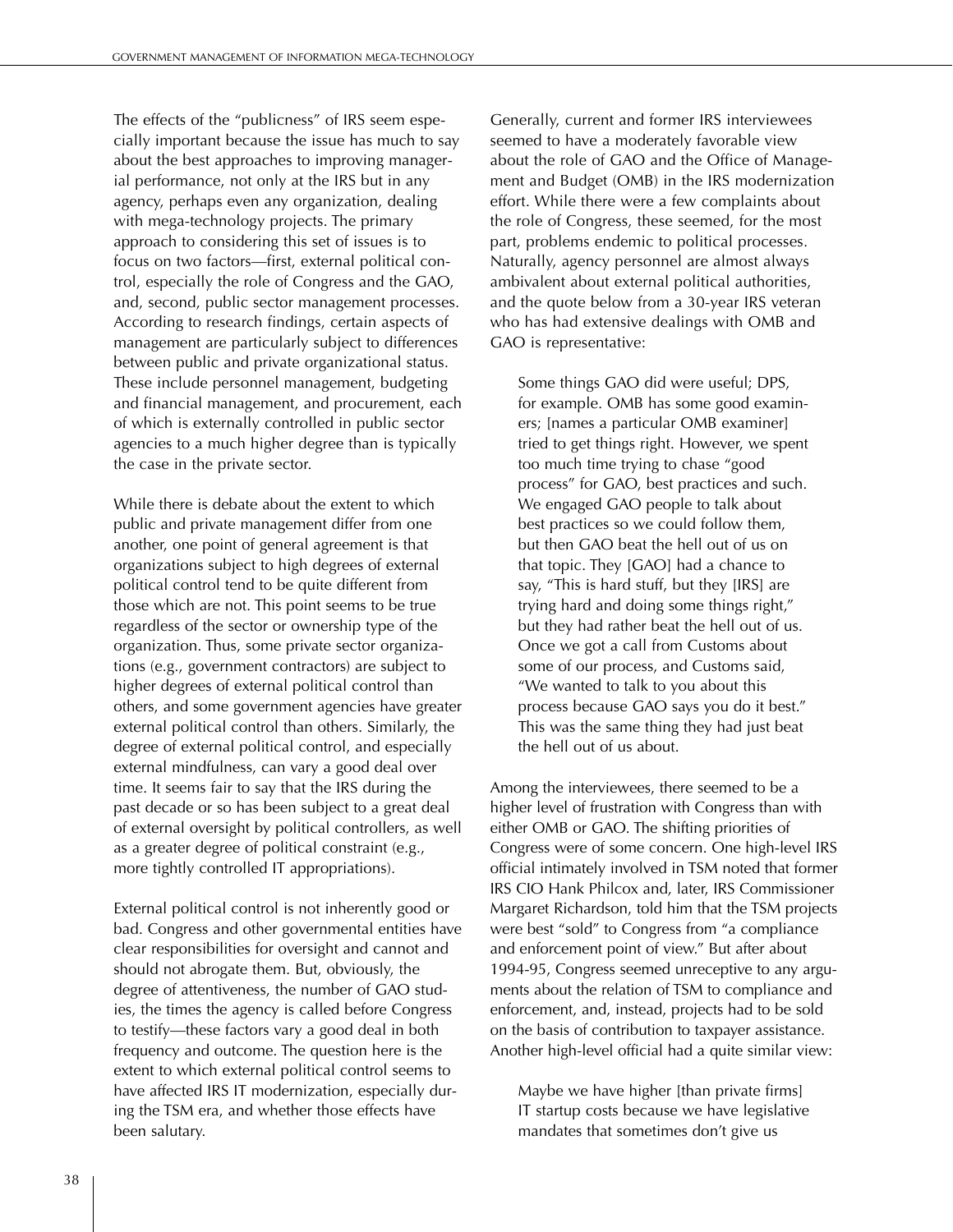much choice; we just have to do it. We have to react to Congress. Sometimes they go up route 1 and the next week up route 5 and we have to follow along. For example, in the past they didn't seem to have much interest in customer service; it was all about revenue collection. But now it's all about customer service.

Reports about the changeability of Congress are not surprising, nor is it unusual that members of Congress seek to protect their political self-interest. One IRS official often involved in testifying before Congress and well-known to congressional staff explained congressional caution in the wake of continued IRS IT failures:

We would have these meetings, not necessarily hostile meetings, and congressional staff would say, "I can't have my member supporting this thing with this objective record of money going away with no tangible result; it's personal suicide for them." And, yes, it is a risk, for both Congress and the IRS. Read Bill Gates; it's about learning from mistakes. I don't find that at IRS, mainly because of political oversight.

This seems to imply that the understandable caution of members of Congress and their staffs has had some impact, in turn, on the IRS's ability to take risk and to learn from mistakes.

Even in cases where Congress and other external political authorities are not directly involved with the IRS, the agency remains subject to the same federal management processes as other agencies. The impacts of the appropriations process, federal procurement policy, and the civil service and public employee unions are distinctive for each federal agency, but all are subject to some common rules and procedures.

One obvious difference between the public and private sector is the ability to "roll over" funding. Generally, appropriations in the public sector are for a single fiscal year (though there have been some exceptions with respect to the IRS budget) and there is no capital budget. These are factors the first TSM CIO, Hank Philcox, cited as among the most likely barriers to TSM success.<sup>49</sup> But history

has proved that budgetary process issues have not been among the primary mitigating factors in IT project success, at least according to those interviewed for this study. And even during TSM, IRS was given considerable budget flexibility.

With respect to the lack of a capital budget, one IRS senior manager noted:

We aren't sure if the money will be there, we aren't in control of the decision, and so the single-year budget can be problematic. Private industry would never approach modernization on a one-year basis. They would plan for years and know what they are getting into.

But this was a minority view. An IRS IT budget analyst's view was more representative of the general sentiment about the problems posed by appropriations process:

This was to some extent an impediment, but I wouldn't hang failure of any program on that. The art of juggling a fiscal year budget took a lot of time, but we did have "no year" authority for a lot of money. It was never a major problem.

Another veteran of the IRS IT budget wars says that the need for a multi-year budget is to some extent a ruse:

We always hear "if only we had multi-year budget authority…." Well, there's been a decade of multi-year authority with DoD, they still have problems. We would prefer multi-year, but I'm not sure we are ready for the level of oversight that goes with it. GAO and OMB say we already struggle with the amount of budget supervision we have and that we can't work out coherent budget forecasts. I'm not sure multi-year authority would be a blessing.

Similarly, procurement seems to be more a bogeyman than a major impediment to IRS realizing its IT modernization goals, especially now that recent procurement reforms have been implemented. The Federal Advisory Committee Act has made it easier to obtain outside help. Changes in the General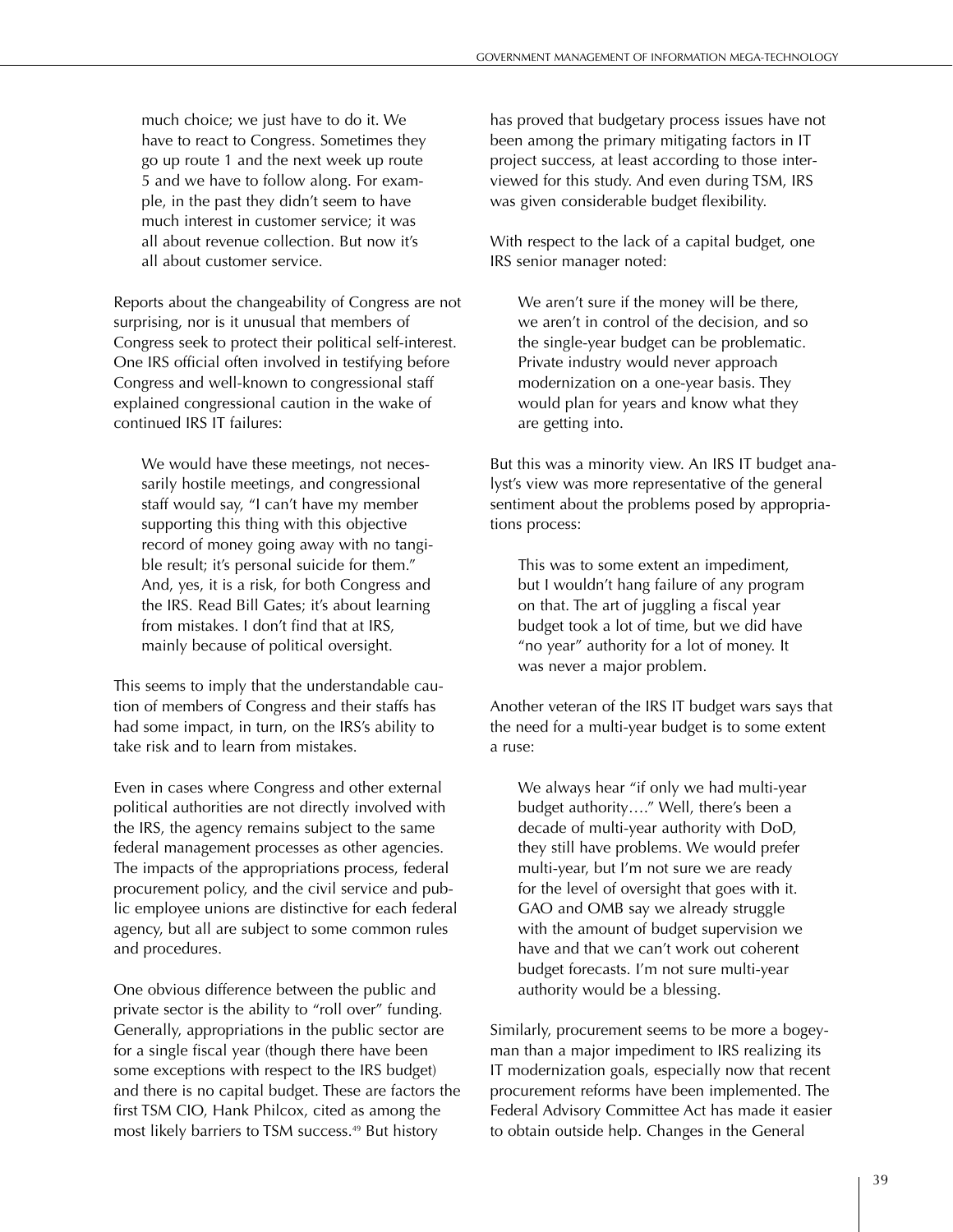Services Administration Board of Contract Appeals have also helped. Federal agencies' procurement officers now have more discretion than in years past. According to one IRS veteran who has been involved in procurement in three different divisions, "The procurement process is not an issue; with every piece of equipment we need from procurement, everyone had their act together." One former IRS executive intimately involved in ITrelated procurement observed:

Procurement can sometimes be part of the bureaucratic malarkey that goes on here, but during my time [1994-1997] we actually had a moderately enlightened contract shop. We've made some pretty innovative arrangements with them. It's easy to make procurement the fall guy, but their rules are not the malarkey; generally they are not a problem at all.

Interviewees seemed to feel that federal civil service restrictions sometimes had significant impacts on the ability to accomplish IT modernization, but that these restrictions were not nearly so important as other factors. Consider some of the following comments:

- "Does the pay scale have an impact? I think most people are involved not for the money but because they think 'we're here because this is a classic wicked problem and wouldn't it be cool to be part of the team that conquered this?' Salary is not as much a driver as people think it is."
- "I really don't think [personnel issues] are problems now. IRS has FTE reduction, but we have a lot of talented people and we are able to use more use of contractors now. We have the dollars to get the contractors."

While there was no great concern about the limitations of the civil service system, some interviewees had reservations about SL and "critical pay" individuals. It is not clear, however, that these concerns are owing to distinctive personnel systems in government; more likely this relates to IRS culture.

According to one IRS manager:

It's not just a matter of let's "hire the right people." We have hired outside for years. We hired a bunch of critical pay folks. Some have stayed only for a year. Since we use a commissioner's silver bullet on each one of these people [critical pay positions are limited], we should care why they leave. Too much is expected of these people and they are not accepted by the culture.

If we consider together the impact of public sector management systems—procurement, budgeting, personnel—it seems that these have not been the most important determinants of IT modernization performance. They do sometimes pose real problems, but just as often they serve as a dodge. One executive who has been involved at high levels in IT modernization provided this account:

There are the same recurring themes, the ones you hear all the time [i.e., public sector limitations]. But it's not procurement or technology or funding; it's how things are being managed, it's whether anyone is in control, it's whether people are buying into it, it's whether contractors are being managed.

#### **Assessment: Explanation Somewhat Supported**

In part, the importance of political factors and external context depends on the period of TSM in question. During the early years, some of the features of the civil service system, certain contracting and procurement policies, and limitations on the appointment of advisory boards had some effect on the ability to accomplish TSM tasks successfully. But between 1990 and 1996, many of these problems were resolved—some by statutory change that had little to do, directly at least, with IRS problems, and some by policy and procedural changes, including some initiated by IRS.

While Congress often makes an attractive whipping boy for the problems of bureaucracy, the chief con-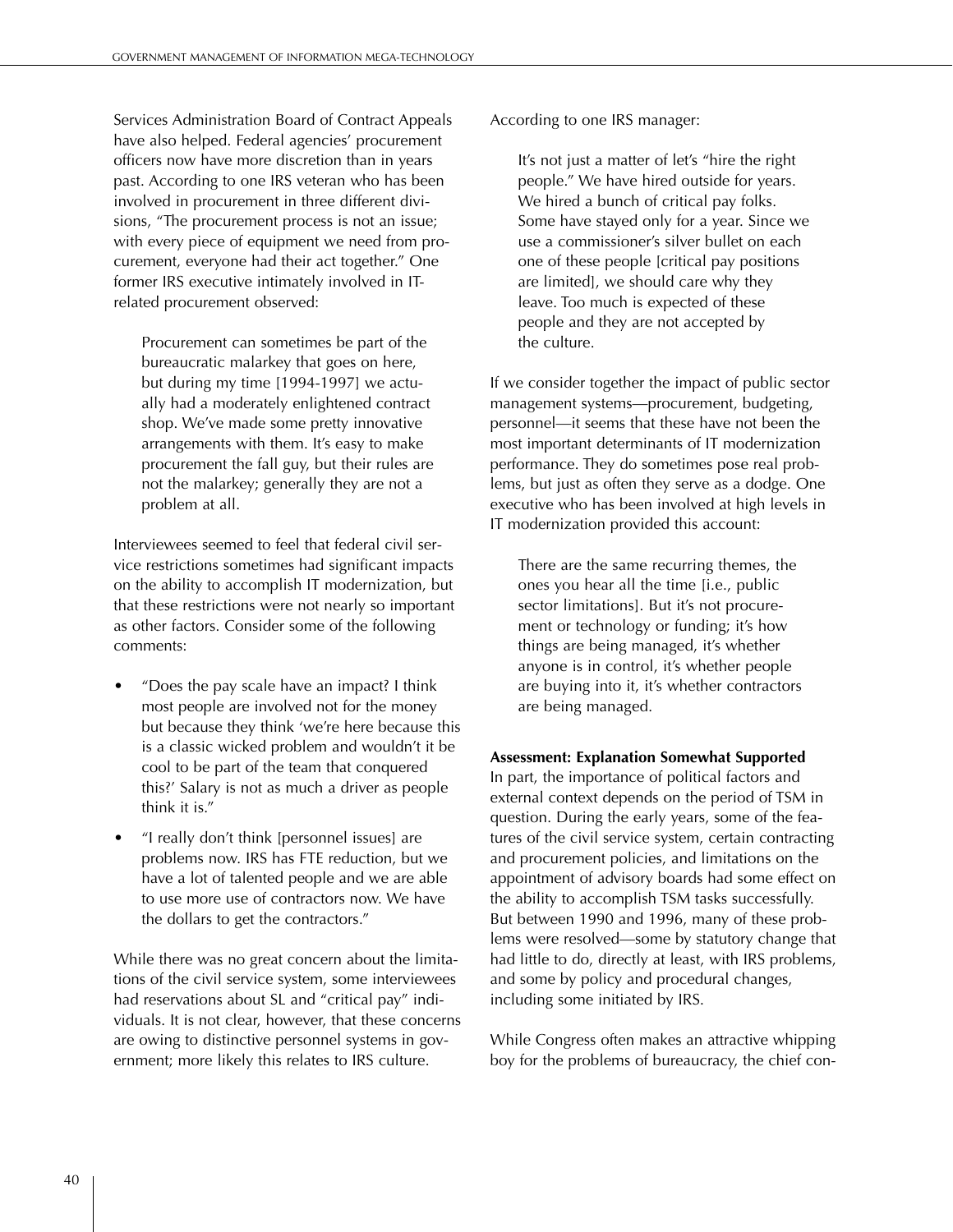| <b>Alternative Explanation</b>                       | <b>Summary Assessment</b> | <b>Key Feature</b>                                                    |
|------------------------------------------------------|---------------------------|-----------------------------------------------------------------------|
| Task Complexity and<br>Difficulty                    | Not Supported             | Task was difficult but not impossible,<br>as current efforts now show |
| Insufficient Technical<br>Knowledge Resources        | Somewhat Supported        | True, but as "symptom rather than<br>disease"                         |
| Inadequate Contracting<br>and Outsourcing            | Supported                 | IRS had problems passing work to<br>contractors, managing contracts   |
| Flawed Organizational<br>Culture                     | Supported                 | Insularity and management rotation<br>proved negatives                |
| Failures of Internal<br>Management and<br>Leadership | Supported                 | Major managerial failure: poor project<br>management                  |
| Public Sector<br>Constraints                         | Somewhat Supported        | Moderate at beginning of TSM                                          |

**Table 2: Summary for TSM Alternative Explanations**

gressional "culpability" is in providing IRS too many resources, too quickly, and with too little oversight. Similarly, the GAO was often a thorn in IRS's side, but rarely were its critical reports much off the mark.

Table 2 provides a summary of the alternative explanations for TSM problems and an assessment of the veracity of each of the explanations.

We can consider the IRS TSM experience in terms of a simple analytical model as presented in Figure 1. Two key features of the model are: 1) the public sector context is treated as an encompassing factor that has impacts, but chiefly indirect ones; and 2) internal management and leadership are at the center, affecting contract management and level of resources, having strong reciprocal effects with organizational culture, affected by task difficulty. Task difficulty has no direct effects on TSM outcomes, except as mediated by management and leadership and as it affects contract management. In terms of both direct and reciprocal effects, the "big three" problems relate to managerial leadership, contract management, and organizational culture.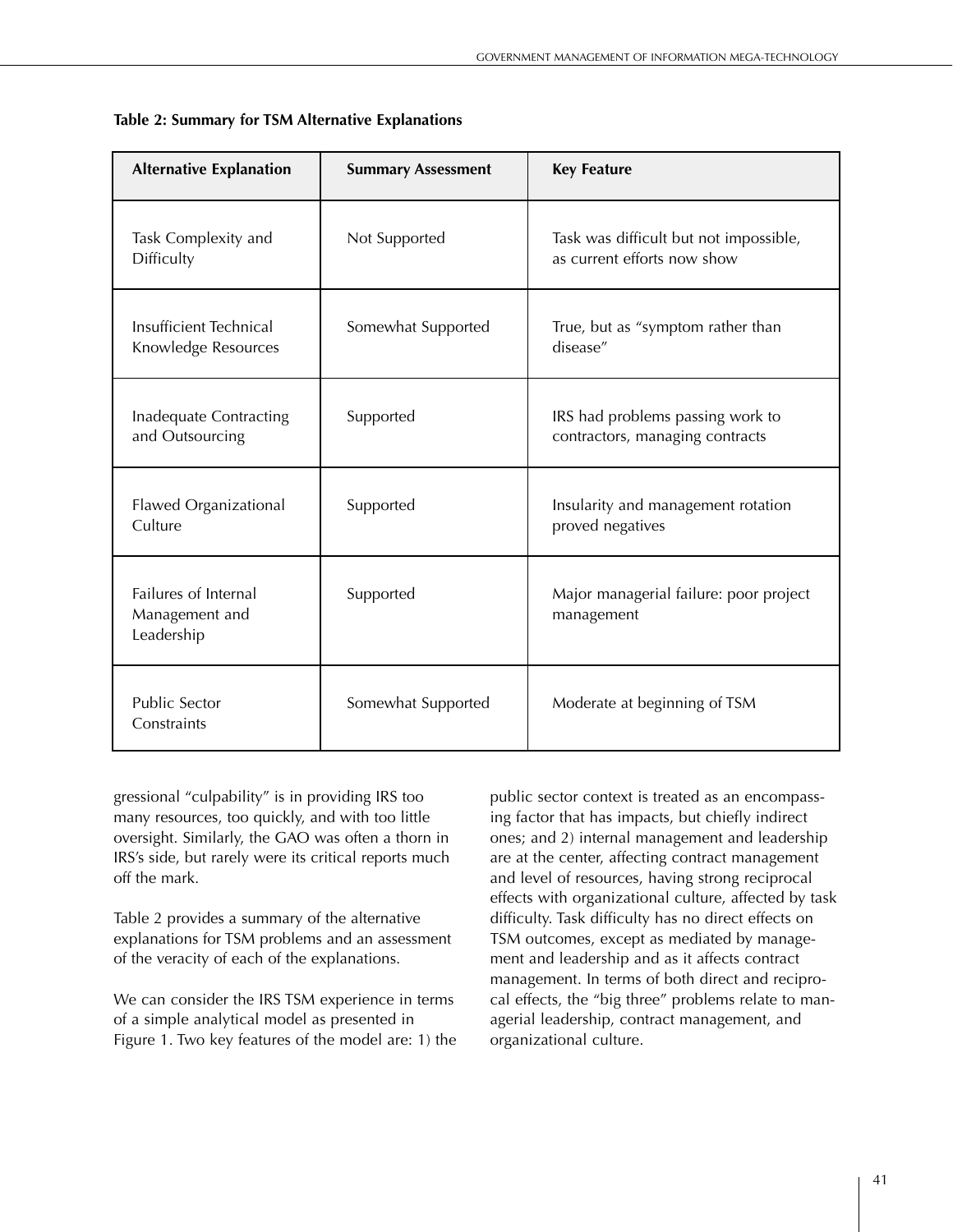



Much of the story of the IRS attempt to manage information mega-technology is a story of the IRS: its unique history, its mission as the nation's tax collector, the strengths and weaknesses of the particular people who have worked there. But much of the IRS experience seems quite relevant for any public

organization undertaking large-scale IT planning, development, and implementation. The concluding section deals with the implications of the IRS experience, TSM and post-TSM, for other agencies. Most of the lessons are really quite simple in concept, but much more difficult to implement.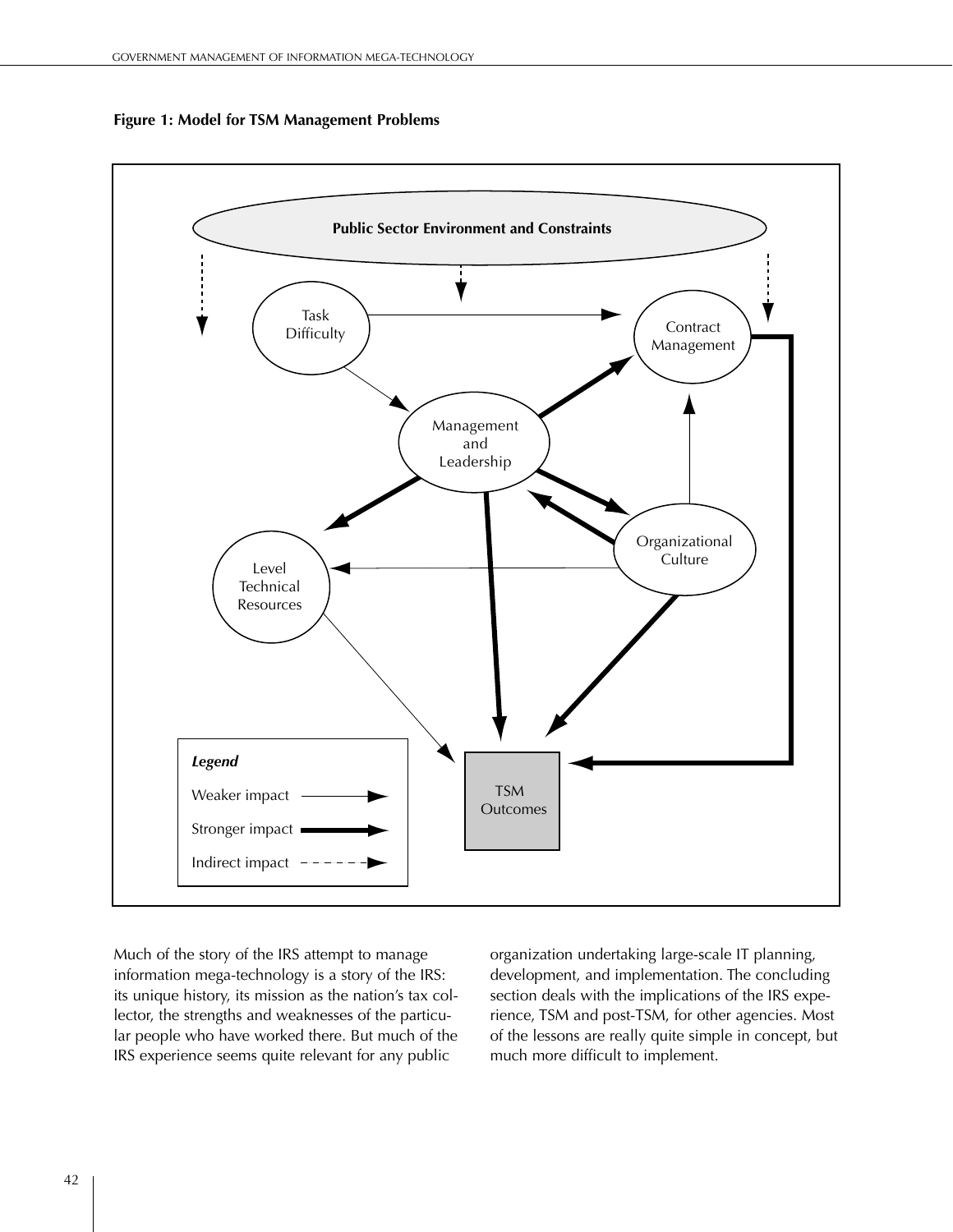# **Conclusions and "Lessons Learned"**

In this concluding section, the objective is to sort through the "multiple realities" that describe any historic, large-scale change, with a view to learning from the IRS experience. The IRS experience with information technology is a rich source of learning for anyone concerned about either IT or public management of mega-projects. But it is not easy to be sure of the exact lessons to draw from the experience. We begin with the most fundamental questions: Was TSM really a failure?

### **Was TSM Really a Failure?**

In trying to understand TSM, its failures and its successes, the first two questions to confront are: "Was TSM *really* a failure?" and "What factors determined TSM outcomes?" Neither question has an unambiguous answer.

Yes, by most criteria, TSM was a failure. But a summary judgment is complicated by the fact that some very important benefits resulted from TSM work. We can be reasonably confident that TSM provided at least these benefits:

- *Organizational learning.* Knowledge developed under TSM did not evaporate even if the IRS did experience a high level of turnover and executive succession.
- *Training.* The organization learned about how to develop mega-technology, and particular individuals learned, often seat of the pants, about project management, technology's impacts on an organization, and about how the IRS's organizational strengths and weaknesses matched up against the demands of a technologically

dependent era. TSM was an important instrument for developing human capital, especially knowledge about project management.

• *Infrastructure.* It is tempting for political opponents to characterize the money spent on TSM as a waste, but, in fact, much of the TSM funding went to purchase hardware and software still in use at the IRS, and several buildings were renovated under TSM. While telecommunications was not strictly speaking part of TSM, it is nonetheless the case that TSM funding helped support telecommunications systems and infrastructure now being used effectively.

Despite the value of each of the above "remnants" of TSM, it is not difficult to argue that TSM was a public management failure. The best evidence for this argument is that few TSM projects developed to the implementation stage and even fewer proved successful and remain today as part of IRS operations. It is not easy to identify which of those few surviving projects are really TSM because some "legacy systems" co-mingled with TSM projects. There was never a rigid boundary between TSM technology and other IRS IT projects and systems. But by virtually any standard, and by the accounts of all the interviewees for this study, TSM produced very few projects with sustained direct impacts on IRS. Since its purpose was to do just that (and more), it seems fair to declare TSM, overall, a failure.

If there is anything we have learned from historiography during the past few decades, it is that singledimension, deterministic explanations more often mislead than elucidate. Were TSM problems unique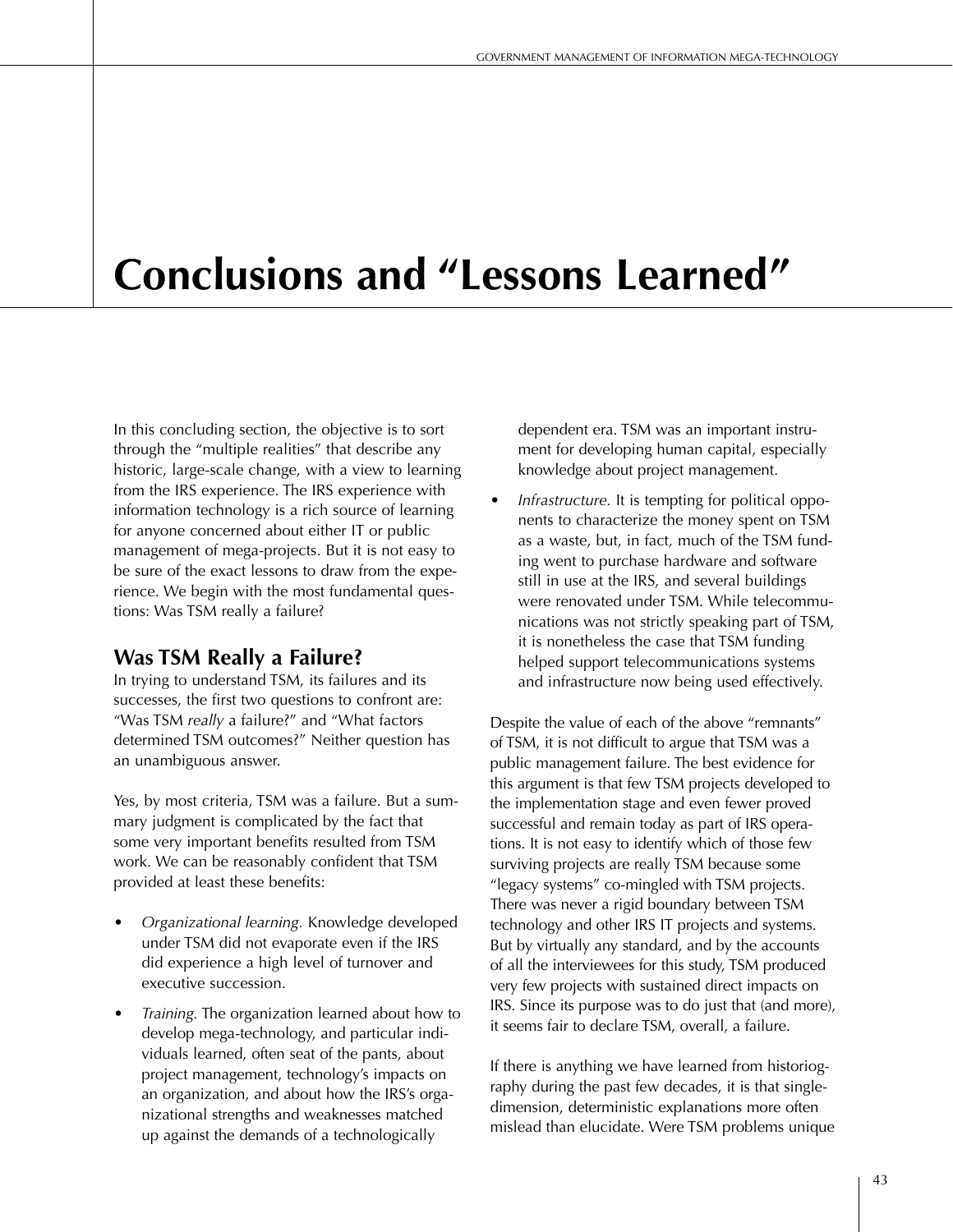to IRS? Were they related to the public sector context of IRS? Were they problems that could occur in any large organization—public, private, or nonprofit? The answer: yes. The failure of TSM to deliver is almost certainly owing to a complex admixture of IRS failings, the characteristics of public management in the federal government, and problems that might occur in any organization. As we saw in the "alternative explanations" section, the interviewees for this study identified a great many factors they perceived as responsible for TSM outcomes, but all these respondents cited multiple factors with complex interactions.

The section that follows provides some "lessons learned" according to whether the lesson seems to be associated with: 1) the distinctive features of the IRS organizational culture; 2) "generic" features common to all organizations; or 3) features pertaining to the public sector context. Even this simple categorization is not at all straightforward, however. For example, some lessons applicable to all organizations were nonetheless influenced by unique features of IRS or were exacerbated by government process constraints.

## **The Organizational Culture Lessons**

During the TSM era, the IRS was still laboring with a circa-1950s organizational culture that was almost as out of date as the same era's computer technology. What IRS needed (and is now undergoing) was a cultural revolution, or at least a cultural evolution. The IRS's current cultural evolution, one carefully managed and planned with their new blueprint,<sup>50</sup> has initiated changes that cannot be fully assessed at this time but which are likely to have major impacts. The shift from region-based management to functional management is extremely important and will have far-reaching consequences. The increased emphasis on service, as compared to revenue collection, is less likely to take because it has been imposed by Congress (though through willing top managers) and because the change will be difficult to sustain. And the IRS does not yet seem to have made a major dent in its insularity, though it is well aware of the problem and is taking some steps to address it.

While there are many definitions of organizational culture available in the management literature, one that is both simple and to the point is Trice and

Beyer's definition of organizational culture as patterns of shared meaning within an organization.<sup>51</sup> Edgar Schein, who provides a much more detailed definition of organizational culture, distinguishes among three levels: 1) the most basic assumptions of the organization (e.g., the ways in which one should respond to hierarchical authority); 2) the basic values of the organization (for example, shared ideas about how to interact with persons outside the organization); and 3) the artifacts and creations of the organization (such as administrative handbooks, rituals. and ceremonies).<sup>52</sup> While, as Schein points out, there are many different aspects of organizational culture, usually when one uses the term it is just another way of saying "the distinctive or unique features of the organization." If this is what we mean by culture, then the IRS is a particularly "cultured" organization—there are many unique aspects of the IRS that frame its management.

Some of the most fundamental aspects of IRS culture are, at the same time, a blessing and a curse. Moreover, many of these features that have been strengths in the past have worked against the IRS's ability to develop and implement IT, especially during the TSM period. Consider the case of the insularity of the IRS. In some respects, the insularity is the "dark side" of cohesion. The fact that the IRS tends to view employees as (in the words of interviewees) "family," "part of the fraternity," "the secret society," also implies a strong bond among those viewed as insiders. The question often is one of balance. Arguably, the insularity-cohesion dimension of the IRS has not been in balance, certainly not during the TSM years, and this undermines the ability of IRS to work with contractors or even with new employees. Interestingly, it does not seem to play a similar role in the IRS's ability to work with outside oversight groups. The GAO, OMB, and NRC review committee interviewees all underscored the accessibility of IRS employees and their willingness to engage.53 The IRS interviewees, by the same token, seemed to have little antipathy to oversight groups, often respecting their contributions.

This seeming inconsistency—the difficulty of accepting new employees and contractors but relative ease of accepting outside groups—is not as strange as it seems. The key is the boundary-setting rules. The oversight groups are outside the bound-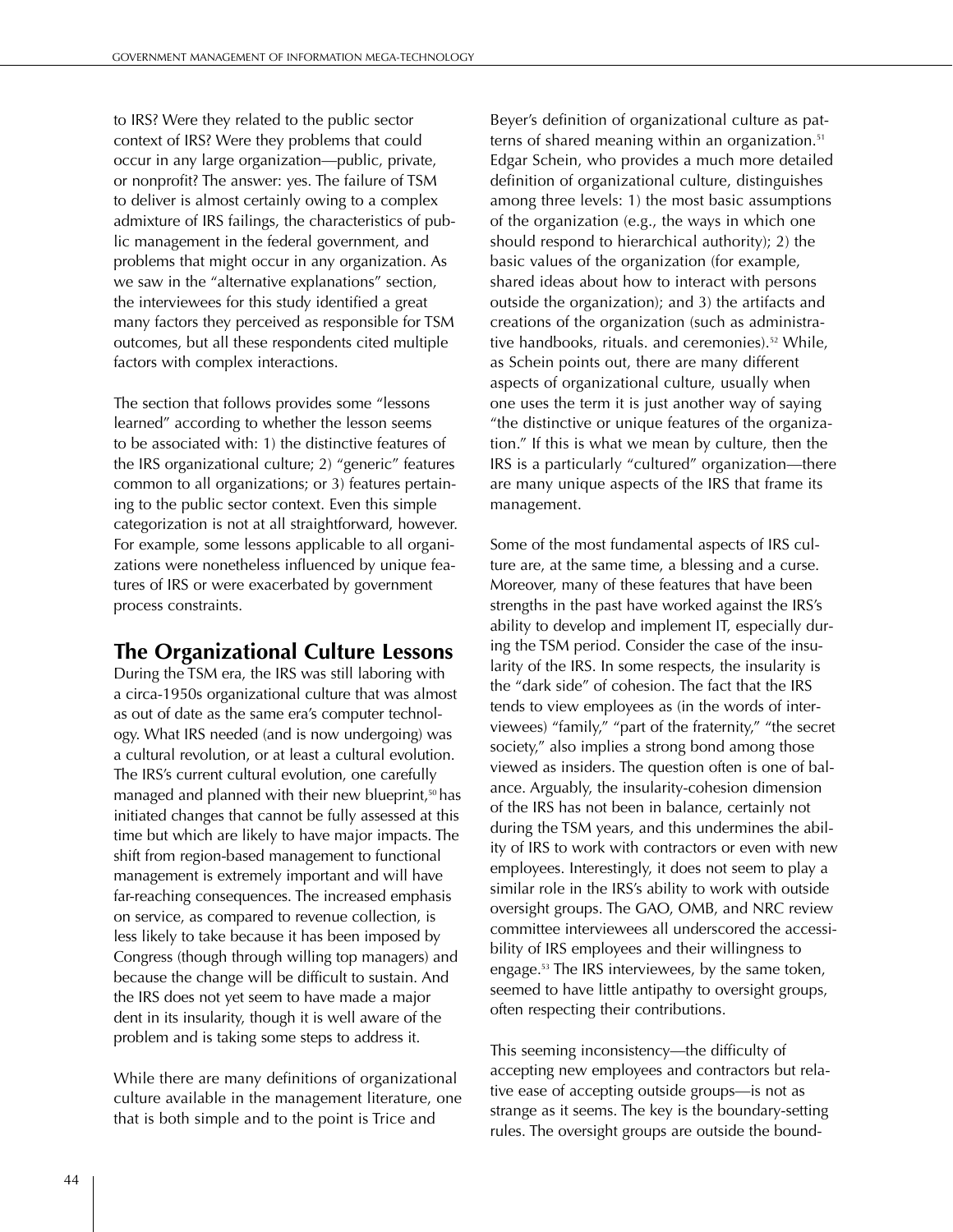ary, and the IRS culture has developed appropriate norms for working with those outside the boundary. But the new employees and contractors are not exactly outsiders or insiders; they are on the boundary, and the IRS culture does not seem to have developed consensual norms about the role of persons on the boundary. Since the boundary lines are not particularly permeable (that is, it is difficult to move from "outsider" to "insider"), the problem is especially acute.

#### **Lesson Learned: Multi-organization management and interdependence require "soft boundaries."**

The inability to deal with persons perceived to be at the boundary made it nearly impossible for TSM leaders to quickly integrate needed technical talent, even talent hired by the IRS.

IT mega-technology makes its own cultural demands. Until comparatively recently, no one would have described IRS as a "high-tech" organization. But the proportion of de facto high-tech organizations in the federal government is likely to increase every year as functionality and even organizational survival depend on effective deployment of technology. Moreover, most organizations in the federal government are already "technical," but with a different set of technologies—the technicalities of tax law, or the technicalities of human service delivery, or the technicalities of contracting, budgeting, and procurement. Most agencies have rewarded general management and functional management skills and have flourished by digging in and mastering a domain rather than by constant renewal and adaptation. This is no longer a good strategy for an organization whose success depends on IT competence.

#### **Lesson Learned: IRS must become a "technology**

**culture."** Information technology not only is not the same as other technologies, it may require a different culture than other technical functions. Information technology rewards specialization, adaptability, renewal, and project management skills.

### **The "Generic Management" Lessons**

The idea that "management is management" and that the public or private sector context really is not that important is often referred to as the generic theory of management. While there is considerable controversy about the importance of the public sector context,<sup>54</sup> it seems likely that some aspects of management are much more generic than others.

Many aspects of IRS's difficulties with TSM do not seem directly related to the public sector context or the peculiarities of public sector politics or management systems. Probably the most important of these are its problems with project management. While these problems have been both prodigious and varied in their nature, the most important cause of the problems is right on the surface: IRS invested very few resources on formal training for project management. It was extraordinary to have undertaken one of the largest civilian technology projects in U.S. history with the expectation that knowledge of project management would be garnered as on-the-job experience. This problem is not a public sector problem.

**Lesson Learned: If project management is a major determinant of success, do not try to learn it "on the fly."** Any organization launching mega-projects while failing to assess (or improve) the project management skills of the persons in charge would have a low probability of success.

While the IRS deficits in project management skills, experience, and training are not in any way unique, those deficits were perhaps exacerbated by both organizational culture and public sector context. The public sector context made it more difficult (especially at the outset of TSM) to quickly recruit persons who already had high levels of project management skill and experience with mega-technology projects. People in the private sector who have managed projects of the importance and complexity of TSM command salaries well beyond the levels then available to IRS (more so during TSM, but even now after IRS has acquired critical pay authority).

Perhaps even more important is the culture of IRS, which has, in the past, done quite well by taking talented individuals, providing them with big challenges, and relying on their talent, team-building ability, and "can-do" attitude to succeed. Moreover, many of the training programs in IRS, especially their executive development programs, are very useful for many management tasks. This system simply broke down with TSM. The existing training incorporated very little training relevant to large-scale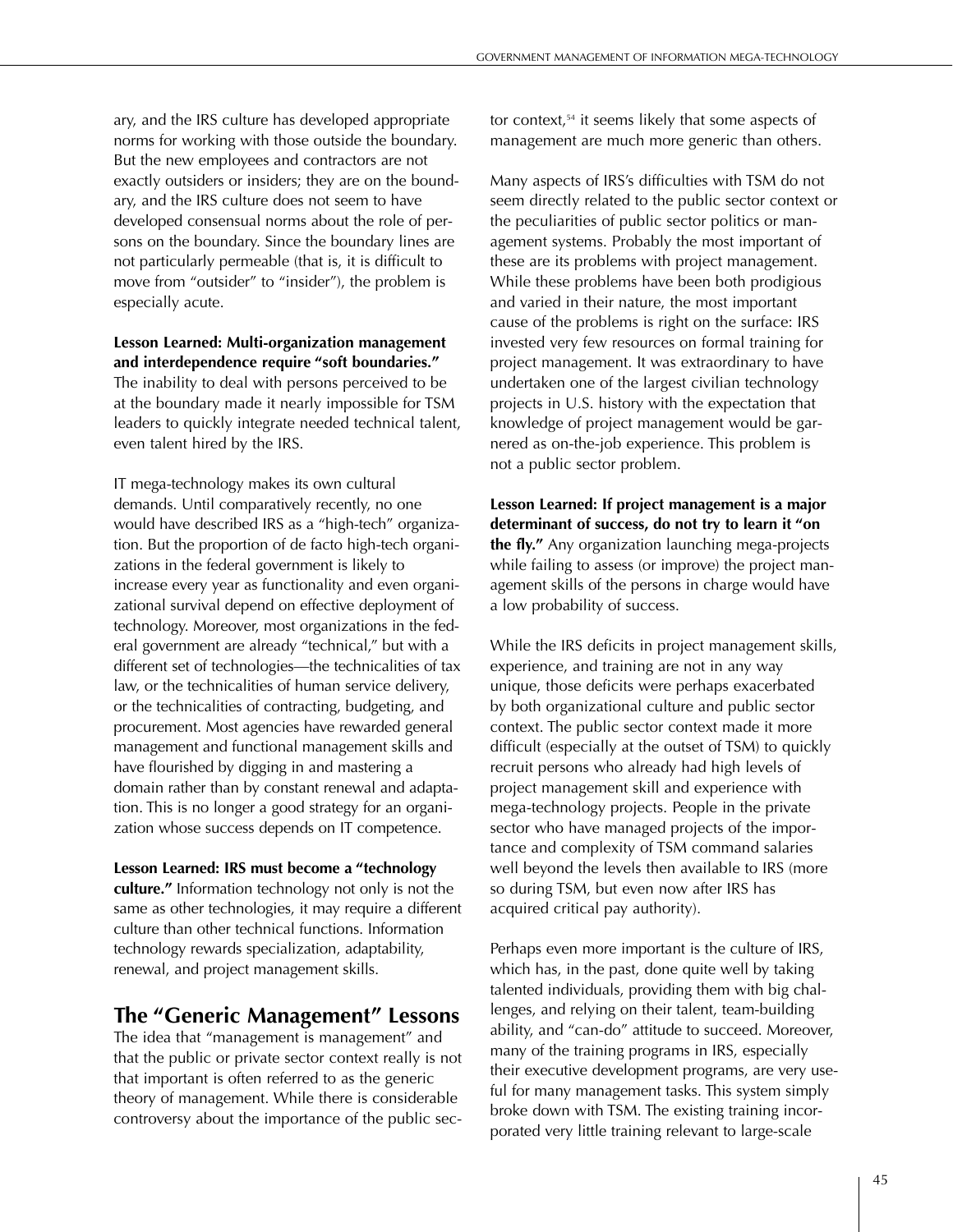project management. And while almost all highlevel managers at IRS have hard-earned experience in project management, that experiential knowledge, both its level and substance, proved inadequate for the task of managing IT mega-technology.

**Lesson Learned: A new technological regime requires a "culture check."** The very attributes that may have in the past been enabling often turn out to be, with technologically altered realities, liabilities.

Another "generic" problem that seems to have strongly affected TSM is the from-famine-to-feast infusion of resources. After years of turning a deaf ear to IRS's needs for IT renewal, Congress lavished funds. "Lavish" is probably not the best term with respect to IRS needs, which were and continue to be enormous, but certainly with respect to the IRS's ability to actually absorb the funds and spend them wisely. The rapid infusion of resources is a pleasant problem, but one that very few organizations, public or private, manage effectively. Again, the public sector context was a contributor to the problem in that much of the budget authority could not easily be rolled over—or, when it could, only with the perception of insufficient need—but the problem of digesting large-scale resources was not inherently a government problem.

Much of public policy making in the United States is highly erratic and sensitive to "big events." If there is a huge earthquake, there is more money available for earthquakes. If there is a terrorist attack, the CIA evolves overnight from an agency whose budget has languished to a critical agency with stepped-up applications, vastly increased public attentiveness, stepped up personnel applications, and (who knows for sure?) increased budgets. Sometimes the "big event" is to some extent self-created. Certainly this was true with the IRS TSM windfall. In the 1985 service center meltdown, the system failed so colossally that it finally became clear to everyone that drastic efforts were required. To be sure, the IRS was only a minor partner in its own disaster—Congress had virtually ensured calamity by continually ignoring years of IRS requests for IT renewal.

The IRS had for years been preparing plans for IT renewal, but then seemed overwhelmed when the reality of available resources outstripped their fantasies. This says something about the plans themselves, especially that there may have been more attention to the wish list than to the specifications and functionality. The fact that IRS was such a long time in developing a satisfactory architecture seems to suggest that the very process and assumptions of technological planning had not at any point been adequate. Each generation of strategic plan, even ones not implemented, must give some detail to the operational implications of those plans. Absent that level of detail, one's ship may finally come in and then sink just as it pulls into the harbor.

**Lesson Learned: Beware of the windfall or at least be ready for it.** Vast technological projects, as compared to more routine and incremental changes in agencies' activities and functions, require that the vision and goals be taken several steps below the level where most executive and strategic managers work. Developing operational plans at a rapid pace, while at the same time learning about technology and assessing needs, is simply too complicated and demanding when one is dealing with IT mega-technology.

Any organization with a rapid infusion of enormous resources cannot succeed in the absence of strong planning, evaluation, and accountability mechanisms. While there is some disagreement on the "strong planning" element, the IRS had virtually no systematic evaluation systems in place and, indeed, did not even have plans for them. In its 1996 report, the NRC committee noted that one part of the advice from its earlier report had essentially been ignored:

In its 1992 report, the committee noted the tendency of managers to focus entirely on "making things happen," neglecting the necessary planning required to accurately determine just how well "things happen"'.… the IRS has not followed through and … the lack of attention to clear-cut objectives, metrics for measuring those objectives, and evaluation approaches for making valid inferences about accomplishments has been one of the major barriers to greater progress in TSM.<sup>55</sup>

Doubtless, this near obsession with "making things happen" and short-term results was, to a large extent, a predictable consequent of the availability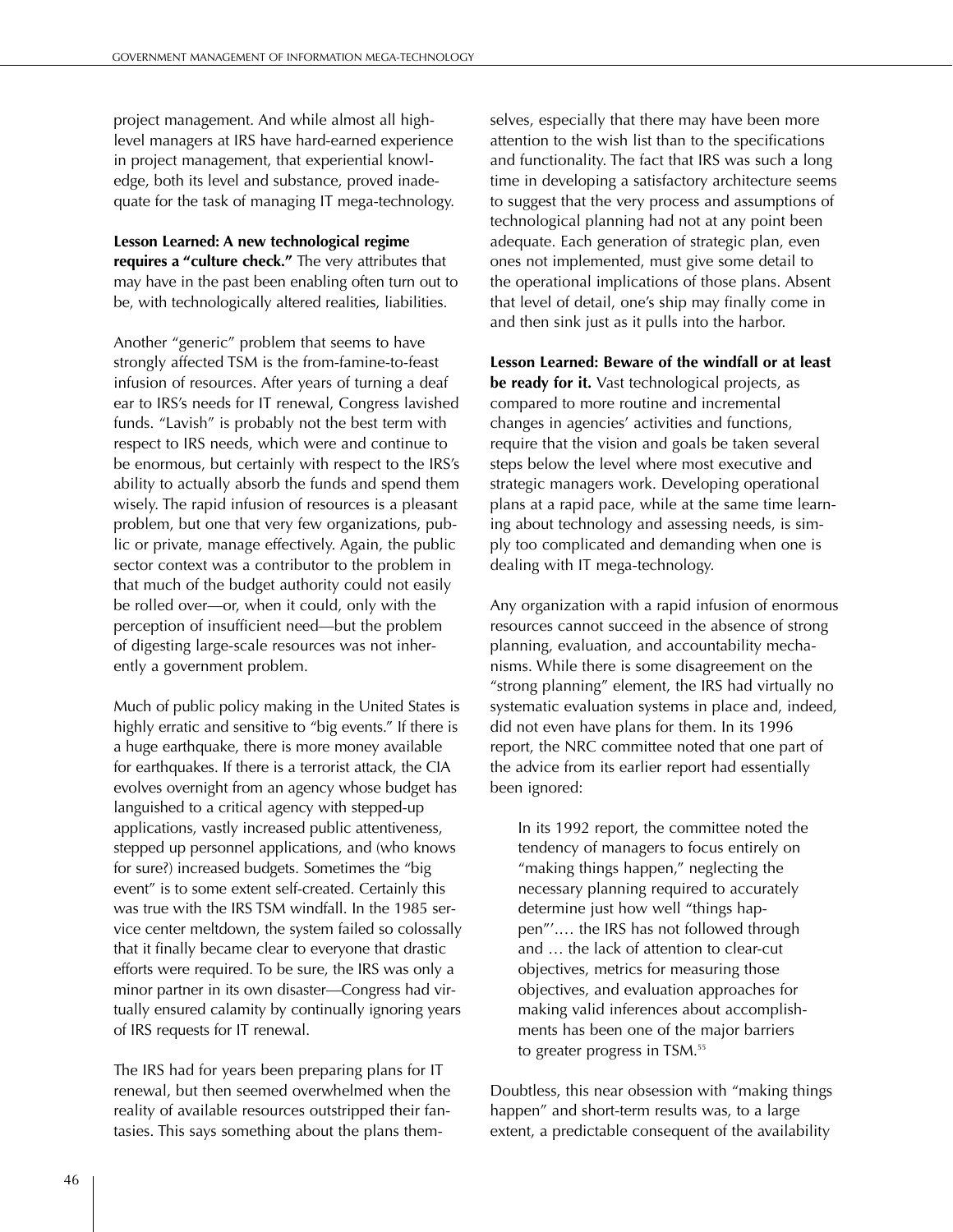of huge resources and a perceived (and perhaps real) pressure to deliver as much as possible, as quickly as possible.

**Lesson Learned: The bigger the opportunity, the greater the need to evaluate.** When resources are flowing and there are projects to be put in place, it is always tempting to put evaluation aside. Generally, this is when rigorous evaluation is most important, when the pace of resources, plans, and projects is escalating beyond the ability of managers to be systematic and reflective.

# **The Public Sector and Political Context Lessons**

The public context does not seem to be the leitmotif in TSM—generic management and organizational culture issues seem more important—but the public context shaped many of the TSM problems, as noted in the case of project management difficulties. Certainly, the IRS seems to have been subject under TSM to many constraints that private sector organizations would not experience, but those constraints do not seem in most instances to have been greater or qualitatively different than experienced by other agencies or even than experienced by IRS during other periods of its history. For example, the external political pressure on the IRS immediately after the infamous Nixon era punitive political use of the IRS was as great.

Interestingly, the circa-1990 concerns of CIO Hank Philcox, each compelling at the time, proved not to be the most significant barriers to TSM. Philcox was concerned about problems related to procurement, civil service limitations, and single-year budget authority. Early in TSM, each of these factors was to some extent a problem, especially procurement. As the decade of the 1990s began, protracted challenges to procurement were a matter of course, and contracting was not only timeconsuming but in some respects tortuous. But contract and procurement reform diminished these problems, and none of the interviewees cited procurement as a major problem. Similarly, IRS was awarded "n-year" (or multiple-year) budget authority for many purposes related to IT. While bringing in sufficient technical expertise was, to some extent, a problem magnified by civil service strictures, the problem was solved in part with SL

employees. Moreover, remaining problems of recruiting and *using* technical experts do not seem to flow chiefly from civil service constraints.

**Lesson Learned: Public managers are expert at dealing with public constraints**. Public sector context always provides some "cover," but it is difficult for public managers, even very talented ones, to re-invent themselves as information technology managers.

A sort of mirror-image lesson is that privatization, contracting out, and private-sector-oriented management solutions sometimes do not work in the public sector when public managers do not have the requisite skills and experience to manage relations with the private sector. One of the great myths of contemporary public management is that most public management problems can be resolved through contracting and outsourcing. To be sure, the wholesale movement of assets and responsibilities from public to private sector (i.e., true privatization) can sometimes provide a quick solution (albeit one used only rarely). But outsourcing is a solution only if the agency has considerable skill in setting up the contract and managing it. And that, indeed, is the vulnerability, both in the IRS and in so many misadventures in outsourcing.

The basic problem is simple: If an agency (or private sector organization, for that matter) is having difficulty with core organizational functions, what reason is there to believe that the organization will competently manage someone else's performance of that function? If there is anything we know from principal-agent theory,<sup>56</sup> it is that the "moral hazards" of a principal's oversight of functions delegated to agents are made more difficult when the principal has limited knowledge of the technical aspects of tasks and when there is limited incentive on the part of the agent to control costs. In many cases, outsourcing, even when it provides additional technical resources, does so at a great cost. There is simply no substitute for the contracting organization knowing enough about the technical dimensions of the problem to be able to develop a viable contract, complete with well-communicated and sensible specifications, and having the ability to see to it that "shirking" is minimal. Unfortunately, the very nature of mega-technology is such that the contracting agency is *not* likely to have a good understanding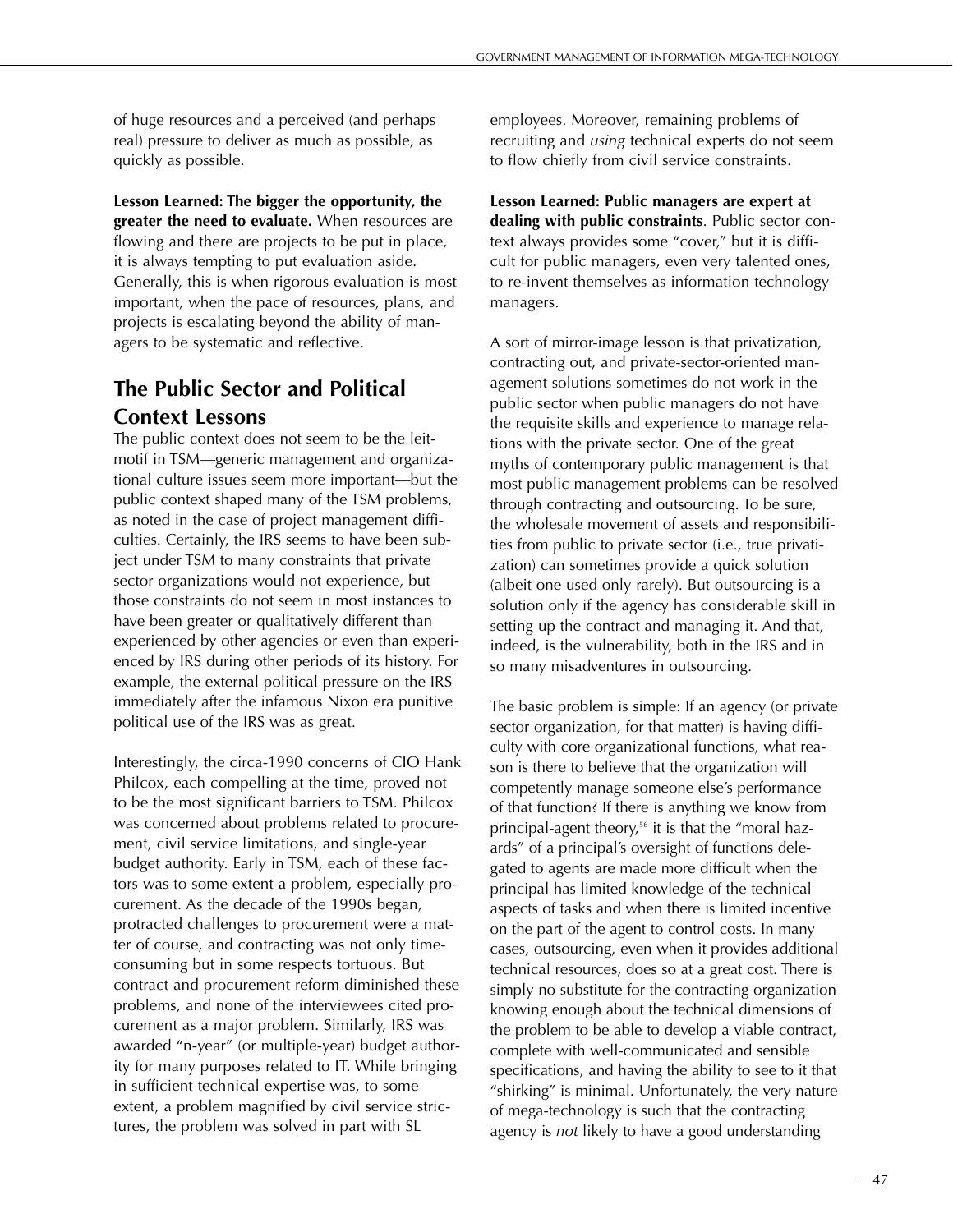of the many dimensions of goods and services required and their relationships to one another.

Even when there is sufficient technical knowledge to formulate a quality set of specifications and to select proficient contractors, there remains the necessity of working with the contractor. Again, the size and technical complexity of IT megatechnology makes this very difficult. With respect to current IRS modernization efforts, the level and range of activities expected of the PRIME is enormous and unlikely to succeed absent strong participation and partnership with the IRS. It will be interesting to see if one of the IRS's "lessons learned" from TSM is large-scale contract management and partnership.

What we have posed, then, is a very difficult scenario with no obvious route to success. The conundrum: The agencies most likely in need of contractor expertise are, in the case of large highly technical projects, least likely to be able to forge a good contract and to work effectively with contractors. One solution is to "double up" on outsourcing, working closely with a trusted contractor to help *develop* the contract. In the case of the IRS, the FFRDC *should* have been able to help with this task, but a long history of mediocre use and linkage to the FFRDC meant this option likely would not have been terribly fruitful. Another solution, one the IRS tried, was to use external advisory panels. But the external advisory panels must be brought in at a very early phase. The National Research Council panel that advised IRS was presented a grandiose plan but did not participate in its formulation. Moreover, the function of the NRC is such that it would not have been a good partner for IRS in its TSM planning. The IRS did not get the help it needed at the time it needed it.<sup>57</sup>

**Lesson Learned: Contracting out requires management within.** Perhaps this is the lesson most generalizable to public agencies. Outsourcing is not a substitute for good public management; rather, outsourcing succeeds when it provides external resources to supplement good public management.

In sum, the story of TSM is a story of public managers challenged, but not primarily one attributable to the challenges of public management. Certainly, there are many elements of TSM that

have been shaped by the public sector context indeed, almost all elements of TSM have been shaped indirectly by the public sector context but it seems clear that the failures of TSM cannot be viewed as an impossibility of effective public management of IT mega-technology. One reason we can conclude that the public sector context is not necessarily a limiting factor is that IRS has made important strides since TSM.

## **Is the IRS Finally on the Right Track?**

In IT management, summative evaluations should be avoided until the technology is in place. Even today, the list of IRS technology needs is much longer than the list of new working technologies. But if it is too early to tell if the IRS's post-TSM strategies will, on balance, prove effective, certainly the early signs are positive.

If we consider the "lessons learned" identified earlier, these seem, for the most part, to be lessons that the IRS has learned since TSM. While interviewees still point to some problems, the IRS has made strides in contractor management and partnership. The IT experience and credentials of the persons now in charge of IRS technology management (not only the CIO's office, but also the commissioner) far surpass those of the otherwise talented individuals who were in charge during the TSM era. Changing an organization's culture is, of course, a daunting task, but there are positive signs there as well. The recent changes in mission and in organization structure certainly send the signals for organizational renewal and culture change.

Many challenges remain. The IRS still seems to have some difficulty "opening up" to outsiders, and it is remarkable that persons who have worked there for years still do not always feel fully accepted. Related to this, turnover of skilled personnel continues to be a problem. There are mixed reports on how well the PRIME contract is doing. But even in cases where the IRS is not where it wants to be, it seems to be taking steps along the right path. With additional human capital development, outside technical help, and continued hard work and commitment (the latter being the IRS comparative advantage), IT megatechnology at the IRS may prove to be a textbook case of turning IT failure into IT success.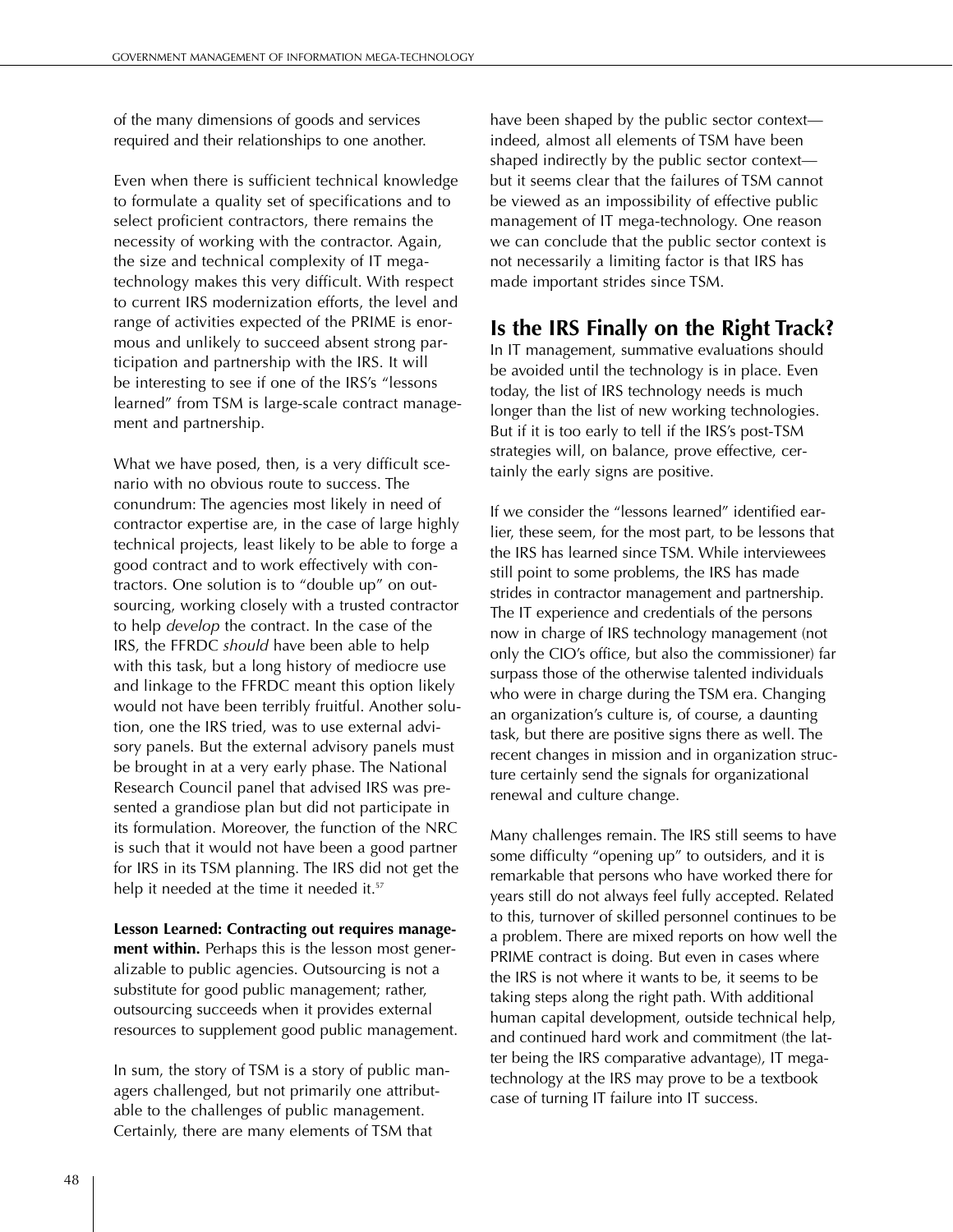# **Endnotes**

1. I am grateful to The PricewaterhouseCoopers Endowment for The Business of Government, which provided funds for this study, and to Columbia University's Center for Science, Policy, and Outcomes for providing office space and resources and for permitting me to work on this separate and unaffiliated project during my residency in Washington as Distinguished Research Fellow at the center. Among the many present and past IRS employees who helped me with this study, I am especially grateful to Dennis Szymanski for his role in coordinating interviews and providing material. At the Endowment, I am especially grateful to Mark Abramson, who provided detailed and very useful comments on an earlier draft. The opinions expressed herein are mine and do not necessarily reflect the views of PricewaterhouseCoopers; the Internal Revenue Service; the Center for Science, Policy, and Outcomes; or any of the individuals consulted during my research.

2. Robert Hershey, "A Technological Overhaul of IRS is Called a Fiasco," *New York Times,* April 15, 1996.

3. Richard Stengel, "An Overtaxed IRS," *Time,* April 7, 1997.

4. Ibid.

5. National Research Council, *Continued Review of Tax Systems Modernization of the Internal Revenue Service* (Washington, D.C.: National Academy Press, 1996).

6. J. Chommie, *The Internal Revenue Service* (New York: Praeger Publishers, 1970), pp. 22-30.

7. Earlier versions of the IRS mission simply emphasized the efficient collection of revenue. The new mission: "Provide America's taxpayers top quality service by helping them understand and meet their tax responsibilities and by applying the tax law with integrity and fairness to all." (*Internal Revenue Service Organizational Blueprint,* Document 11052 [Rev.4-2000], Washington, D.C.: Internal Revenue Service, 2000).

8. F. Zaffino, "Projections of Returns to be Filed in Calendar Years 2000-2007," in *IRS Statistics of Income Bulletin,* Winter 2000-2001, publication 1136 (Rev. 2-2001) (Washington, D.C.: Internal Revenue Service), pp. 146-152.

9. Ibid., p. 148.

10. Brian Balkvic, "Individual Income Tax Returns, Preliminary Data, 1999" (Washington, D.C.: Internal Revenue Service), pp.191-201.

11. Internal Revenue Service, *Progress Report IRS Business Systems Modernization Program,* Publication 3701 (Rev. 9-2000) (Washington, D.C.: Internal Revenue Service), p. 8.

12. Shelley Davis, *Unbridled Power: Inside the Secret Culture of the IRS.* (New York: Harper Business, 1997), p. 57.

13. Since the focus of this study is on TSM and its aftermath, and since the pre-TSM activity consisted of plans rather than projects and programs, this early phase receives less attention.

14. U.S. Office of Technology Assessment, *A Preliminary Analysis of the IRS Tax Administration System.* NTIS Order #PB273143, March 1977.

15. Davis, op cit., pp. 60-63.

16. Michael P. Dolan, "IRS Acting Commissioner's Testimony at Ways and Means Oversight Panel Hearing on IRS Modernization," 93 *Tax Notes Today* 72-49, March 30, 1993.

17. John Broder, "How an Agency was Left Behind on the Road Ahead," *New York Times,* February 10, 1997. 18. Ibid.

19. The author was a member of the NRC committee on Tax Systems Modernization, both the first committee and a re-appointed committee, serving from 1990-1995.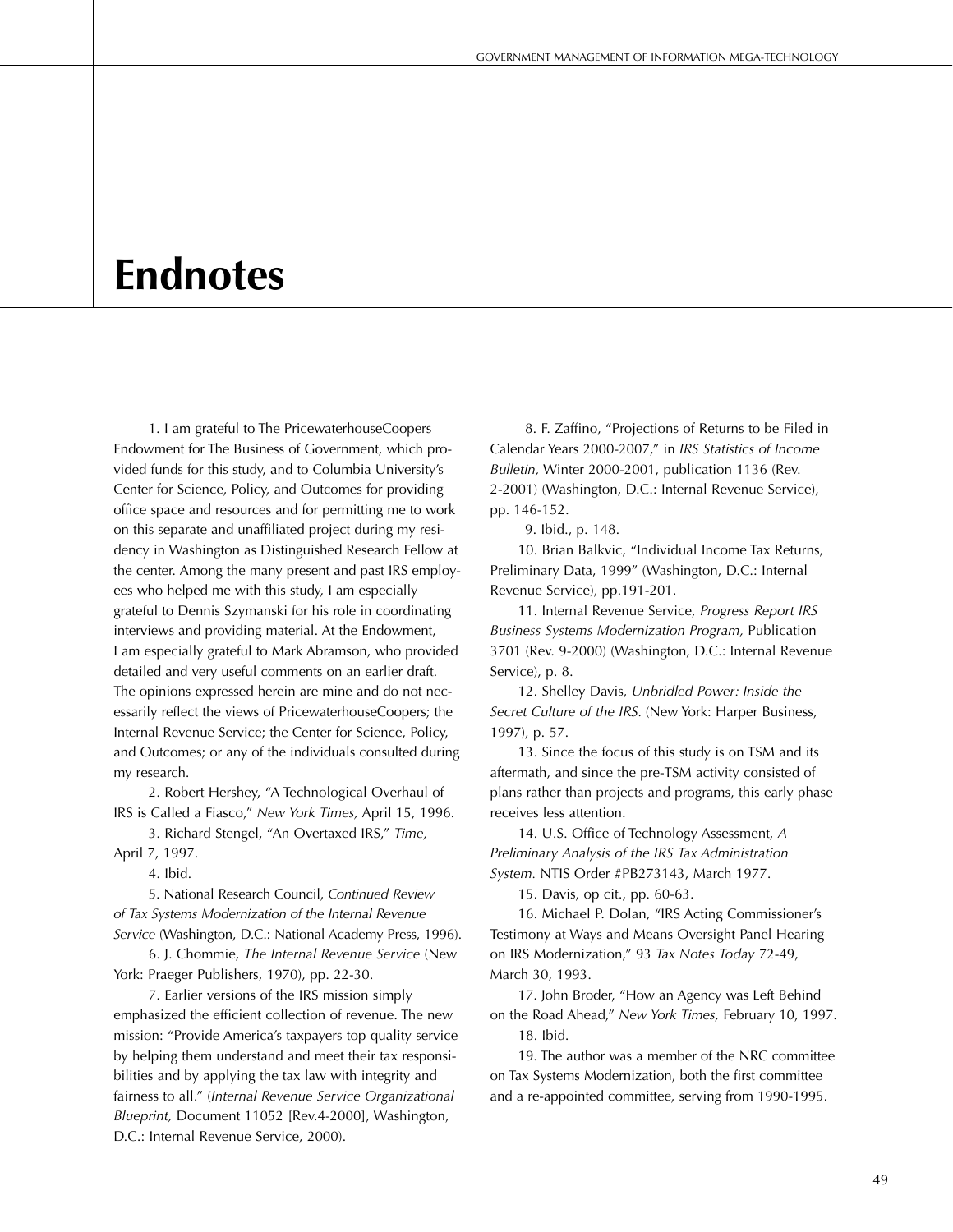20. Hank Philcox, "Modernizing the IRS," *The CPA Journal,* November 1990.

21. Ibid.

22. Ibid.

23. U.S. General Accounting Office.

24. U.S. General Accounting Office.

25. http:/www.elixir.com/News/archive/irsdeal.htm, downloaded August 27, 2001.

26. Christopher Dorobek, "800 IT Staffers Face RIFs Under IRS Plan," *GCN,* October 21, 1996, p. 1.

27. "IRS Struggling to Bring Agency into Digital Age," Associated Press story reported April 12, 1997 in *Lubbock Avalanche-Journal,* http://www.lubbockonline. com/news/041397/irs.htm, downloaded 8.27.01.

28. "Taxed by Technology," *GovExec.com,*

February 1, 1999, p. 5.

29. Ibid., p. 3.

30. U.S. General Accounting Office, *Tax Systems Modernization: Blueprint is a Good Start But Not Yet Sufficiently Complete to Build or Acquire Systems* (Washington, D.C.: GAO/AIMD/GGD-98-54), February 24, 1998.

31. U.S. General Accounting Office, *IRS Management: Business and Systems Modernization Pose Challenges* (Washington, D.C.: GAO/GGD/AIMD-99- 138), April 15, 1999, p. 2.

32. See Internal Revenue Service, *Modernizing America's Tax Agency,* Publication 3349 (Washington, D.C.: USGPO, 2000).

33. Internal Revenue Service, *Blueprint For Technology Modernization,* (Washington, D.C.: USGPO, May 1997.

34. U.S. General Accounting Office, *Tax Systems Modernization: Management and Technical Weaknesses Must Be Corrected if Modernization is to Succeed* (Washington, D.C.: GAO/AIMD-95-156, July 1995).

35. U.S. General Accounting Office, *IRS Management: Business and Systems Modernization Pose Challenges,* p. 7.

36. Internal Revenue Service, p. 43.

37. S. 1124. Sec. 5126.

38. B. Landauer, "IT Tool May Aid Financial Management," *Federal Times.Com,* August 28, 2000, hhtp://www.federaltimes.com/infotech/it\_tool.html, downloaded October 4, 2001.

39. J. Hasson, "IRS Unveils Modernization Blueprint," *Federal Computer Week,* January 12, 2001, downloaded November 27, 2001 from: http://www.fcw.com/fcw/articles/2001/0108/web-irs-01- 12-01.asp.

40. Downloaded November 27, 2001:

http://www.csc.com/industries/government/news/98.shtml 41. Ibid.

42. O. De Bruce, "IRS Taps CSC for System Overhaul," *Federal Computer Week,* December 21, 1998, downloaded November 27, 2001 from: http://www.fcw.com/fcw/articles/1998/FCW\_122198  $\_1340$ .asp.

43. National Research Council, op cit., p. 3.

44. For a detailed account of the IRS critical pay authority, see Hal Rainey, *A Weapon in the War for Talent: Using Special Authorities to Recruit Crucial Personnel* (Arlington, Va.: The PricewaterhouseCoopers Endowment for The Business of Government, December 2001).

45. MITRE Corporation, "What is an FFRDC?" http://www.mitre.org/about/ffrdc.shtml, accessed on December 12, 2001, last updated in July 1999.

46. MITRE Corporation was the original IRS FFRDC, replaced in 1993 by Illinois Institute of Technology, which, in turn, was replaced by MITRE in 1998.

47. Barry Bozeman and Gordon Kingsley, "Risk Culture in Public and Private Organizations," *Public Administration Review,* 58, 2, (1998), 109-119.

48. For an overview, see Hal Rainey and Barry Bozeman, "Public Organization Theory and the *A Priori:* A Review of Research and Theory," *Journal of Public Administration Research and Theory,* 10, 2, (April 2000), 67-80.

49. Philcox, op cit.

50. Internal Revenue Service, *IRS Organizational Blueprint, 2000* (Washington, D.C.: U.S. Treasury).

51. H. Trice and J. Beyer, *The Cultures of Work Organizations* (Upper Saddle River, N.J.: Prentice Hall, 1993).

52. E. Schein, *Organizational Culture and Leadership* (San Francisco: Jossey-Bass, 1992).

53. A personal note: All of the IRS officials I spoke with could not have been more cooperative and forthcoming.

54. H. Rainey and B. Bozeman, "Comparing Public and Private Organizations: Empirical Research and the Power of the A Priori," *Journal of Public Administration Research and Theory,* 10:2 (April, 2000): 447-469.

55. National Research Council, op cit., pp. 48-49.

56. For a cogent introduction to principal-agent theory, see Joseph Stiglitz, "Principal and Agent," in John Eatwell, Murray Milgate, and Peter Newman, (eds), *The New Palgrave: A Dictionary of Economics* (London: The Macmillan Press Limited, 1987).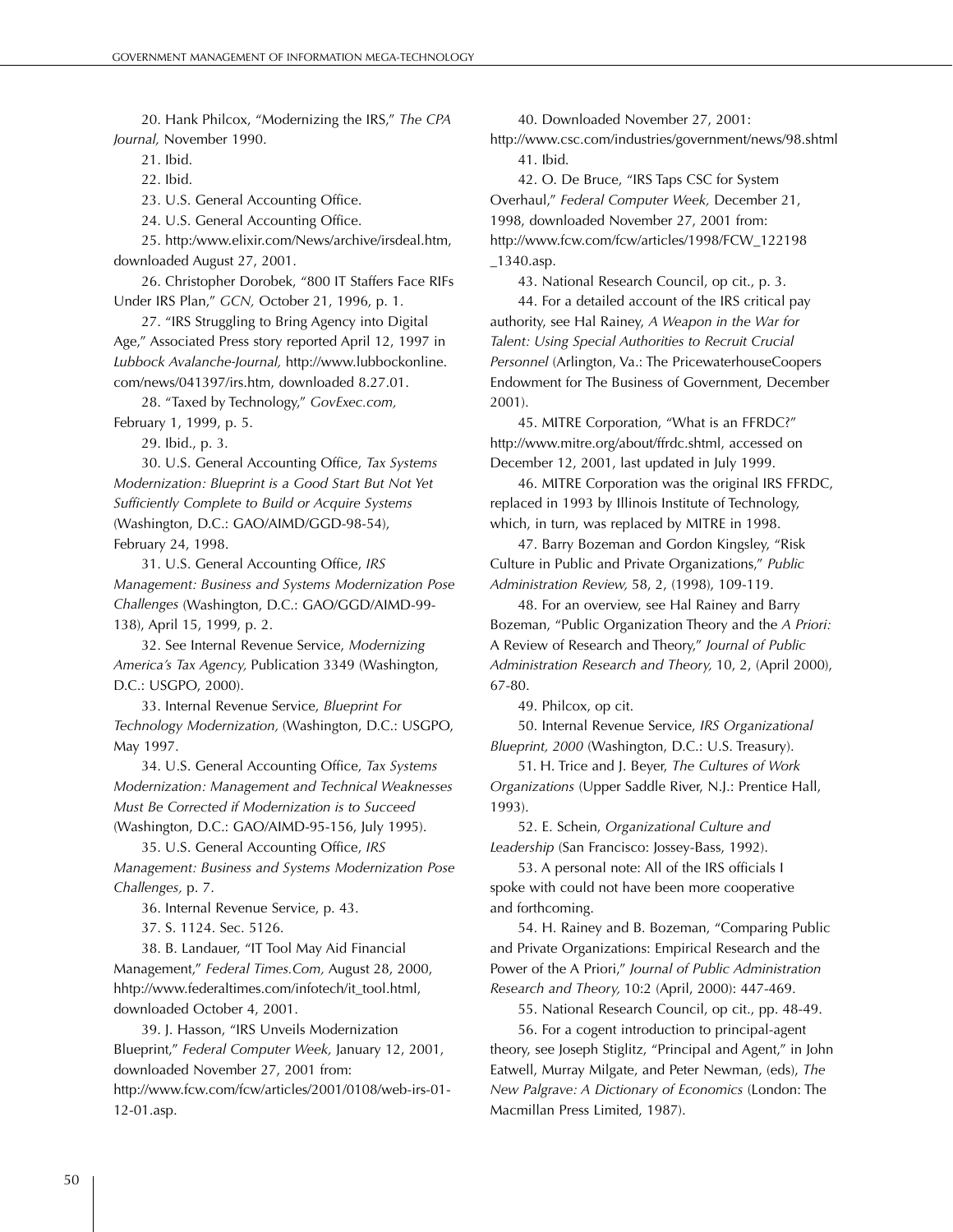57. In 1990-91, the IRS was limited in the number of advisory panels it could appoint. Advisory panels had been "frozen" throughout the federal bureaucracy and a new one could be created at IRS only by getting rid of one. Since the Commissioner's Advisory Panel was, at that time, the only one in place, it was the only one that could have been sacrificed—not a good trade.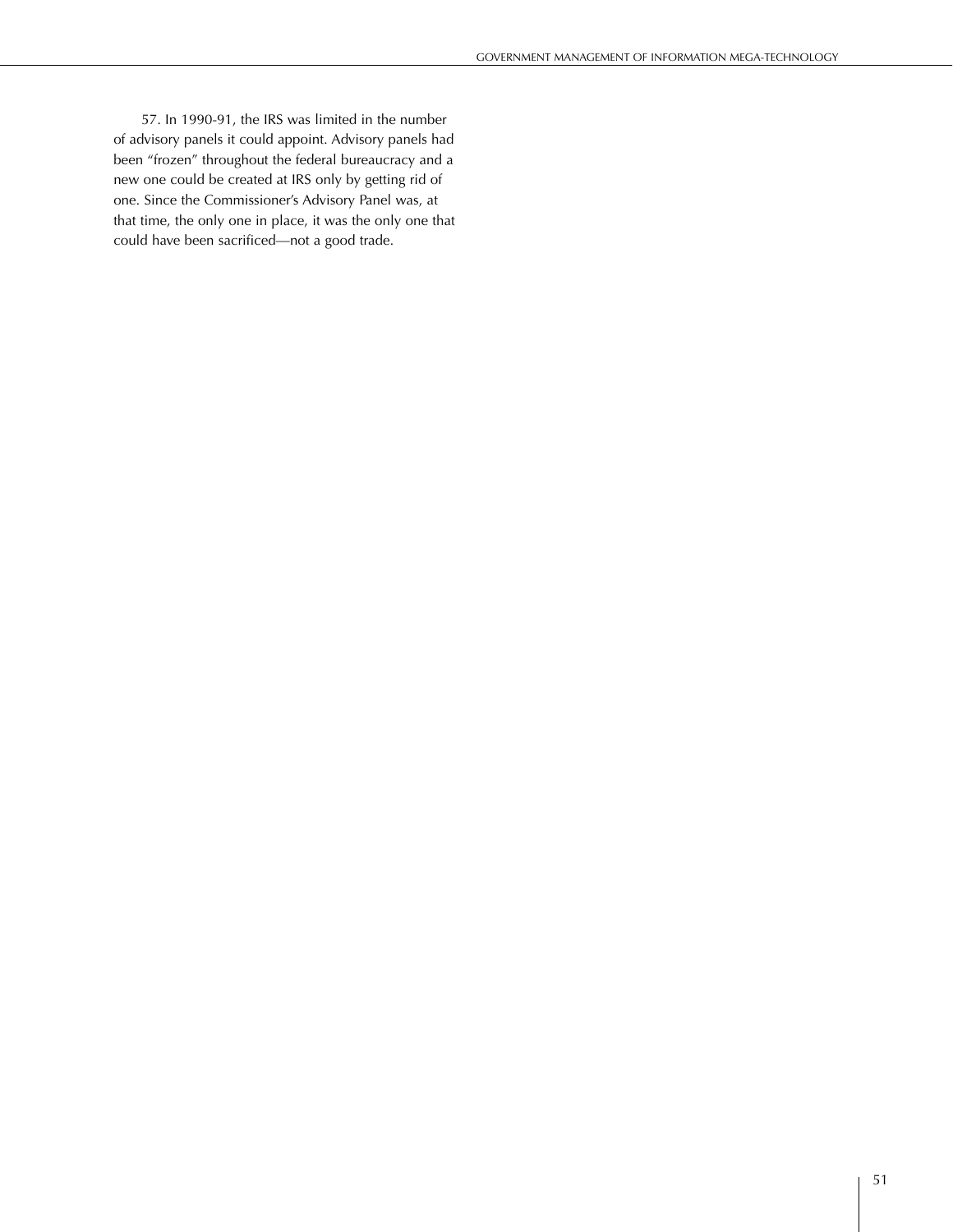# ABOUT THE AUTHOR

**Barry Bozeman** is Regents' Professor of Public Policy, Georgia Institute of Technology. He previously served as director of the School of Public Policy and was founding director of the Research Value Mapping Program. Before joining Georgia Tech in 1994, Bozeman was Professor of Public Administration and Affiliate Professor of Engineering at Syracuse University's Maxwell School of Citizenship and Public Affairs and the L. C. Smith College of Engineering.

Bozeman's research interests have focused on public management and science and technology policy. His two most recent books are *Bureaucracy and Red Tape* (Prentice-Hall, 2000) and *Limited by Design: U.S. R&D Laboratories in the U.S. National Innovation System* (Columbia University Press, 1998), written with Michael Crow.



Professor Bozeman has served as an advisor to a number of government agencies and worked briefly at the National Science Foundation's Division of Information Science and Technology and the Japanese government's National Institute for Science and Technology Policy. He received his Ph.D. in political science from the Ohio State University in 1973.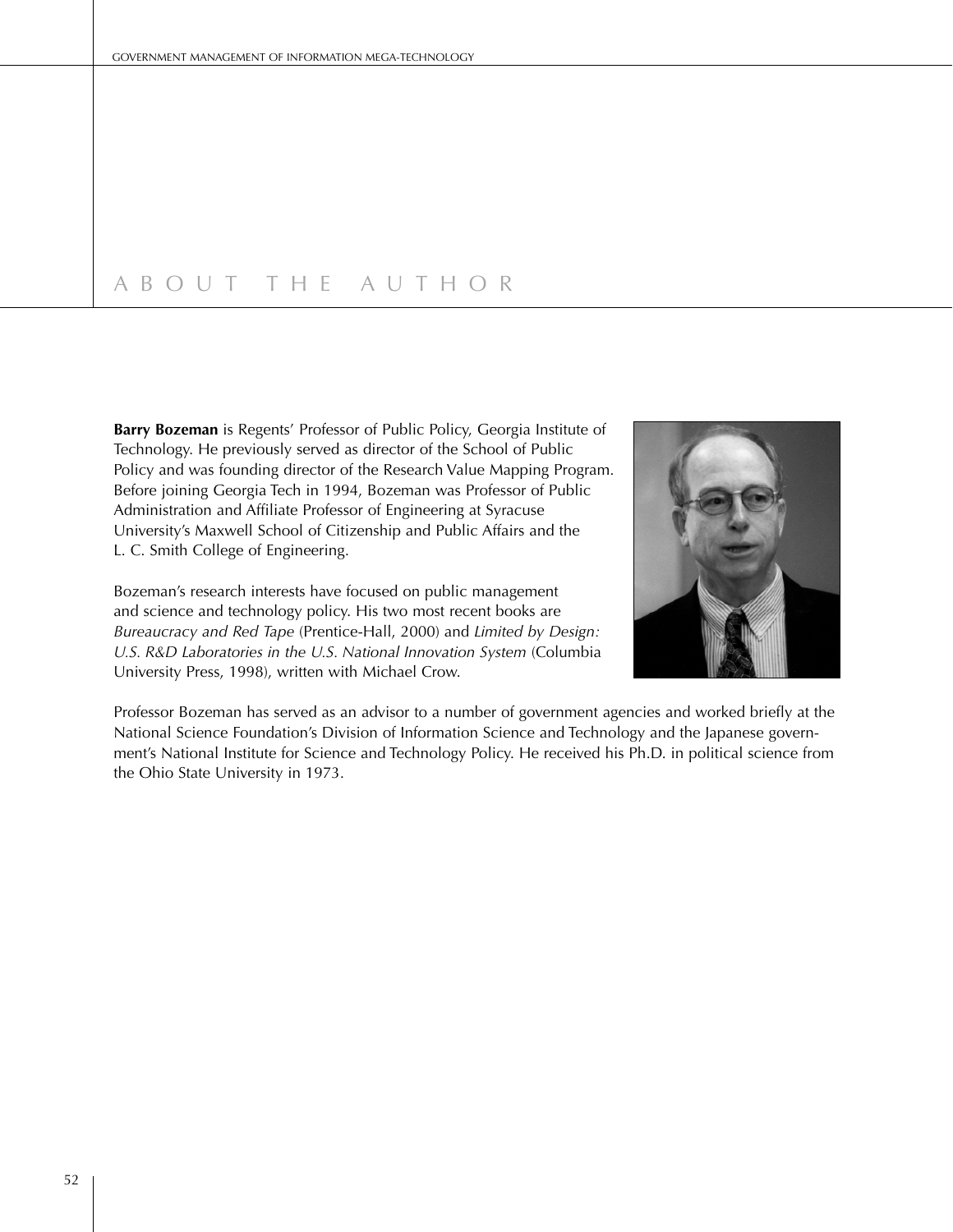# KEY CONTACT INFORMATION

## **To contact the author:**

#### **Barry Bozeman**

School of Public Policy Georgia Institute of Technology D. M. Smith Building Atlanta, GA 30332 (404) 894-0093

e-mail: barry.bozeman@pubpolicy.gatech.edu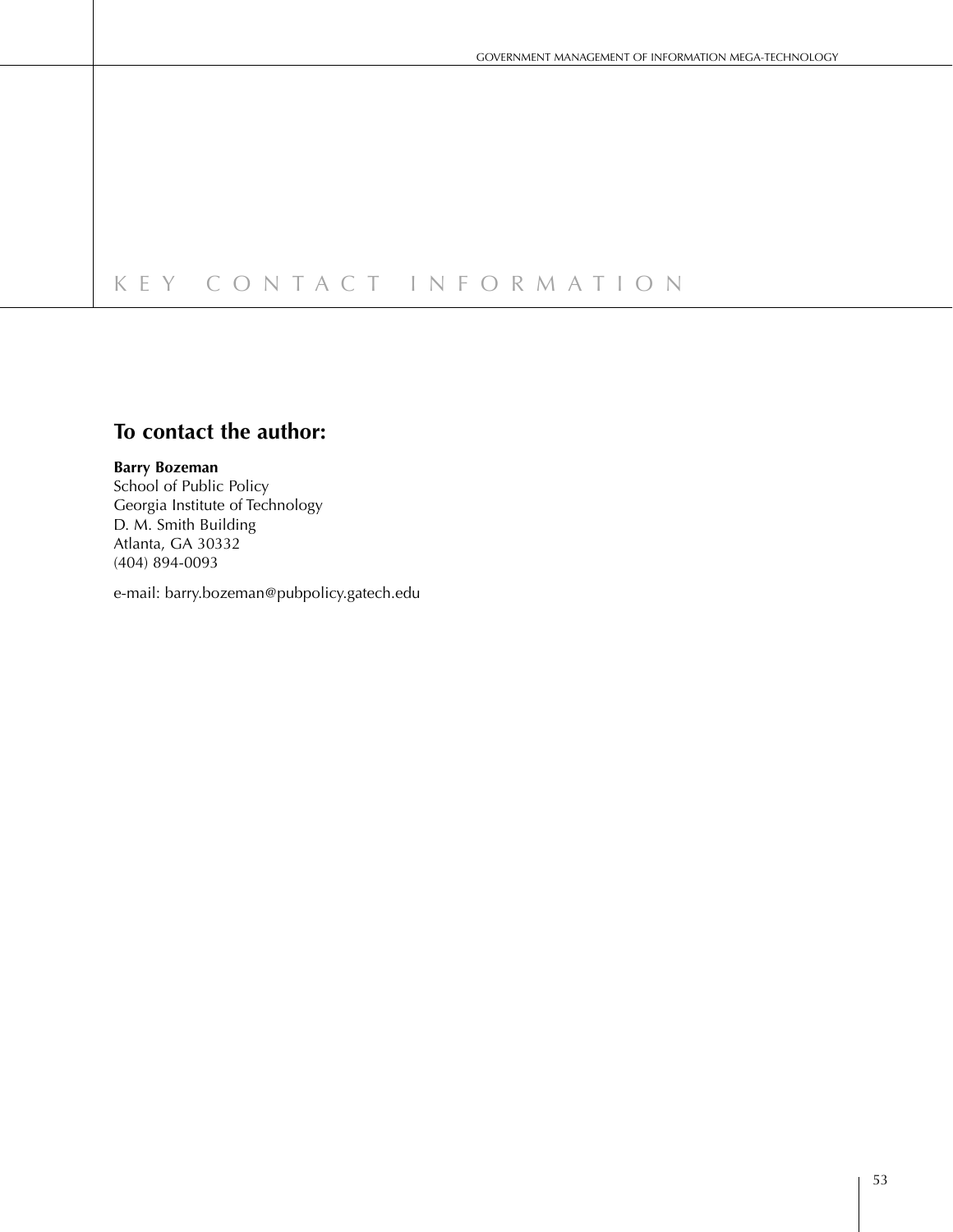#### **GRANT REPORTS**

#### **E-Government**

**Managing Telecommuting in the Federal Government:** An Interim Report (June 2000)

Gina Vega Louis Brennan

**Using Virtual Teams to Manage Complex Projects:** A Case Study of the Radioactive Waste Management Project (August 2000)

Samuel M. DeMarie

**The Auction Model:** How the Public Sector Can Leverage the Power of E-Commerce Through Dynamic Pricing (October 2000)

David C. Wyld

#### **Supercharging the Employment**

**Agency:** An Investigation of the Use of Information and Communication Technology to Improve the Service of State Employment Agencies (December 2000)

Anthony M. Townsend

#### **Assessing a State's Readiness for Global Electronic Commerce:**

Lessons from the Ohio Experience (January 2001)

J. Pari Sabety Steven I. Gordon

#### **Privacy Strategies for Electronic Government** (January 2001)

Janine S. Hiller France Bélanger

**Commerce Comes to Government on the Desktop:** E-Commerce Applications in the Public Sector (February 2001)

Genie N. L. Stowers

**The Use of the Internet in Government Service Delivery** (February 2001)

Steven Cohen William Eimicke **State Web Portals: Delivering and** Financing E-Service (January 2002)

Diana Burley Gant Jon P. Gant Craig L. Johnson

**Internet Voting:** Bringing Elections to the Desktop (February 2002)

Robert S. Done

**Leveraging Technology in the Service of Diplomacy:** Innovation in the Department of State (March 2002)

Barry Fulton

#### **Financial Management**

**Credit Scoring and Loan Scoring:** Tools for Improved Management of Federal Credit Programs (July 1999)

Thomas H. Stanton

**Using Activity-Based Costing to Manage More Effectively** (January 2000)

Michael H. Granof David E. Platt Igor Vaysman

**Audited Financial Statements:** Getting and Sustaining "Clean" Opinions (July 2001)

Douglas A. Brook

#### **An Introduction to Financial Risk Management in Government** (August 2001)

Richard J. Buttimer, Jr.

#### **Human Capital**

**Profiles in Excellence:** Conversations with the Best of America's Career Executive Service (November 1999)

Mark W. Huddleston

**Leaders Growing Leaders:** Preparing the Next Generation of Public Service Executives (May 2000)

Ray Blunt

**Reflections on Mobility:** Case Studies of Six Federal Executives (May 2000)

Michael D. Serlin

**A Learning-Based Approach to Leading Change** (December 2000)

Barry Sugarman

**Labor-Management Partnerships:** A New Approach to Collaborative Management (July 2001)

Barry Rubin Richard Rubin

**Winning the Best and Brightest:**

Increasing the Attraction of Public Service (July 2001)

Carol Chetkovich

**Organizations Growing Leaders:** Best Practices and Principles in the Public Service (December 2001)

Ray Blunt

**A Weapon in the War for Talent:** Using Special Authorities to Recruit

Crucial Personnel (December 2001)

Hal G. Rainey

#### **A Changing Workforce:**

Understanding Diversity Programs in the Federal Government (December 2001)

Katherine C. Naff J. Edward Kellough

#### **Managing for Results**

**Corporate Strategic Planning in Government:** Lessons from the United States Air Force

(November 2000)

Colin Campbell

**Using Evaluation to Support**

**Performance Management:** A Guide for Federal Executives (January 2001)

Kathryn Newcomer Mary Ann Scheirer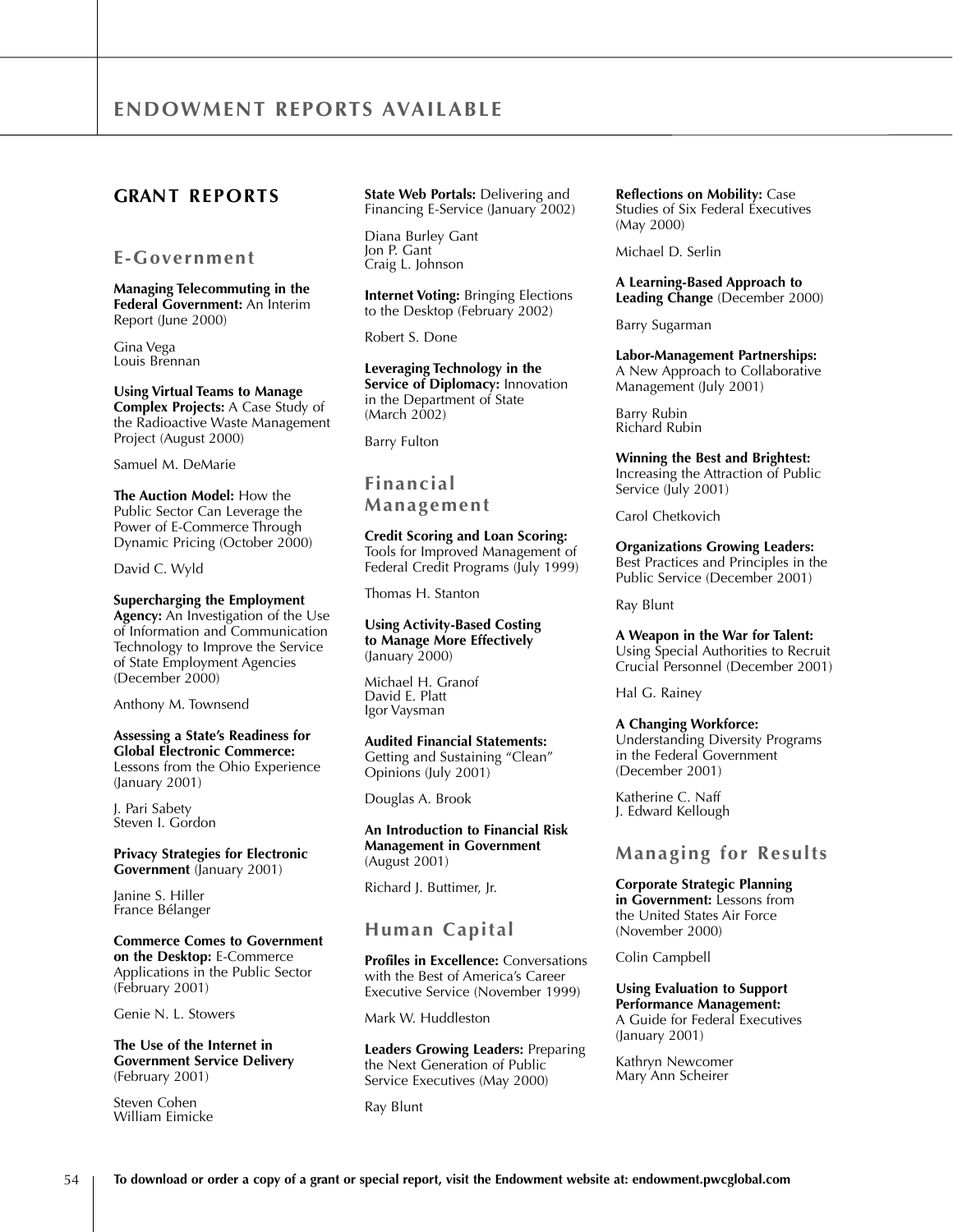**Managing for Outcomes:** Milestone Contracting in Oklahoma (January 2001)

Peter Frumkin

**The Challenge of Developing Cross-Agency Measures:** A Case Study of the Office of National Drug Control Policy (August 2001)

Patrick J. Murphy John Carnevale

**The Potential of the Government Performance and Results Act as a Tool to Manage Third-Party Government** (August 2001)

David G. Frederickson

**Using Performance Data for Accountability:** The New York City Police Department's CompStat Model of Police Management (August 2001)

Paul E. O'Connell

#### **New Ways to Manage**

**Managing Workfare:** The Case of the Work Experience Program in the New York City Parks Department (June 1999)

Steven Cohen

**New Tools for Improving Government Regulation:** An Assessment of Emissions Trading and Other Market-Based Regulatory Tools (October 1999)

Gary C. Bryner

**Religious Organizations, Anti-Poverty Relief, and Charitable Choice:** A Feasibility Study of Faith-Based Welfare Reform in Mississippi (November 1999)

John P. Bartkowski Helen A. Regis

**Business Improvement Districts and Innovative Service Delivery** (November 1999)

Jerry Mitchell

**An Assessment of Brownfield Redevelopment Policies:**  The Michigan Experience (November 1999)

Richard C. Hula

**Determining a Level Playing Field for Public-Private Competition** (November 1999)

Lawrence L. Martin

**San Diego County's Innovation Program:** Using Competition and a Whole Lot More to Improve Public Services (January 2000)

William B. Eimicke

**Innovation in the Administration of Public Airports** (March 2000)

Scott E. Tarry

**Entrepreneurial Government:** Bureaucrats as Businesspeople (May 2000)

Anne Laurent

**Implementing State Contracts for Social Services:** An Assessment of the Kansas Experience (May 2000)

Jocelyn M. Johnston Barbara S. Romzek

**Rethinking U.S. Environmental Protection Policy:** Management Challenges for a New Administration (November 2000)

Dennis A. Rondinelli

**The Challenge of Innovating in Government** (February 2001)

Sandford Borins

**Understanding Innovation:** What Inspires It? What Makes It Successful? (December 2001)

Jonathan Walters

**A Vision of the Government as a World-Class Buyer:** Major Procurement Issues for the Coming Decade (January 2002)

Jacques S. Gansler

**Contracting for the 21st Century:**  A Partnership Model (January 2002)

Wendell C. Lawther

**Franchise Funds in the Federal Government:** Ending the Monopoly in Service Provision (February 2002)

John J. Callahan

**Managing "Big Science":** A Case Study of the Human Genome Project (March 2002)

W. Henry Lambright

**Leveraging Networks to Meet National Goals:** FEMA and the Safe Construction Networks (March 2002)

William L. Waugh, Jr.

**Government Management of Information Mega-Technology:** Lessons from the Internal Revenue Service's Tax Systems Modernization (March 2002)

Barry Bozeman

**Transforming Organizations**

**The Importance of Leadership:** The Role of School Principals (September 1999)

Paul Teske Mark Schneider

**Leadership for Change:** Case Studies in American Local Government (September 1999)

Robert B. Denhardt Janet Vinzant Denhardt

**Managing Decentralized Departments:** The Case of the U.S. Department of Health and Human Services (October 1999)

Beryl A. Radin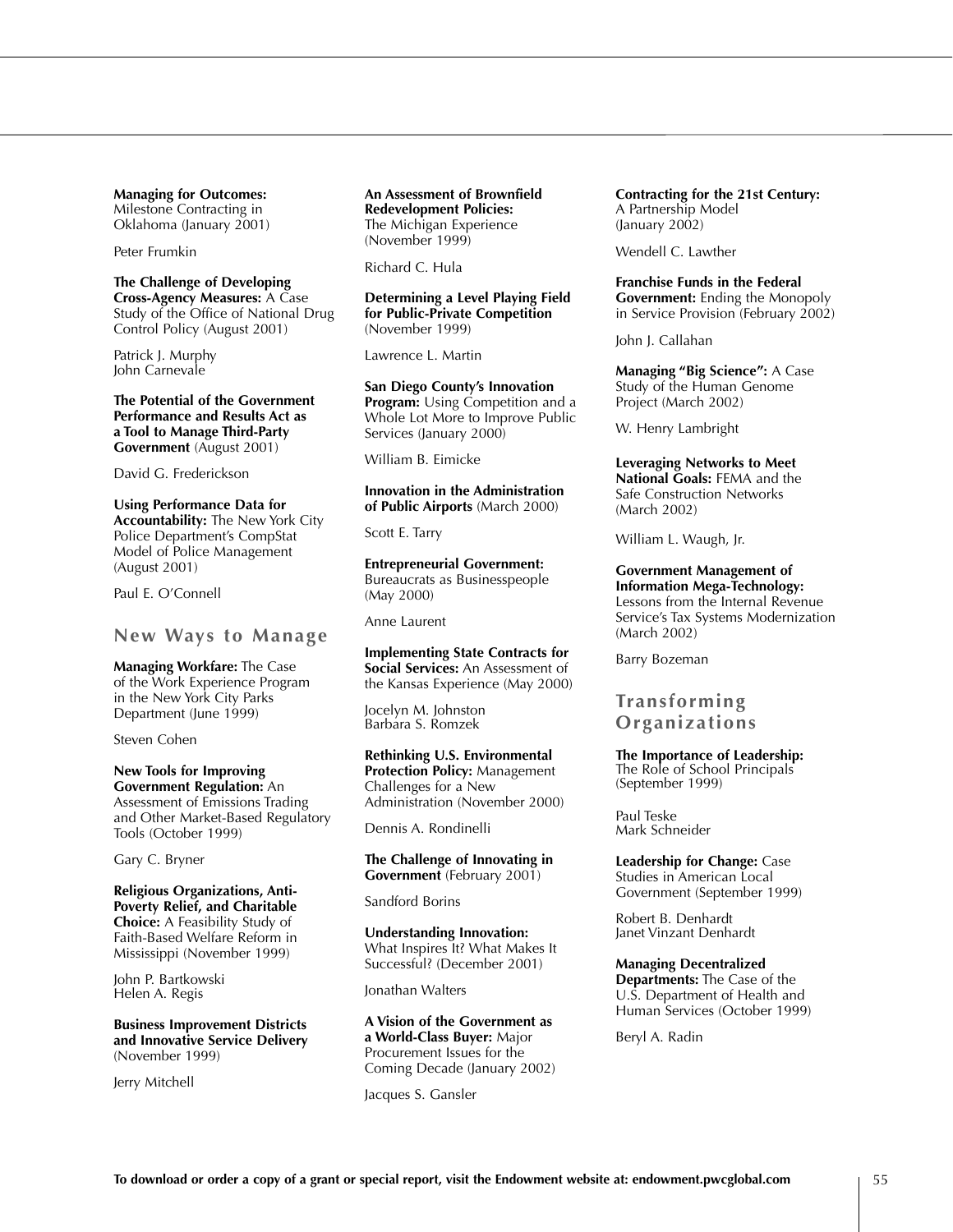**Transforming Government:** The Renewal and Revitalization of the Federal Emergency Management Agency (April 2000)

R. Steven Daniels Carolyn L. Clark-Daniels

**Transforming Government:** Creating the New Defense Procurement System (April 2000)

Kimberly A. Harokopus

**Trans-Atlantic Experiences in Health Reform:** The United Kingdom's National Health Service and the United States Veterans Health Administration (May 2000)

Marilyn A. DeLuca

**Transforming Government:** The Revitalization of the Veterans Health Administration (June 2000)

Gary J. Young

**The Challenge of Managing Across Boundaries:** The Case of the Office of the Secretary in the U.S. Department of Health and Human Services (November 2000)

Beryl A. Radin

**Creating a Culture of Innovation:** 10 Lessons from America's Best Run City (January 2001)

Janet Vinzant Denhardt Robert B. Denhardt

**Transforming Government:** Dan Goldin and the Remaking of NASA (March 2001)

W. Henry Lambright

**Managing Across Boundaries:** A Case Study of Dr. Helene Gayle and the AIDS Epidemic (January 2002)

Norma M. Riccucci

### **SPECIAL REPORTS**

#### **Government in the 21st Century**

David M. Walker

**Results of the Government Leadership Survey**: A 1999 Survey of Federal Executives (June 1999)

Mark A. Abramson Steven A. Clyburn Elizabeth Mercier

**Creating a Government for the 21st Century** (March 2000)

Stephen Goldsmith

**The President's Management Council:** An Important Management Innovation (December 2000)

Margaret L. Yao

**Toward a 21st Century Public Service**: Reports from Four Forums (January 2001)

Mark A. Abramson, Editor

**Becoming an Effective Political Executive:** 7 Lessons from Experienced Appointees (January 2001)

Judith E. Michaels

**The Changing Role of Government:** Implications for Managing in a New World (December 2001)

David Halberstam

### **BOOKS\***

*Transforming Organizations* (Rowman & Littlefield Publishers, Inc., 2001)

Mark A. Abramson and Paul R. Lawrence, editors

*E-Government 2001* (Rowman & Littlefield Publishers, Inc., 2001)

Mark A. Abramson and Grady E. Means, editors

*Managing for Results 2002* (Rowman & Littlefield Publishers, Inc., 2001)

Mark A. Abramson and John Kamensky, editors

*Memos to the President: Management Advice from the Nation's Top Public Administrators* (Rowman & Littlefield Publishers, Inc., 2001)

Mark A. Abramson, editor

*Innovation* (Rowman & Littlefield Publishers, Inc., 2002)

Mark A. Abramson and Ian Littman, editors

*Human Capital 2002* (Rowman & Littlefield Publishers, Inc., 2002)

Mark A. Abramson and Nicole Willenz Gardner, editors

\* Available at bookstores, online booksellers, and from the publisher (www.rowmanlittlefield.com or 800-462-6420).